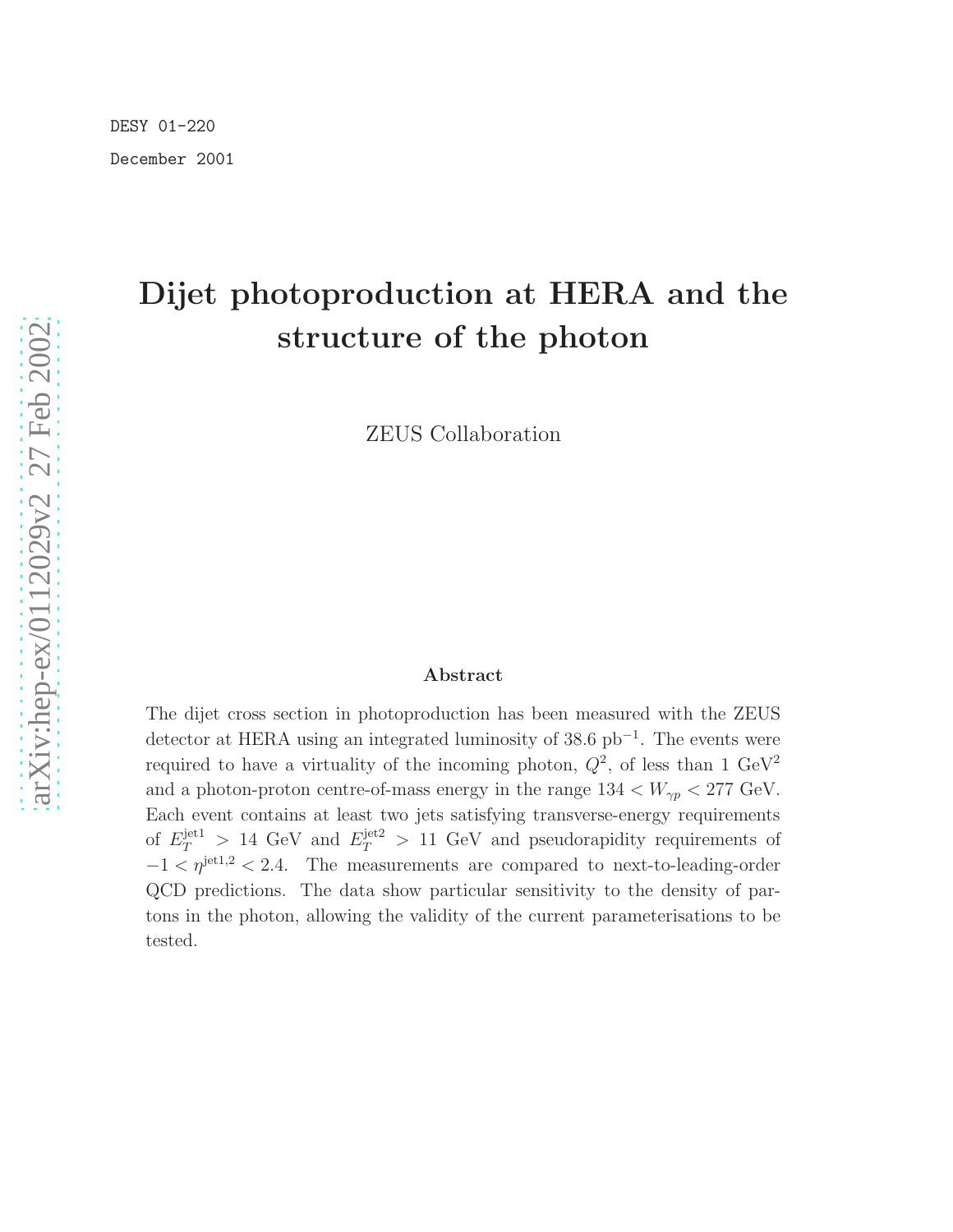## The ZEUS Collaboration

S. Chekanov, M. Derrick, D. Krakauer, S. Magill, B. Musgrave, A. Pellegrino, J. Repond, R. Yoshida

Argonne National Laboratory, Argonne, Illinois 60439-4815 n

M.C.K. Mattingly

Andrews University, Berrien Springs, Michigan 49104-0380

P. Antonioli, G. Bari, M. Basile, L. Bellagamba, D. Boscherini, A. Bruni, G. Bruni, G. Cara Romeo, L. Cifarelli, F. Cindolo, A. Contin, M. Corradi, S. De Pasquale, P. Giusti, G. Iacobucci, G. Levi, A. Margotti, T. Massam, R. Nania, F. Palmonari, A. Pesci, G. Sartorelli, A. Zichichi

University and INFN Bologna, Bologna, Italy<sup>e</sup>

G. Aghuzumtsyan, D. Bartsch, I. Brock, J. Crittenden<sup>1</sup>, S. Goers, H. Hartmann, E. Hilger, P. Irrgang, H.-P. Jakob, A. Kappes, U.F. Katz<sup>2</sup>, R. Kerger, O. Kind, E. Paul, J. Rautenberg<sup>3</sup>, R. Renner, H. Schnurbusch, A. Stifutkin, J. Tandler, K.C. Voss, A. Weber, H. Wessoleck Physikalisches Institut der Universität Bonn, Bonn, Germany<sup>b</sup>

D.S. Bailey<sup>4</sup>, N.H. Brook<sup>4</sup>, J.E. Cole, B. Foster, G.P. Heath, H.F. Heath, S. Robins, E. Rodrigues<sup>5</sup>, J. Scott, R.J. Tapper, M. Wing H.H. Wills Physics Laboratory, University of Bristol, Bristol, United Kingdom  $<sup>m</sup>$ </sup>

M. Capua, A. Mastroberardino, M. Schioppa, G. Susinno Calabria University, Physics Department and INFN, Cosenza, Italy<sup>e</sup>

H.Y. Jeoung, J.Y. Kim, J.H. Lee, I.T. Lim, K.J. Ma, M.Y. Pac<sup>6</sup> Chonnam National University, Kwangju, Korea <sup>g</sup>

A. Caldwell, M. Helbich, X. Liu, B. Mellado, S. Paganis, W.B. Schmidke, F. Sciulli Nevis Laboratories, Columbia University, Irvington on Hudson, New York 10027<sup>o</sup>

J. Chwastowski, A. Eskreys, J. Figiel, K. Olkiewicz, M.B. Przybycień<sup>7</sup>, P. Stopa, L. Zawiejski

Institute of Nuclear Physics, Cracow, Poland <sup>i</sup>

B. Bednarek, I. Grabowska-Bold, K. Jeleń, D. Kisielewska, A.M. Kowal<sup>8</sup>, M. Kowal, T. Kowalski, B. Mindur, M. Przybycień, E. Rulikowska-Zarębska, L. Suszycki, D. Szuba, J. Szuba<sup>9</sup>

Faculty of Physics and Nuclear Techniques, University of Mining and Metallurgy, Cracow, Poland<sup>i</sup>

A. Kotański, W. Słomiński<sup>10</sup>

Department of Physics, Jagellonian University, Cracow, Poland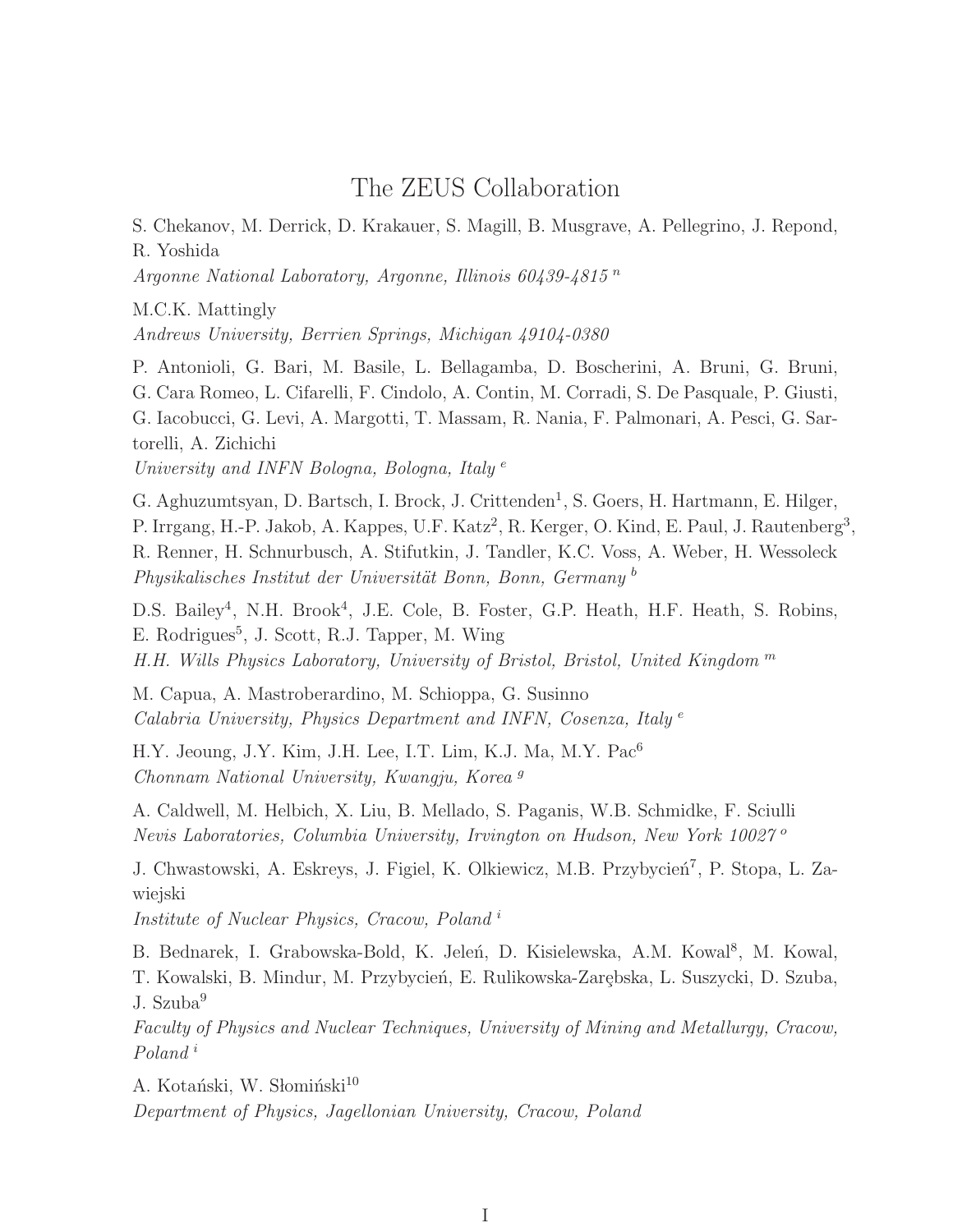L.A.T. Bauerdick<sup>11</sup>, U. Behrens, K. Borras, V. Chiochia, D. Dannheim, K. Desler<sup>12</sup>, G. Drews, J. Fourletova, A. Fox-Murphy, U. Fricke, A. Geiser, F. Goebel, P. Göttlicher, R. Graciani, T. Haas, W. Hain, G.F. Hartner, S. Hillert, U. Kötz, H. Kowalski, H. Labes, D. Lelas, B. Löhr, R. Mankel, J. Martens<sup>13</sup>, M. Martínez<sup>11</sup>, M. Moritz, D. Notz, M.C. Petrucci, A. Polini, U. Schneekloth, F. Selonke, S. Stonjek, B. Surrow<sup>14</sup>, J.J. Whitmore<sup>15</sup>, R. Wichmann<sup>16</sup>, G. Wolf, C. Youngman, W. Zeuner Deutsches Elektronen-Synchrotron DESY, Hamburg, Germany C. Coldewey<sup>17</sup>, A. Lopez-Duran Viani, A. Meyer, S. Schlenstedt DESY Zeuthen, Zeuthen, Germany G. Barbagli, E. Gallo, C. Genta, P. G. Pelfer University and INFN, Florence, Italy<sup>e</sup> A. Bamberger, A. Benen, N. Coppola, P. Markun, H. Raach, S. Wölfle Fakultät für Physik der Universität Freiburg i.Br., Freiburg i.Br., Germany b M. Bell, P.J. Bussey, A.T. Doyle, C. Glasman, S. Hanlon, S.W. Lee, A. Lupi, G.J. Mc-Cance, D.H. Saxon, I.O. Skillicorn Department of Physics and Astronomy, University of Glasgow, Glasgow, United Kingdom <sup>m</sup> B. Bodmann, U. Holm, H. Salehi, K. Wick, A. Ziegler, Ar. Ziegler Hamburg University, I. Institute of Exp. Physics, Hamburg, Germany <sup>b</sup> T. Carli, I. Gialas<sup>18</sup>, K. Klimek, E. Lohrmann, M. Milite Hamburg University, II. Institute of Exp. Physics, Hamburg, Germany<sup>b</sup> C. Collins-Tooth, C. Foudas, R. Gonçalo<sup>5</sup>, K.R. Long, F. Metlica, D.B. Miller, A.D. Tapper, R. Walker Imperial College London, High Energy Nuclear Physics Group, London, United Kingdom <sup>m</sup> P. Cloth, D. Filges Forschungszentrum Jülich, Institut für Kernphysik, Jülich, Germany M. Kuze, K. Nagano, K. Tokushuku<sup>19</sup>, S. Yamada, Y. Yamazaki Institute of Particle and Nuclear Studies, KEK, Tsukuba, Japan <sup>f</sup> A.N. Barakbaev, E.G. Boos, N.S. Pokrovskiy, B.O. Zhautykov Institute of Physics and Technology of Ministry of Education and Science of Kazakhstan,

S.H. Ahn, S.B. Lee, S.K. Park Korea University, Seoul, Korea <sup>g</sup>

Almaty, Kazakhstan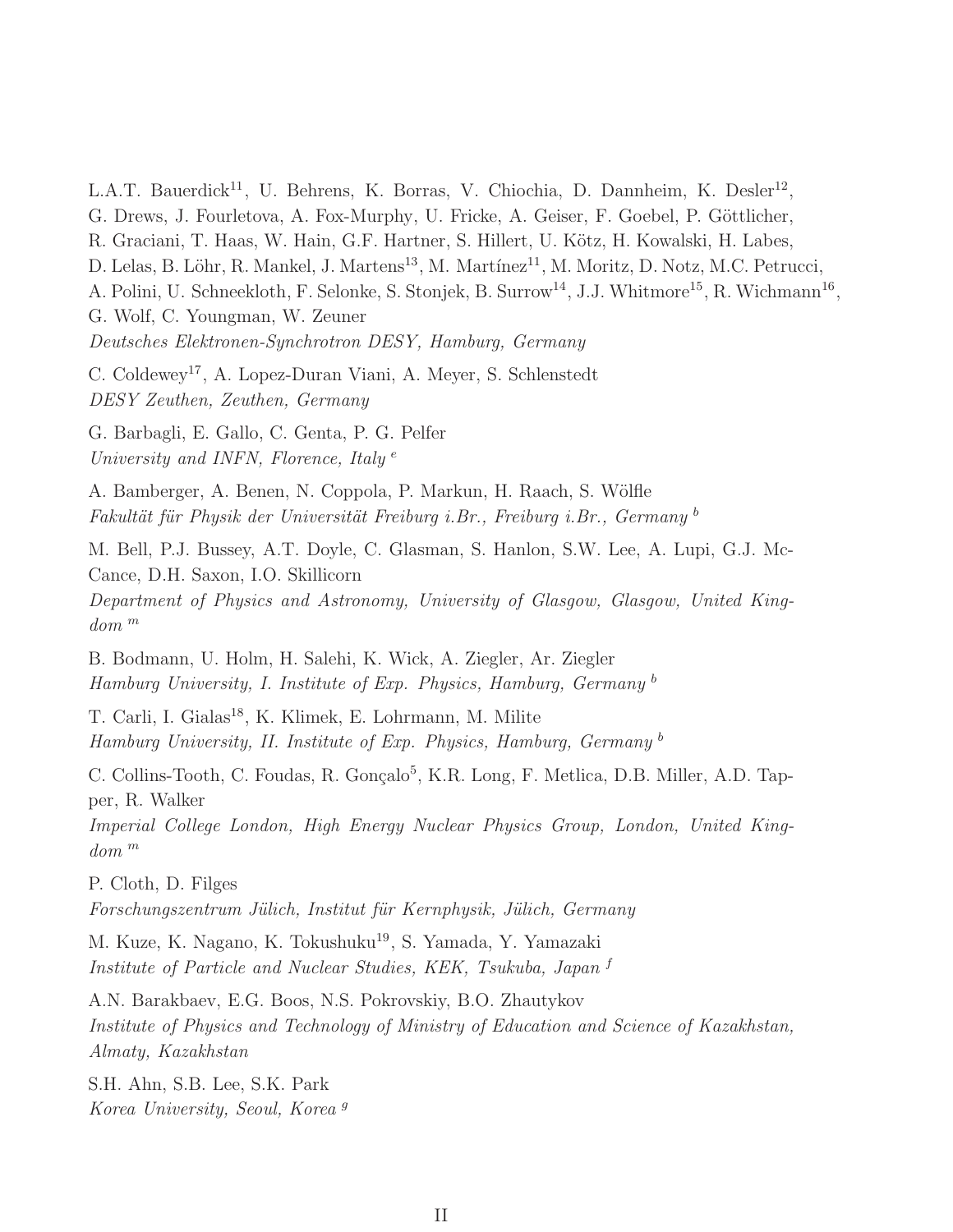H. Lim, D. Son Kyungpook National University, Taegu, Korea <sup>g</sup>

F. Barreiro, G. García, O. González, L. Labarga, J. del Peso, I. Redondo<sup>20</sup>, J. Terrón, M. Vázquez

 $Departmento de Física Teórica, Universidad Autónoma Madrid, Madrid, Spain<sup>1</sup>$ 

M. Barbi, A. Bertolin, F. Corriveau, A. Ochs, S. Padhi, D.G. Stairs, M. St-Laurent Department of Physics, McGill University, Montréal, Québec, Canada H3A 2T8<sup>a</sup>

T. Tsurugai

Meiji Gakuin University, Faculty of General Education, Yokohama, Japan

A. Antonov, V. Bashkirov<sup>21</sup>, P. Danilov, B.A. Dolgoshein, D. Gladkov, V. Sosnovtsev, S. Suchkov Moscow Engineering Physics Institute, Moscow, Russia <sup>j</sup>

R.K. Dementiev, P.F. Ermolov, Yu.A. Golubkov, I.I. Katkov, L.A. Khein, N.A. Korotkova, I.A. Korzhavina, V.A. Kuzmin, B.B. Levchenko, O.Yu. Lukina, A.S. Proskuryakov, L.M. Shcheglova, A.N. Solomin, N.N. Vlasov, S.A. Zotkin Moscow State University, Institute of Nuclear Physics, Moscow, Russia <sup>k</sup>

C. Bokel, J. Engelen, S. Grijpink, E. Koffeman, P. Kooijman, E. Maddox, S. Schagen, E. Tassi, H. Tiecke, N. Tuning, J.J. Velthuis, L. Wiggers, E. de Wolf NIKHEF and University of Amsterdam, Amsterdam, Netherlands h

N. Brümmer, B. Bylsma, L.S. Durkin, J. Gilmore, C.M. Ginsburg, C.L. Kim, T.Y. Ling Physics Department, Ohio State University, Columbus, Ohio  $43210<sup>n</sup>$ 

S. Boogert, A.M. Cooper-Sarkar, R.C.E. Devenish, J. Ferrando, T. Matsushita, M. Rigby, O. Ruske<sup>22</sup>, M.R. Sutton, R. Walczak Department of Physics, University of Oxford, Oxford United Kingdom  $<sup>m</sup>$ </sup>

R. Brugnera, R. Carlin, F. Dal Corso, S. Dusini, A. Garfagnini, S. Limentani, A. Longhin, A. Parenti, M. Posocco, L. Stanco, M. Turcato Dipartimento di Fisica dell' Università and INFN, Padova, Italy  $e$ 

L. Adamczyk<sup>23</sup>, B.Y. Oh, P.R.B. Saull<sup>23</sup>

Department of Physics, Pennsylvania State University, University Park, Pennsylvania 16802 <sup>o</sup>

Y. Iga

Polytechnic University, Sagamihara, Japan <sup>f</sup>

G. D'Agostini, G. Marini, A. Nigro Dipartimento di Fisica, Università 'La Sapienza' and INFN, Rome, Italy  $e$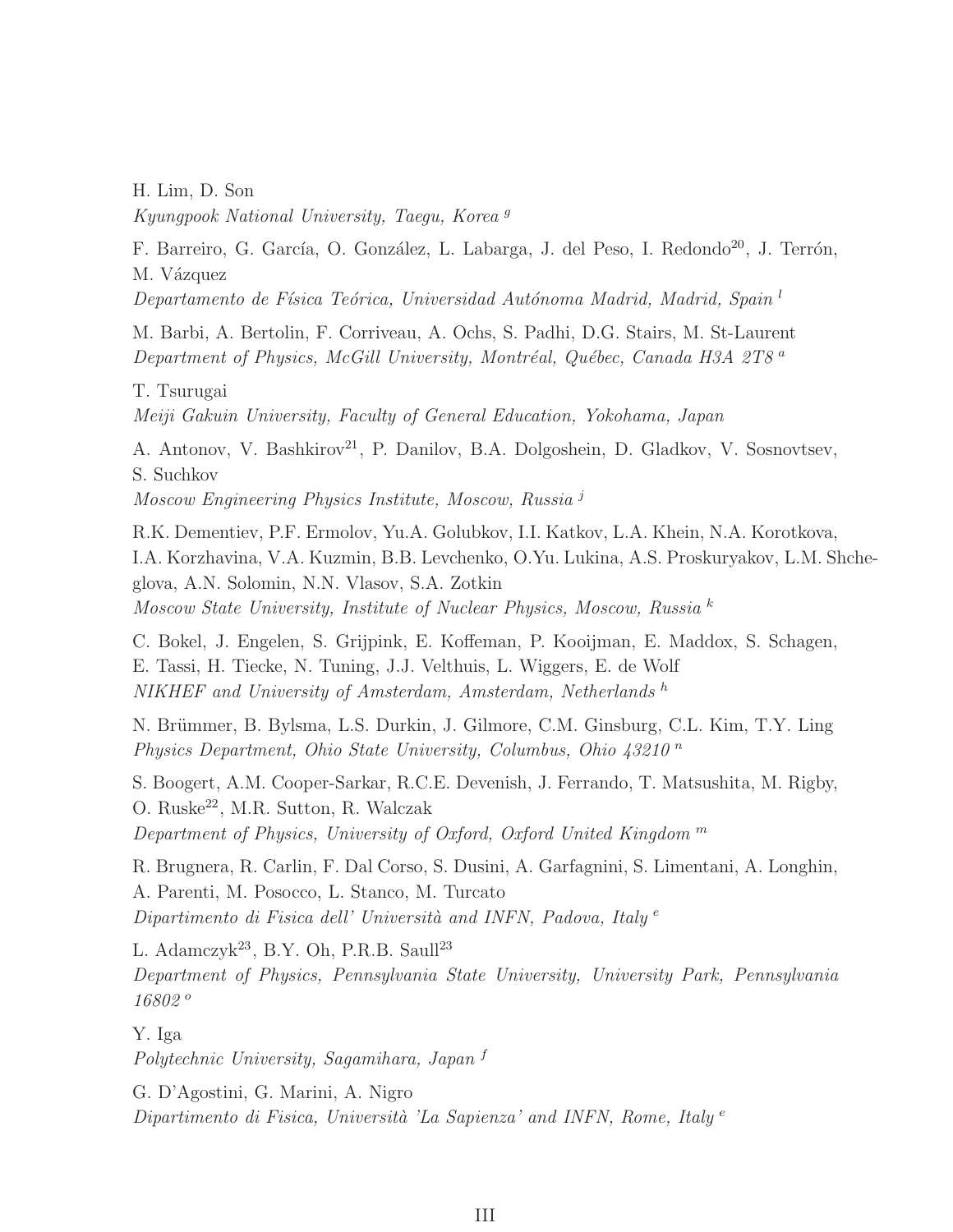C. Cormack, J.C. Hart, N.A. McCubbin

Rutherford Appleton Laboratory, Chilton, Didcot, Oxon, United Kingdom <sup>m</sup>

C. Heusch

University of California, Santa Cruz, California  $9506\frac{1}{4}$ <sup>n</sup>

I.H. Park

Seoul National University, Seoul, Korea

N. Pavel

Fachbereich Physik der Universität-Gesamthochschule Siegen, Germany

H. Abramowicz, S. Dagan, A. Gabareen, S. Kananov, A. Kreisel, A. Levy Raymond and Beverly Sackler Faculty of Exact Sciences, School of Physics, Tel-Aviv University, Tel-Aviv, Israel<sup>d</sup>

T. Abe, T. Fusayasu, T. Kohno, K. Umemori, T. Yamashita Department of Physics, University of Tokyo, Tokyo, Japan <sup>f</sup>

R. Hamatsu, T. Hirose, M. Inuzuka, S. Kitamura<sup>24</sup>, K. Matsuzawa, T. Nishimura Tokyo Metropolitan University, Deptartment of Physics, Tokyo, Japan <sup>f</sup>

M. Arneodo<sup>25</sup>, N. Cartiglia, R. Cirio, M. Costa, M.I. Ferrero, S. Maselli, V. Monaco, C. Peroni, M. Ruspa, R. Sacchi, A. Solano, A. Staiano Università di Torino, Dipartimento di Fisica Sperimentale and INFN, Torino, Italy  $e$ 

R. Galea, T. Koop, G.M. Levman, J.F. Martin, A. Mirea, A. Sabetfakhri Department of Physics, University of Toronto, Toronto, Ontario, Canada M5S 1A7 <sup>a</sup>

J.M. Butterworth, C. Gwenlan, R. Hall-Wilton, M.E. Hayes<sup>26</sup>, E.A. Heaphy, T.W. Jones, J.B. Lane, M.S. Lightwood, B.J. West

Physics and Astronomy Department, University College London, London, United Kingdom <sup>m</sup>

J. Ciborowski<sup>27</sup>, R. Ciesielski, G. Grzelak, R.J. Nowak, J.M. Pawlak, B. Smalska<sup>28</sup>, J. Sztuk<sup>29</sup>, T. Tymieniecka<sup>30</sup>, A. Ukleja<sup>30</sup>, J. Ukleja, J.A. Zakrzewski, A.F. Żarnecki Warsaw University, Institute of Experimental Physics, Warsaw, Poland <sup>i</sup>

M. Adamus, P. Plucinski Institute for Nuclear Studies, Warsaw, Poland <sup>i</sup>

Y. Eisenberg, L.K. Gladilin<sup>31</sup>, D. Hochman, U. Karshon Department of Particle Physics, Weizmann Institute, Rehovot, Israel<sup>c</sup>

J. Breitweg<sup>32</sup>, D. Chapin, R. Cross, D. Kçira, S. Lammers, D.D. Reeder, A.A. Savin, W.H. Smith

Department of Physics, University of Wisconsin, Madison, Wisconsin 53706<sup>n</sup>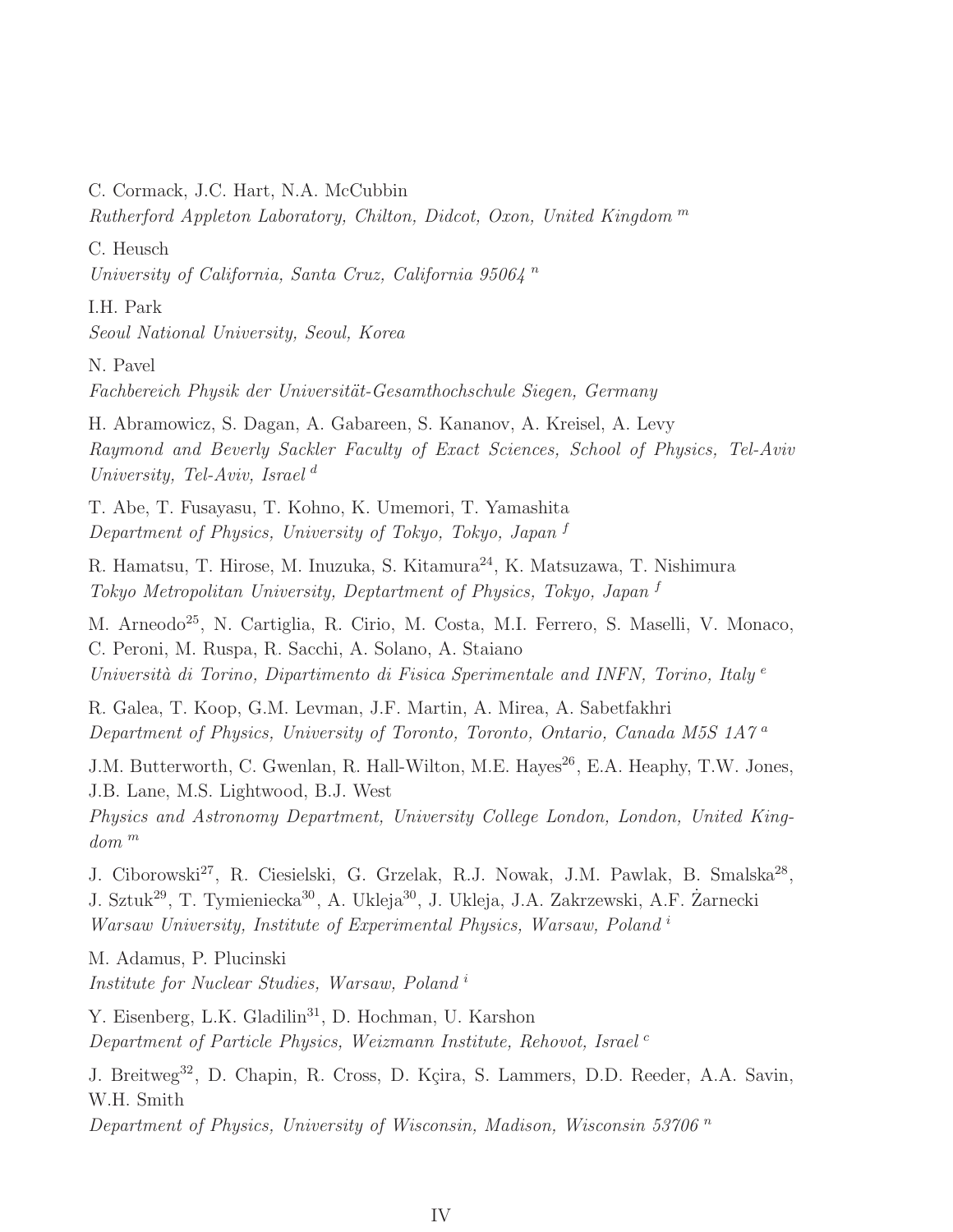A. Deshpande, S. Dhawan, V.W. Hughes, P.B. Straub Department of Physics, Yale University, New Haven, Connecticut 06520-8121  $\emph{n}$ 

S. Bhadra, C.D. Catterall, S. Fourletov, S. Menary, M. Soares, J. Standage Department of Physics, York University, Ontario, Canada M3J 1P3 <sup>a</sup>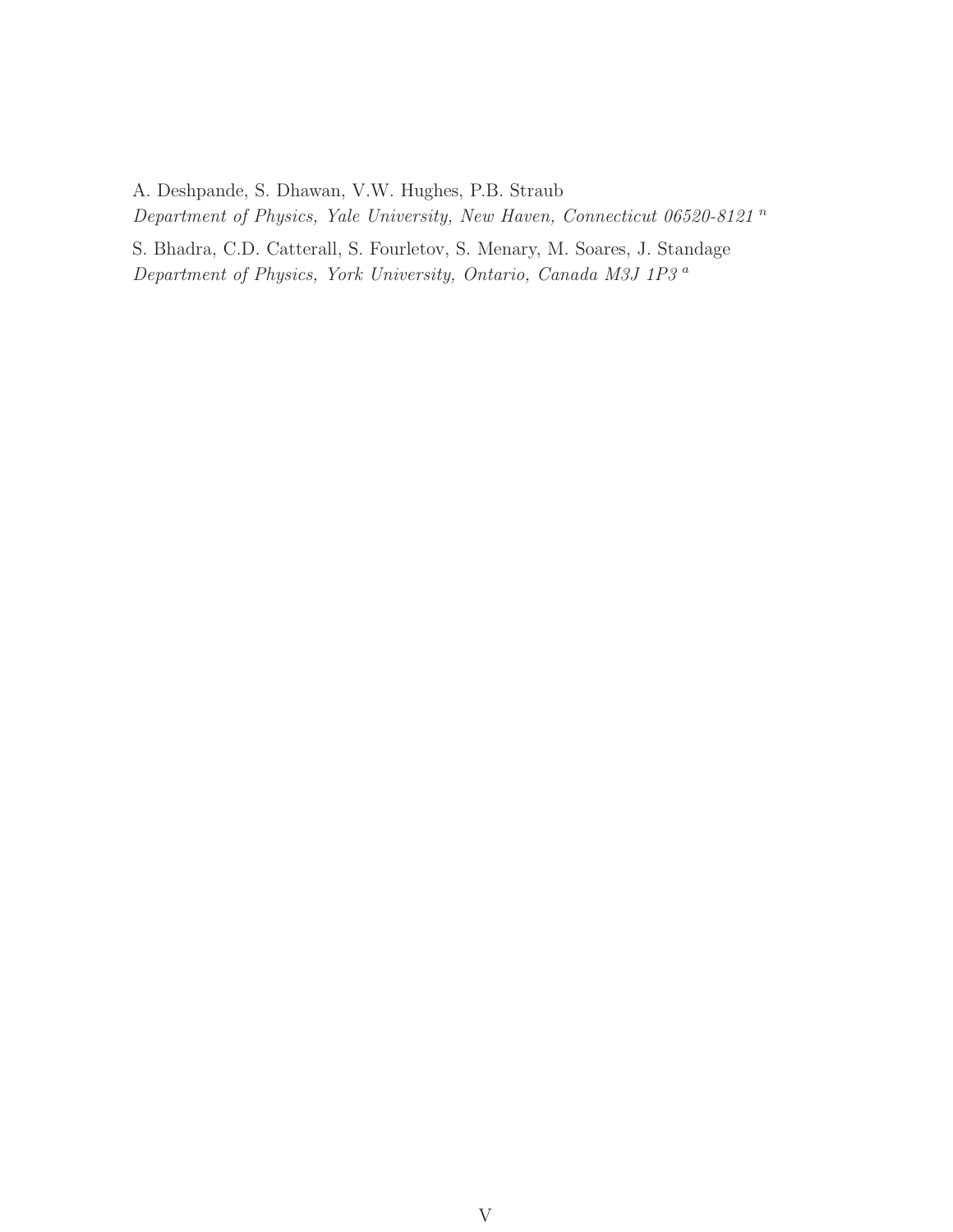- <sup>1</sup> now at Cornell University, Ithaca/NY, USA
- on leave of absence at University of Erlangen-Nürnberg, Germany
- supported by the GIF, contract I-523-13.7/97
- PPARC Advanced fellow
- <sup>5</sup> supported by the Portuguese Foundation for Science and Technology (FCT)
- now at Dongshin University, Naju, Korea
- now at Northwestern Univ., Evanston/IL, USA
- supported by the Polish State Committee for Scientific Research, grant no. 5 P-03B
- partly supported by the Israel Science Foundation and the Israel Ministry of Science
- Department of Computer Science, Jagellonian University, Cracow
- now at Fermilab, Batavia/IL, USA
- <sup>12</sup> now at DESY group MPY
- $^{13}$  now at Philips Semiconductors Hamburg, Germany
- now at Brookhaven National Lab., Upton/NY, USA
- on leave from Penn State University, USA
- $^{16}$ now at Mobilcom AG, Rendsburg-Büdelsdorf, Germany
- <sup>17</sup> now at GFN Training GmbH, Hamburg
- Univ. of the Aegean, Greece
- also at University of Tokyo
- <sup>20</sup> supported by the Comunidad Autonoma de Madrid
- now at Loma Linda University, Loma Linda, CA, USA
- now at IBM Global Services, Frankfurt/Main, Germany
- partly supported by Tel Aviv University
- <sup>24</sup> present address: Tokyo Metropolitan University of Health Sciences, Tokyo 116-8551, Japan
- <sup>25</sup> also at Università del Piemonte Orientale, Novara, Italy
- now at CERN, Geneva, Switzerland
- also at Lódź University, Poland
- supported by the Polish State Committee for Scientific Research, grant no. 2 P-03B
- Lódź University, Poland
- sup. by Pol. State Com. for Scien. Res., 5 P-03B 09820 and by Germ. Fed. Min. for Edu. and Research (BMBF), POL 01/043
- <sup>31</sup> on leave from MSU, partly supported by University of Wisconsin via the U.S.-Israel BSF
- now at EssNet Deutschland GmbH, Hamburg, Germany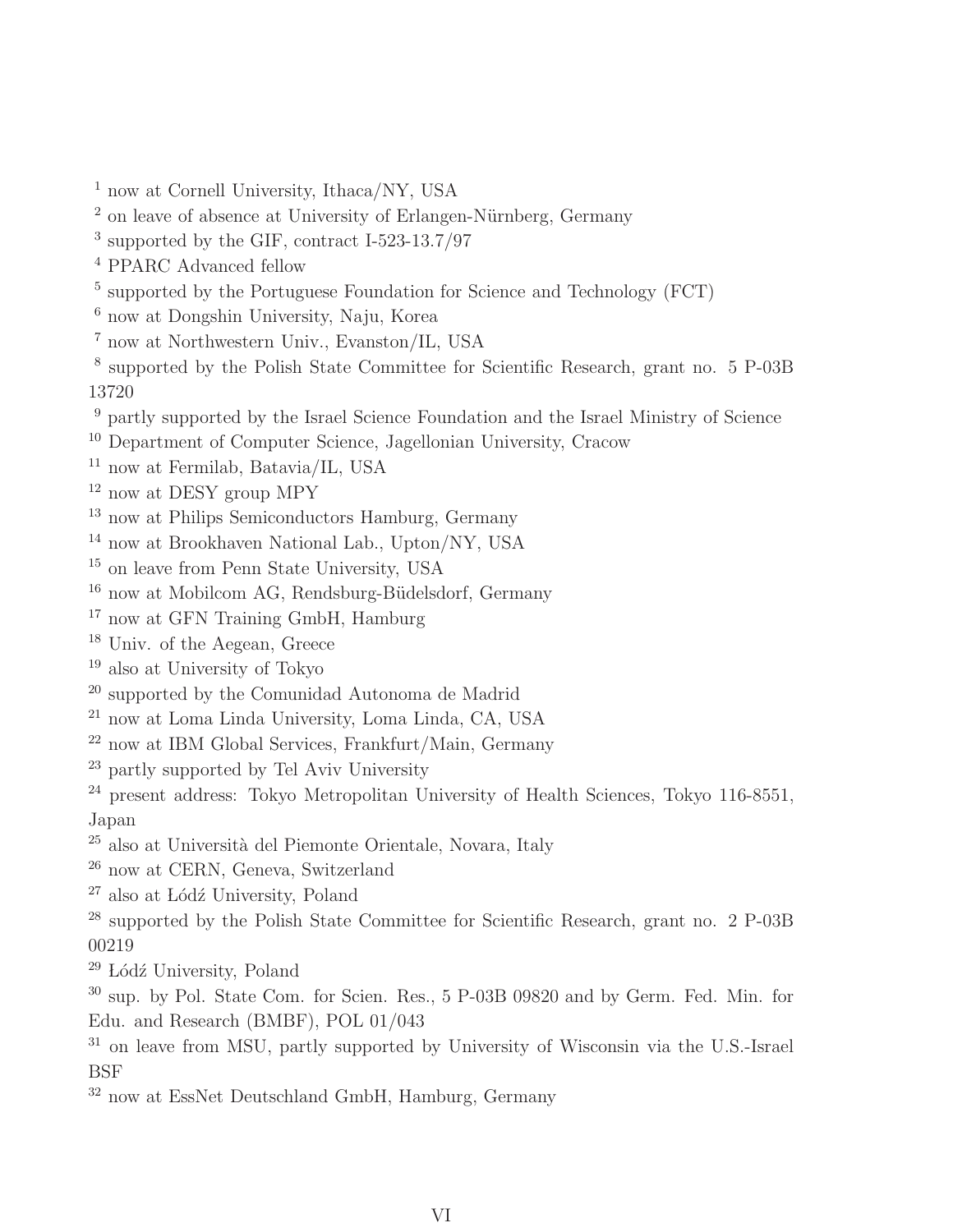- $\boldsymbol{a}$ supported by the Natural Sciences and Engineering Research Council of Canada (NSERC)
- b supported by the German Federal Ministry for Education and Research (BMBF), under contract numbers HZ1GUA 2, HZ1GUB 0, HZ1PDA 5, HZ1VFA 5
- c supported by the MINERVA Gesellschaft für Forschung GmbH, the Israel Science Foundation, the U.S.-Israel Binational Science Foundation, the Israel Ministry of Science and the Benozyio Center for High Energy Physics
- d supported by the German-Israeli Foundation, the Israel Science Foundation, and by the Israel Ministry of Science
- e supported by the Italian National Institute for Nuclear Physics (INFN)
- f supported by the Japanese Ministry of Education, Science and Culture (the Monbusho) and its grants for Scientific Research
- $g$ supported by the Korean Ministry of Education and Korea Science and Engineering Foundation
- h supported by the Netherlands Foundation for Research on Matter (FOM)
- i supported by the Polish State Committee for Scientific Research, grant no. 115/E-343/SPUB-M/DESY/P-03/DZ 121/2001-2002
- $j$  partially supported by the German Federal Ministry for Education and Research (BMBF)
- $k<sub>1</sub>$ supported by the Fund for Fundamental Research of Russian Ministry for Science and Education and by the German Federal Ministry for Education and Research (BMBF)
- $l$ supported by the Spanish Ministry of Education and Science through funds provided by CICYT
- $<sup>m</sup>$  supported by the Particle Physics and Astronomy Research Council, UK</sup>
- $\boldsymbol{n}$ supported by the US Department of Energy
- o supported by the US National Science Foundation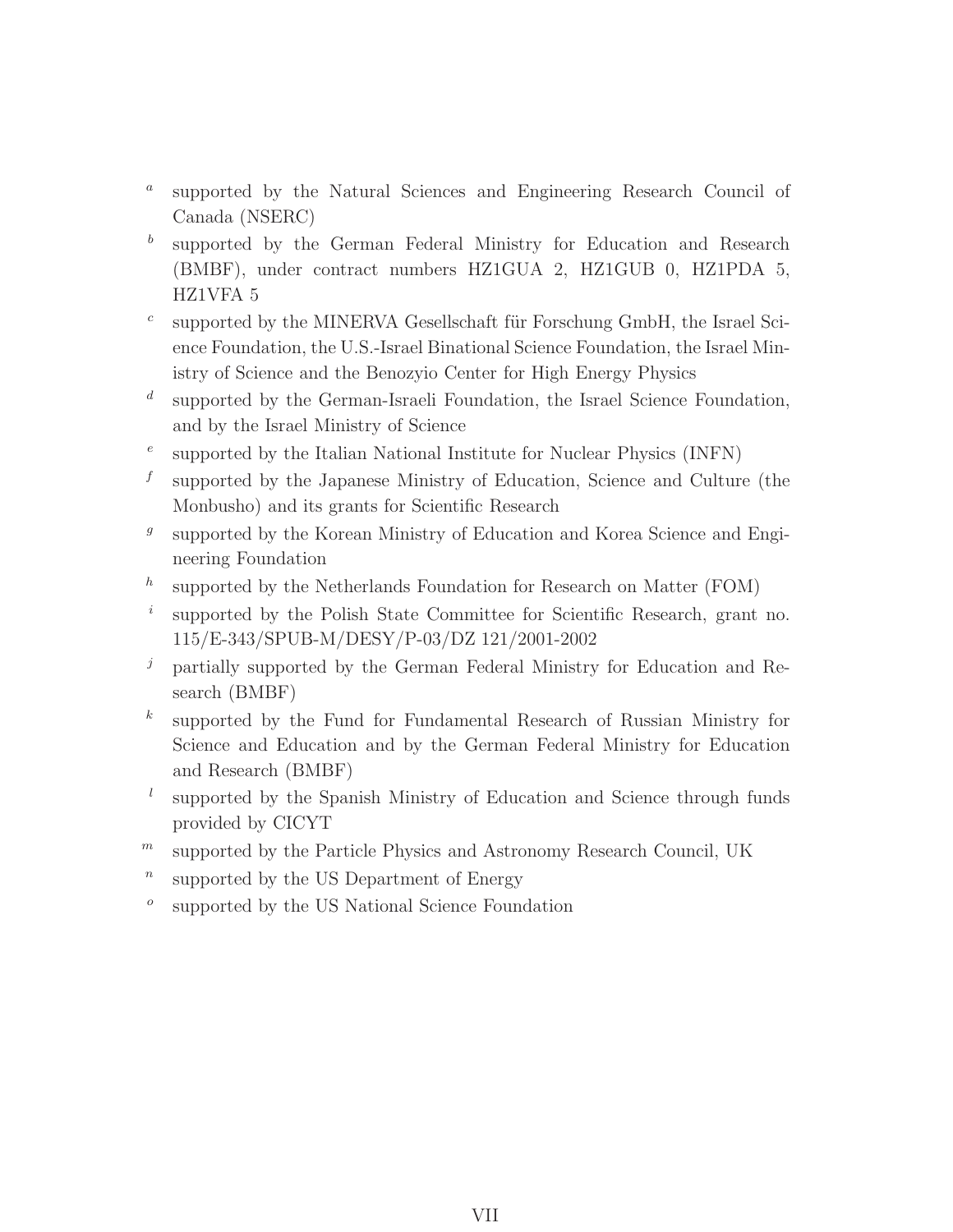#### 1 Introduction

In photoproduction at HERA, a quasi-real photon, emitted from the incoming positron, collides with a parton from the incoming proton. The photoproduction of jets can be classified into two types of process in leading-order (LO) Quantum Chromodynamics  $(QCD)$ . In direct processes (Fig. [1](#page-33-0)(a)), the photon participates in the hard scatter via either boson-gluon fusion or QCD Compton scattering. The second class, resolved processes (Fig. [1\(](#page-33-0)b)), involve the photon acting as a source of quarks and gluons, with only a fraction of its momentum participating in the hard scatter. Measurements of jet cross sections in photoproduction [1–8] are thus sensitive to the structure of the photon and the proton, and to the dynamics of the hard sub-processes as calculated in perturbative QCD (pQCD). These jet cross sections can therefore be used in global fits to data to determine the parton densities in both the photon and proton.

In the kinematic range of the measurements presented in this paper, the value of  $x_p$ , the fractional momentum at which partons inside the proton are probed, lies predominantly in the region between 0.01 and 0.1. At these  $x_p$  values, the parton densities in the proton are constrained by measurements of the structure function,  $F_2^p$  $2^p$ , [9] in deep inelastic scattering (DIS). The present measurements are directly sensitive to both the quark and the gluon content of the photon. The fractional momentum of the photon carried by the interacting parton,  $x_{\gamma}$ , lies between 0.1 and 1. For  $x_{\gamma}$  values above 0.5, the quark densities in the photon are not well constrained by  $F_2^{\gamma}$  data obtained from  $\gamma\gamma^*$  scattering in  $e^+e^$ experiments [10–16]. The gluon density, to which jet photoproduction is directly sensitive at LO, is also poorly constrained by the  $F_2^{\gamma}$  data for all  $x_{\gamma}$ . The most recent measurements of  $F_2^{\gamma}$  $\frac{2}{2}$  from LEP extend up to an average scale of  $\sim 25$  GeV. These, and higher scales, can be studied in jet production at HERA.

The aim of the present investigation is to provide constraints, from data on dijet photoproduction, on the parton densities in the photon in the range  $0.1 < x_{\gamma} < 1$  and to probe the dynamics of the hard sub-processes. For this purpose, the dijet cross section is measured at high transverse energies where next-to-leading-order (NLO) QCD calculations are expected to describe the data. In this kinematic region, where the effects of soft physics are suppressed and the parton densities in the proton are well known, the data can be used to test the validity of the current parameterisations of the parton densities in the photon. At high  $x_{\gamma}$ , where the effects of the uncertainties in the photon structure are small, these data also provide a consistency check of the gluon distribution in the proton extracted from deep inelastic scattering.

This analysis builds on the improved understanding of jet photoproduction and of comparisons to NLO QCD calculations gained in previous analyses [2,4]. With an increase of a factor of six in luminosity, an extension of the kinematic region and reduced systematic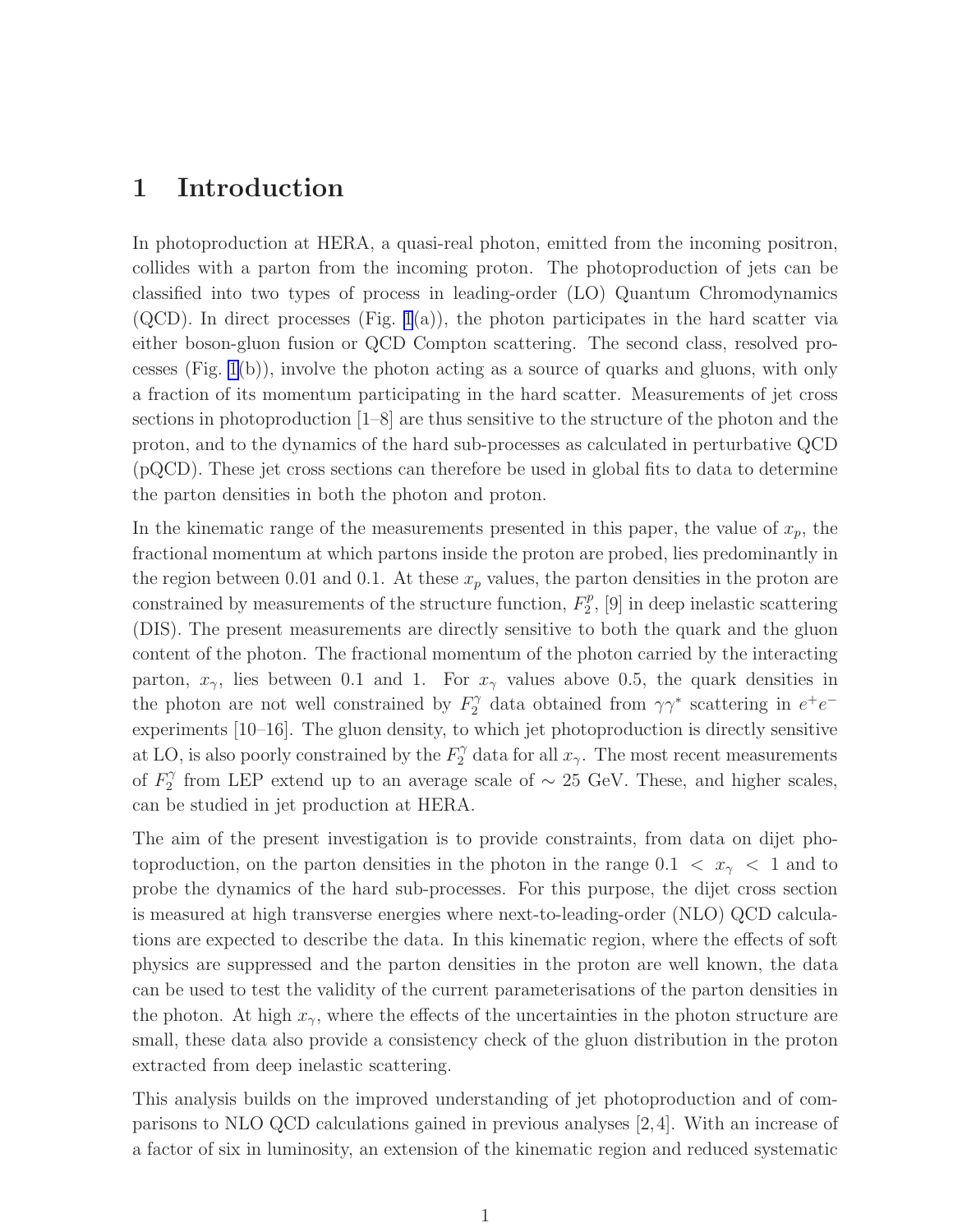uncertainties, the measurements in this paper<sup>1</sup> have greatly improved precision compared to the previous ZEUS dijet measurement [2].

### 2 Theoretical framework

Within the framework of pQCD, the dijet photon-proton cross section,  $d\sigma_{\gamma p}$ , can be written as a convolution of the proton parton density functions (PDFs),  $f_p$ , and photon PDFs,  $f_{\gamma}$ , with the partonic hard cross section,  $d\hat{\sigma}_{ab}$ :

$$
d\sigma_{\gamma p} = \sum_{ab} \int_{x_p} \int_{x_\gamma} dx_p dx_\gamma f_p(x_p, \mu^2) f_\gamma(x_\gamma, \mu^2) d\hat{\sigma}_{ab}(x_p, x_\gamma, \mu^2) \cdot (1 + \delta_{\text{had}}).
$$

For photoproduction cross sections measured in lepton-proton scattering, there is an additional convolution with the distribution of photons from the lepton beam. In the case of the direct cross section, the photon structure is replaced by a delta function at  $x<sub>γ</sub> = 1$ . The scale of the process,  $\mu$ , represents both the renormalisation scale,  $\mu_R$ , and factorisation scale,  $\mu_F$ , which are set equal for this study. The hadronisation correction,  $\delta_{\text{had}}$ , accounts for non-perturbative effects in the final state and can be estimated using Monte Carlo (MC) models for the parton cascade and fragmentation; it is, in general, a function of the variable being measured (see Section [5](#page-12-0)).

The distribution of the dijet angle,  $\theta^*$ , in the parton-parton centre-of-mass frame is directly sensitive to the form of the matrix elements, and hence to the partonic hard cross section. For massless partons, the centre-of-mass scattering angle is given by

$$
\cos \theta^* = \tanh \left( \frac{\eta^{\text{jet1}} - \eta^{\text{jet2}}}{2} \right),\,
$$

where  $\eta^{\text{jet1}}$  and  $\eta^{\text{jet2}}$  are the pseudorapidities in the laboratory frame of the two jets of highest transverse energy. Only the absolute value of  $\cos \theta^*$  can be determined because the originating parton cannot be identified. The variable  $\cos \theta^*$  is invariant under the different boosts along the beam axis arising from the spectrum of incoming parton momenta. This minimises the sensitivity of the differential cross section,  $d\sigma/d\cos\theta^*$ , to the momentum density distribution of the partons in the photon and proton.

 $\frac{1}{1}$  After submission of this paper, a similar study from the H1 collaboration became available [17].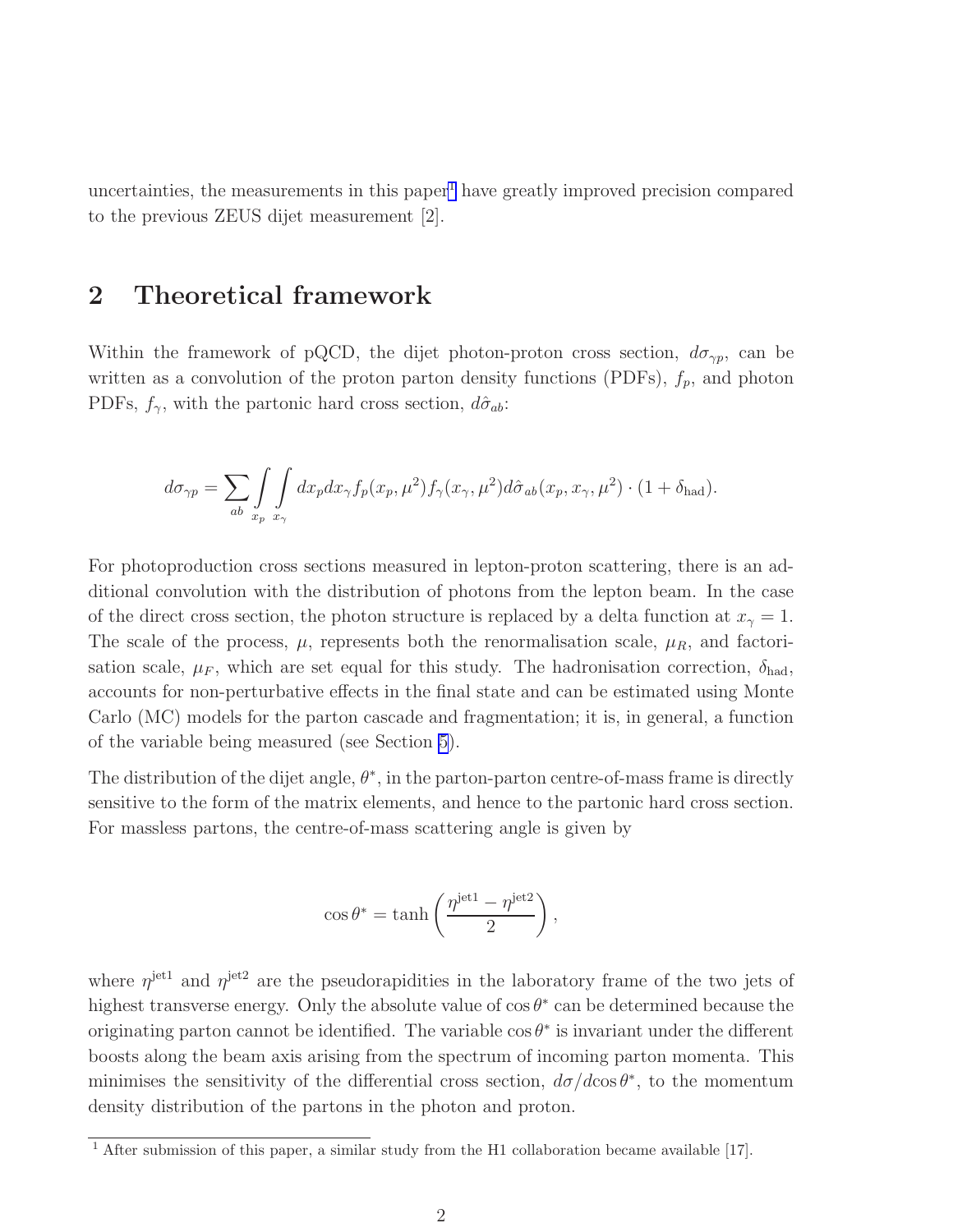For jets of transverse energy of more than 6 GeV, it has been shown [5] that samples of events enriched in either direct or resolved photon processes have very different angular distributions. The cross section for the sample enriched in resolved photon events increases more rapidly at high  $\cos \theta^*$  than that in direct photon events. This is expected at both LO and NLO QCD [18]; both predictions give a good description of the data. The different angular dependence of the cross sections can be explained in terms of the dominant propagators in the respective samples. In direct events, the dominant processes (mostly boson-gluon fusion) have a spin- $\frac{1}{2}$  quark propagator and the angular dependence is approxiantely  $\propto (1 - |\cos \theta^*|)^{-1}$ . In resolved events (e.g.  $qg \to qg$  and  $gg \to gg$ ), the dominant processes have a spin–1 gluon propagator, which has an angular dependence  $\propto (1 - |\cos \theta^*|)^{-2}.$ 

To probe the structure of the photon, it is desirable to measure cross sections as functions of variables that are sensitive to the spectrum of incoming parton momenta, such as the pseudorapidity of the jets or the momentum fraction,  $x_{\gamma}$ . Since  $x_{\gamma}$  is not directly measurable, an observable,  $x_{\gamma}^{\text{obs}}$ , which is the fraction of the photon's momentum participating in the production of the two highest transverse-energy jets (and is equal to  $x_{\gamma}$  for partons in LO QCD), is introduced  $|6|$ :

$$
x_\gamma^{\rm obs} = \frac{E_T^{\rm jet1} e^{-\eta^{\rm jet1}} + E_T^{\rm jet2} e^{-\eta^{\rm jet2}}}{2y E_e}.
$$

Here  $E_T^{\text{jet1}}$  $T^{\text{jet1}}$  and  $E_T^{\text{jet2}}$  $T<sup>jet2</sup>$  are the transverse energies of the two jets in the laboratory frame  $(E_T^{\text{jet1}} > E_T^{\text{jet2}})$  and y is the fraction of the positron's energy,  $E_e$ , carried by the photon in the proton rest frame. The quantity  $x_{\gamma}^{\text{obs}}$  is a particularly useful variable with which to discriminate between various photon PDFs.

#### 3 Experimental conditions

The data were collected during the 1996 and 1997 running periods, when HERA operated with protons of energy  $E_p$  = 820 GeV and positrons of energy  $E_e$  = 27.5 GeV, and correspond to an integrated luminosity of  $38.6 \pm 0.6$  pb<sup>-1</sup>. A detailed description of the ZEUS detector can be found elsewhere [19,20]. A brief outline of the components that are most relevant for this analysis is given below.

The high-resolution uranium-scintillator calorimeter (CAL) [21] consists of three parts: the forward, the barrel and the rear calorimeters. Each part is subdivided transversely into towers and longitudinally into one electromagnetic and either one (in the rear) or two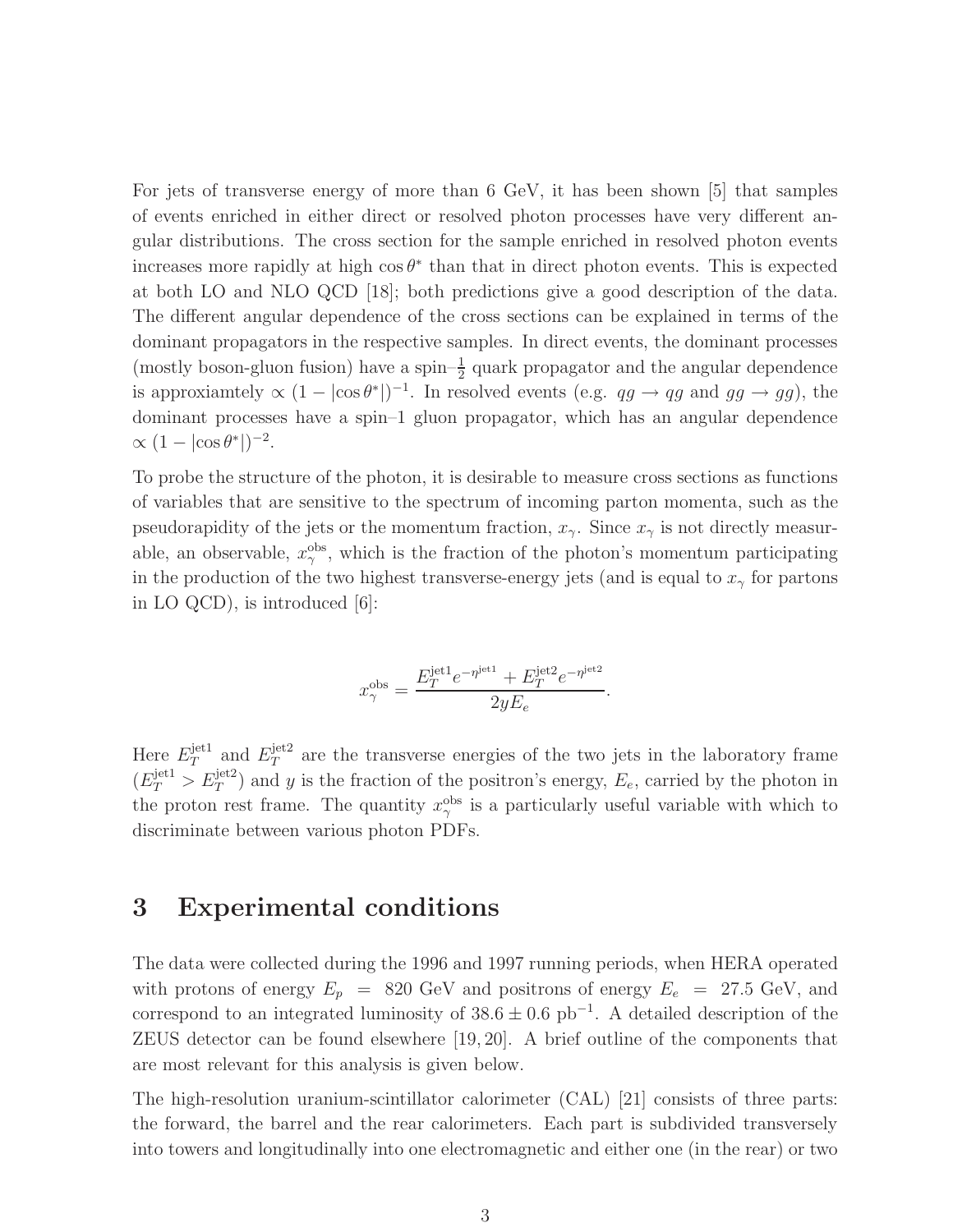<span id="page-11-0"></span>(in the barrel and forward) hadronic sections. The smallest subdivision of the calorimeter is called a cell. The CAL relative energy resolutions, as measured under test-beam conditions, are  $0.18/\sqrt{E}$  for electrons and  $0.35/\sqrt{E}$  for hadrons (E in GeV).

Charged particles are measured in the central tracking detector (CTD) [22], which operates in a magnetic field of 1.43 T provided by a thin superconducting coil. The CTD covers the polar-angle<sup>2</sup> region  $15° < \theta < 164°$ . The relative transverse-momentum resolution for full-length tracks is  $\sigma_{p_T}/p_T = 0.0058p_T \oplus 0.0065 \oplus 0.0014/p_T$  with  $p_T$  in GeV. Tracking information along with energy deposits in the CAL were used to measure the transverse energy and direction of jets as described in detail in Section [7](#page-13-0).

The luminosity was measured from the rate of the bremsstrahlung process  $e^+p \rightarrow e^+\gamma p$ , where the photon was measured in a lead-scintillator calorimeter [23] placed in the HERA tunnel at  $Z = -107$  m.

A three-level trigger system was used to select events online [4,20]. At the third level, a cone algorithm was applied to the CAL cells and jets were reconstructed using the energies and positions of these cells. Events with at least two jets, each of which satisfied the requirements that the transverse energy exceeded 4 GeV and the pseudorapidity was less than 2.5, were accepted.

### 4 Definition of the cross section

The kinematic region for this study is the photoproduction region, defined as  $Q^2 < 1$ GeV<sup>2</sup>, with a photon-proton centre-of-mass energy,  $W_{\gamma p}$ , in the range 134 GeV to 277 GeV. Each event is required to have at least two jets reconstructed with the  $k_T$  cluster algorithm [24] in its longitudinally invariant inclusive mode [25], with at least one jet having transverse energy greater than 14 GeV and another greater than 11 GeV. The jets are required to satisfy  $-1 < \eta^{\text{jet1,2}} < 2.4$ , an extension of the pseudorapidity range by 0.4 units in the forward direction over the previous analysis [2], thereby increasing the sensitivity of the measurement to resolved photon processes.

Cross sections are presented as a function of  $x_{\gamma}^{\text{obs}}, E_T^{\text{jet1}}$  $T<sup>jet1</sup>$  and  $\eta^{jet2}$ . The cross sections for jet variables are symmetrised [26] with respect to the pseudorapidities of the two jets. Each event, therefore, contributes twice to the cross section. The cross sections have been

<sup>&</sup>lt;sup>2</sup> The ZEUS coordinate system is a right-handed Cartesian system, with the Z axis pointing in the proton beam direction, referred to as the "forward direction", and the X axis pointing left towards the centre of HERA. The coordinate origin is at the nominal interaction point. The pseudorapidity is defined as  $\eta = -\ln(\tan \frac{\theta}{2})$ , where the polar angle,  $\theta$ , is measured with respect to the proton beam direction.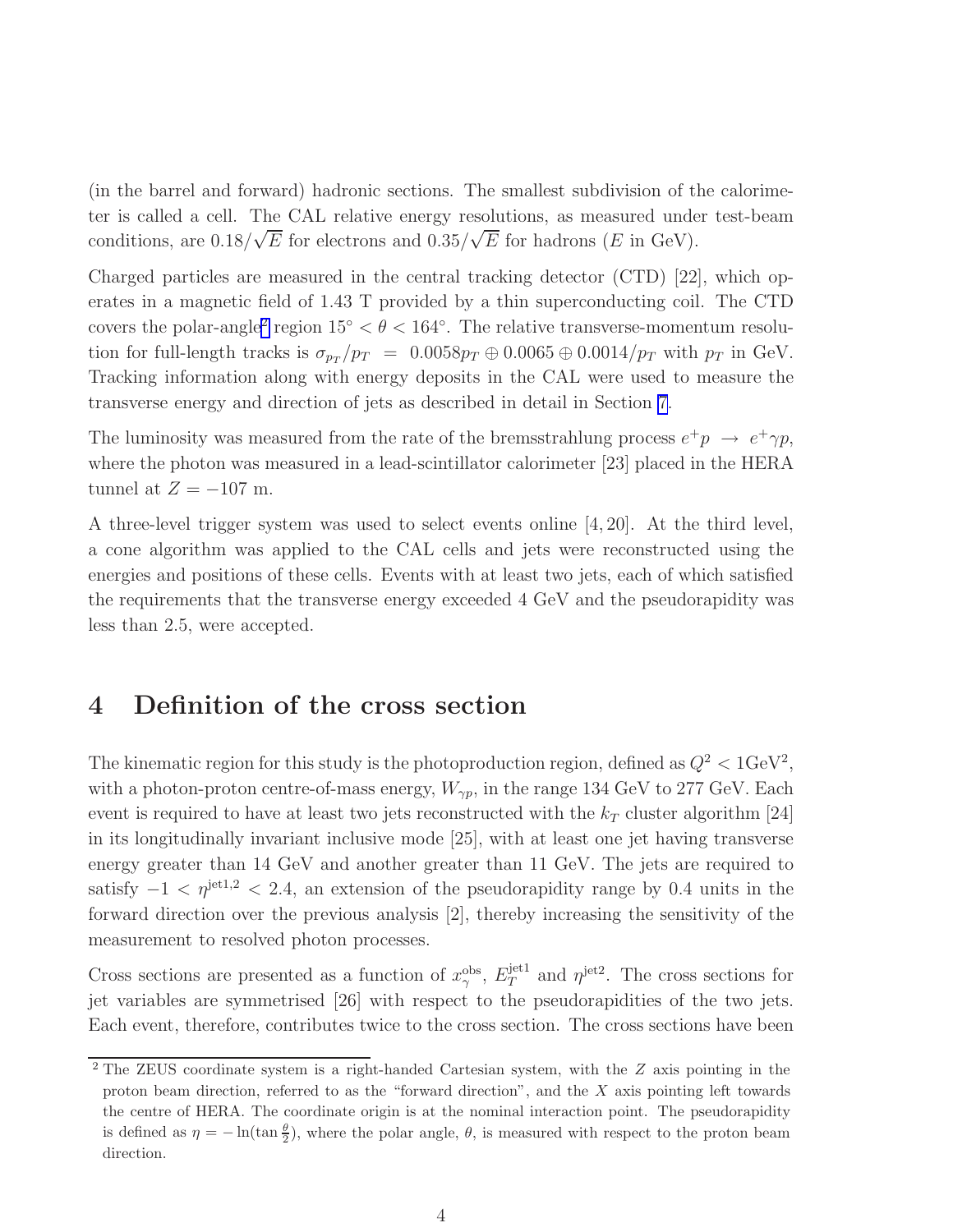<span id="page-12-0"></span>determined for regions enriched in direct and resolved photon processes by requiring  $x_{\gamma}^{\text{obs}}$ to be greater than 0.75 or less than 0.75, respectively.

Additional kinematic constraints were applied to the measurement of the cross section as a function of  $|\cos \theta^*|$  to remove biases imposed by the other requirements. For a given centre-of-mass energy, events at high  $|\cos \theta^*|$  have small scattering angles and thus lower  $E_T^{\rm jet}$ <sup>jet</sup>. To study the  $|\cos \theta^*|$  distribution up to  $|\cos \theta^*| = 0.8$  without bias from the  $E_T^{\text{jet}}$ T requirements, a cut on the dijet mass of  $M^{jj} > 42$  GeV was applied. The dijet mass is defined in terms of the two jets with highest transverse energy as

$$
M^{jj} = \sqrt{2E_T^{\text{jet1}} E_T^{\text{jet2}} \left[ \cosh(\eta^{\text{jet1}} - \eta^{\text{jet2}}) - \cos(\phi^{\text{jet2}} - \phi^{\text{jet2}}) \right]},
$$

where  $\phi_1^{\text{jet}}$  $j_1^{\text{jet}}$  and  $\phi_2^{\text{jet}}$  $_2^{\text{jet}}$  are the azimuthal angles of the two jets. For jets back-to-back in azimuthal angle and of equal transverse energy,  $E_T^{\text{jet}}$  $T^{\text{jet}}$ , the dijet mass is related to the scattering angle by

$$
M^{jj} = \frac{2E_T^{\text{jet}}}{\sqrt{1 - |\cos \theta^*|^2}}.\tag{1}
$$

When the minimum  $E_T^{\text{jet}}$  $T^{\text{jet}}$  is taken to be 12.5 GeV, the average of the minimum transverse energies of the two jets, the requirement on the minimum dijet mass up to a given value of the scattering angle can be deduced from Eq. (1). Simulation studies show that the choice of cut dictated by this approximation does indeed eliminate any bias from the choice of transverse-energy cuts [27]. A further cut on the boost of the dijet system in the laboratory frame,  $\bar{\eta} = (\eta^{\rm jet1} + \eta^{\rm jet2})/2$ , of  $0.1 < \bar{\eta} < 1.3$  was also applied. This ensures that the phase space is uniform as a function of  $|\cos \theta^*|$ , so that any shape seen in the measured distributions is attributable to the dynamics and not biased by the cuts imposed.

#### 5 Monte Carlo models

The acceptance and the effects of detector response were determined using samples of simulated events. The programs HERWIG 6.1 [28] and PYTHIA 6.1 [29], which implement the leading-order matrix elements, followed by parton showers and hadronisation, were used. The Herwig and Pythia generators differ in the details of the implementation of the leading-logarithmic parton-shower models. They also use different hadronisation models: HERWIG uses the cluster [30] model and PYTHIA uses the Lund string [31] model.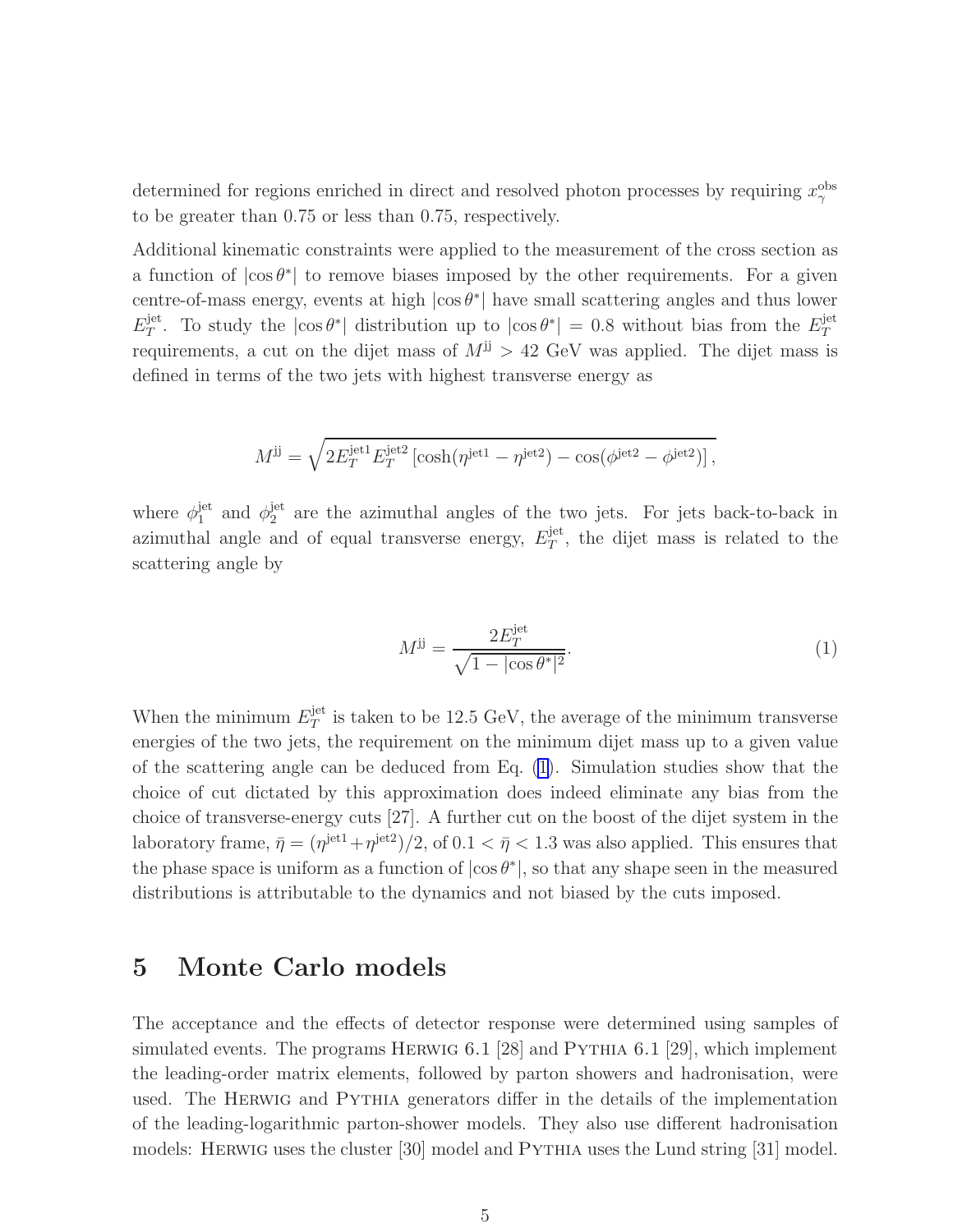<span id="page-13-0"></span>Direct and resolved events were generated separately. For all generated events, the ZEUS detector response was simulated in detail using a program based on GEANT 3.13 [32].

Parameters tuned to HERA data [33] were used in the generation of the Herwig sample. The GRV-LO [34] and CTEQ4L [35] set of PDFs were used for the photon and proton, respectively. For the PYTHIA generator, the parameters were chosen to be consistent with fits to jet data from both HERA and LEP [36]. Here, the SaS-2D [37] and GRV94-LO [38] set of PDFs were used for the photon and proton, respectively. Multiparton interactions (MPI) were also included with a minimum transverse momentum of the secondary scatter of 2.0 GeV [39]. However, at the high transverse energies studied here, the effects of the "underlying event" are small: models with or without MPI describe the data equally well.

### 6 NLO QCD calculations

Many calculations of jet photoproduction at NLO exist [40–46], all of which have been compared with each other and agree to within  $(5 - 10)\%$  [46,47]. The calculation used here is that of Frixione and Ridolfi [40, 41], which employs the subtraction method [48] for dealing with the collinear and infra-red divergences. The number of flavours was set to 5 and the renormalisation and factorisation scales,  $\mu$ , were set to half the sum of the transverse energies of the final-state partons,  $E_T/2$ . Two different parameterisations of the photon parton density were used<sup>3</sup>: GRV-HO [34] and AFG-HO [51]. The parton densities in the proton were parameterised using CTEQ5M1 [35]; the value  $\alpha_s(M_Z) = 0.118$ used therein was adopted for the central prediction. The parameterisation MRST99  $(\alpha_s(M_Z) = 0.1175)$  was also considered. Parameter settings in the NLO calculation were varied to test the stability of the theoretical predictions, as discussed in Section [10.](#page-16-0)

The NLO QCD predictions were corrected for hadronisation effects using a bin-by-bin procedure according to  $d\sigma = d\sigma^{NLO} \cdot C_{\text{had}}^{-1}$ , where  $d\sigma^{NLO}$  is the cross section for partons in the final state of the NLO calculation. The hadronisation correction factor,  $C_{\text{had}} \equiv (1 + \delta_{\text{had}})^{-1}$ , was defined as the ratio of the dijet cross sections before and after the hadronisation process,  $C_{\text{had}} = d\sigma_{\text{MC}}^{\text{partons}}/d\sigma_{\text{MC}}^{\text{hadrons}}$ . The value of  $C_{\text{had}}$  was taken as the mean of the ratios obtained using the HERWIG and PYTHIA predictions. The hadronisation correction,  $\delta_{\text{had}}$ , was generally below 10% in each bin except at the edges of phase space (see Tables [1–](#page-25-0)[6](#page-32-0)). There are significant migrations in  $x_\gamma^{\text{obs}}$  for  $x_\gamma^{\text{obs}} > 0.7$ ; however, the migrations to lower values are small.

<sup>3</sup> The GS96-HO [49] parameterisation was not used because it has been shown that the available code does not reproduce the published results [50].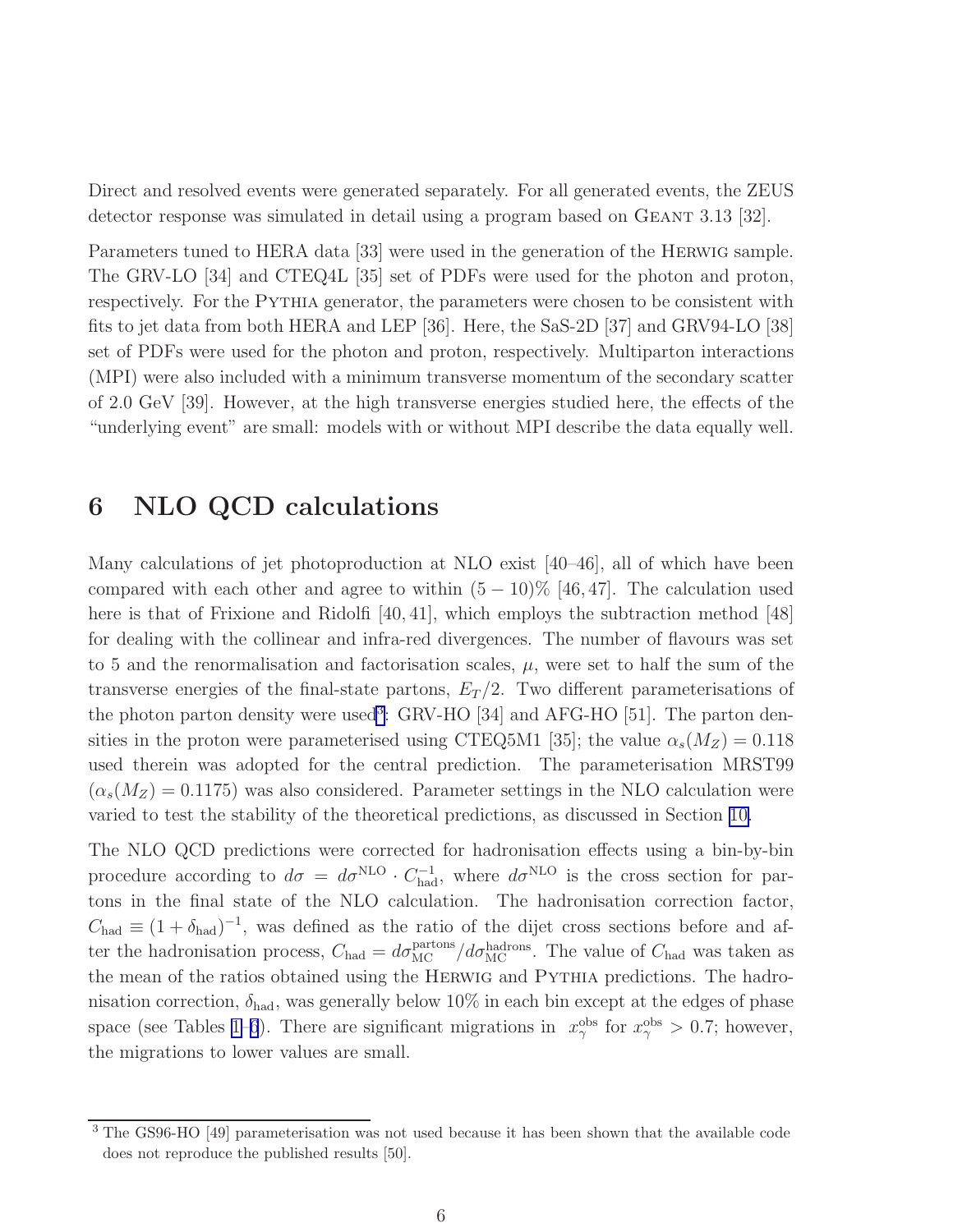### <span id="page-14-0"></span>7 Energy corrections

Kinematic variables and jets were reconstructed using a combination of track and calorimeter information that optimises the resolution of reconstructed kinematic variables [52]. The selected tracks and calorimeter clusters are referred to as Energy Flow Objects (EFOs).

The addition of track information to the CAL information reduces the sensitivity to energy losses in inactive material in front of the CAL, and exploits the good momentum and angular resolution of the tracking for low-momentum particles. The energies of particles for which no track information was available (e.g. neutral particles), or for which the calorimeter energy resolution was better than that of the tracking (e.g. at the highest energies), were measured using CAL information. These energies were corrected for losses in the inactive material as discussed in a previous publication [2]. Conservation of energy and momentum in neutral current (NC) DIS events was exploited to determine the required energy corrections [53] by balancing the scattered positron with the hadronic final state. This was performed independently for data and simulated event samples. The EFOs thus corrected were used both to reconstruct jets and to determine kinematic variables. Comparisons of kinematic variables for data and simulated events led to the assignment of a 1% correlated systematic uncertainty in the transverse jet energies and in the hadronic variables [53]. The improved precision in this uncertainty compared with the previous measurement [2] was obtained from an increased data sample, better selection requirements and improved parameterisations of the energy losses. In the overlapping kinematic region, the total cross section measured here is 6% lower than the previous measurement [2], but within the quoted uncertainties arising from the uncertainty in the jet energy scale.

#### 8 Event selection

After applying the energy corrections described in Section [7,](#page-13-0) dijet events were selected offline by using the following procedures and cuts designed to remove sources of background:

- the  $k_T$  clustering algorithm was applied to the corrected EFOs. Events were selected in which at least two jets were found with  $-1 < \eta^{jet1,2} < 2.4$ ,  $E_T^{jet1} > 14$  GeV and  $E_T^{\text{jet2}} > 11 \text{ GeV};$
- to remove background due to proton beam-gas interactions and cosmic-ray showers, the longitudinal position of the reconstructed vertex was required to be in the range  $|Z_{\text{vertex}}| < 40 \text{ cm};$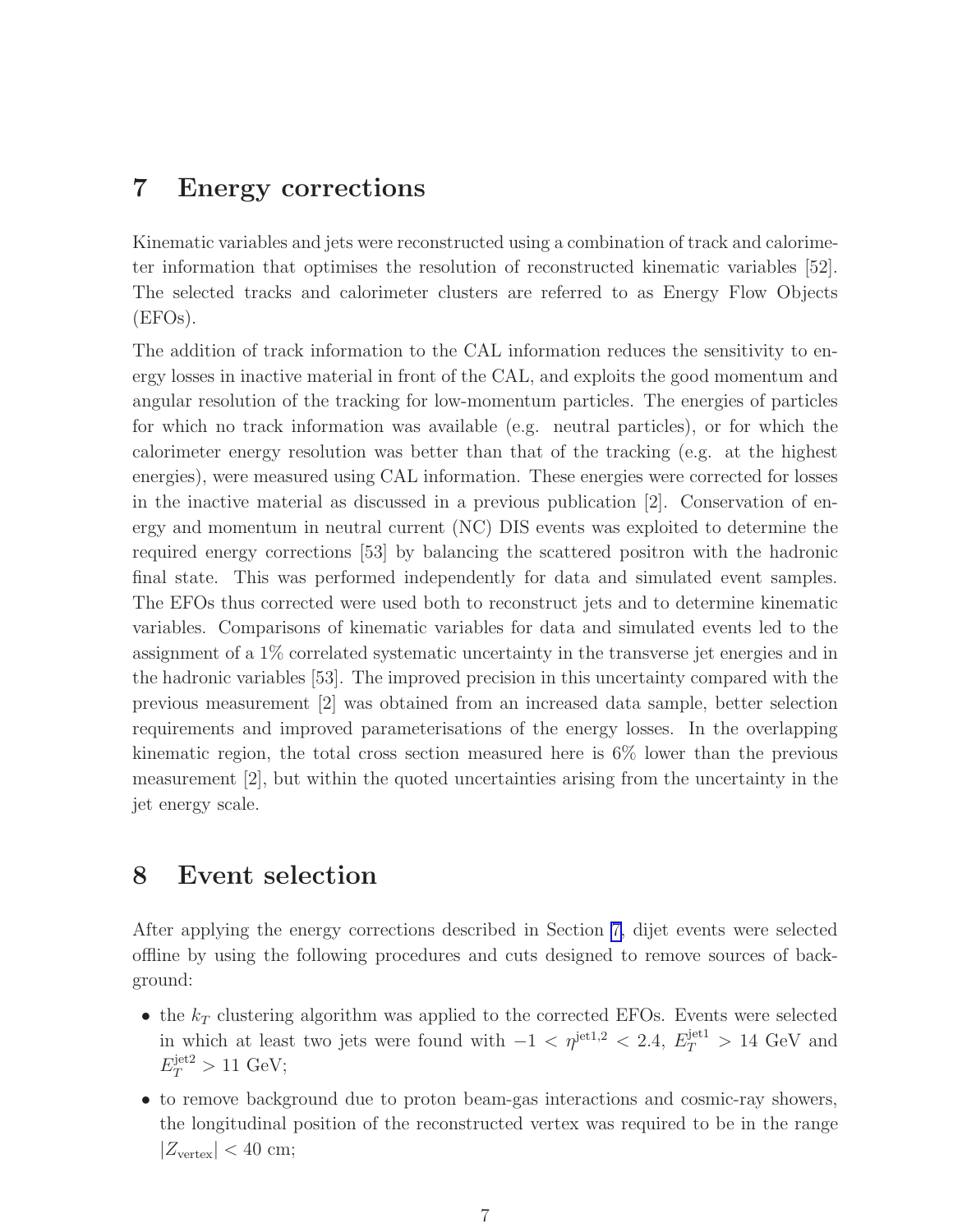- to remove background due to charged current DIS events and cosmic-ray showers, a cut on the relative transverse momentum of  $p_T / \sqrt{E_T} < 1.5 \sqrt{\text{GeV}}$  was made, where  $p_T$ and  $E_T$  are, respectively, the measured transverse momentum and transverse energy of the event;
- NC DIS events with a scattered positron candidate in the CAL were removed by cutting [7] on the inelasticity, y, which is estimated from  $y_e = 1 - \frac{E'_e}{2E_e}(1 - \cos\theta'_e)$  $'_{e}),$ where  $E'_e$  and  $\theta'_e$  $e'$  are the energy and polar angle, respectively, of the scattered positron candidate. Events were rejected if  $y_e < 0.85$ ;
- the requirement  $0.2 < y_{\text{JB}} < 0.85$  was imposed, where  $y_{\text{JB}}$  is the estimator of y measured from the CAL energy deposits according to the Jacquet-Blondel method [54]. The upper cut removed NC DIS events where the lepton was not identified and which therefore have a value of  $y_{\text{JB}}$  close to 1. The lower cut removed proton beam-gas events which have a low value of  $y_{\text{JB}}$ . These requirements on  $y_{\text{JB}}$  restrict the photon-proton centre-of-mass energy to be in the range 134 to 277 GeV.

The cuts on  $y_e$  and  $y_{\text{JB}}$  reduced the background from DIS events to less than 0.5% and restricted the range of the virtuality of the exchanged photon to  $Q^2 < 1$  GeV<sup>2</sup>, with a median value of about  $10^{-3}$  GeV<sup>2</sup>. After these requirements, 62573 events with two or more jets remained in the sample; 2919 of these events had a third jet of transverse energy greater than 11 GeV in the range  $-1 < \eta^{\text{jet3}} < 2.4$ . For the measurements of the cross section as a function of  $\cos \theta^*$ , the following additional requirements were imposed:

- the dijet scattering angle was restricted to be in the range  $|\cos \theta^*| < 0.8$ ;
- the invariant mass of the two jets of highest transverse energy was required to satisfy  $M^{jj} > 42$  GeV;
- the boost of the dijet system was required to be in the range  $0.1 < \bar{\eta} < 1.3$ .

These cuts reduced the sample to 10811 events.

#### 9 Event characteristics

For the high transverse energies studied here, it has been shown previously [2,4] that the transverse energy flow around jets is generally well described by the simulation. This agreement is maintained in the more-forward region studied here, with Pythia giving a description similar to that of Herwig.

Kinematic distributions in the data are compared to the two simulation programs in Fig. [2.](#page-34-0) The simulated distributions were fit to the data distribution in  $x_{\gamma}^{\text{obs}}$ , shown in Fig.  $2(a)$ , by varying the fractions of direct and resolved processes and minimising the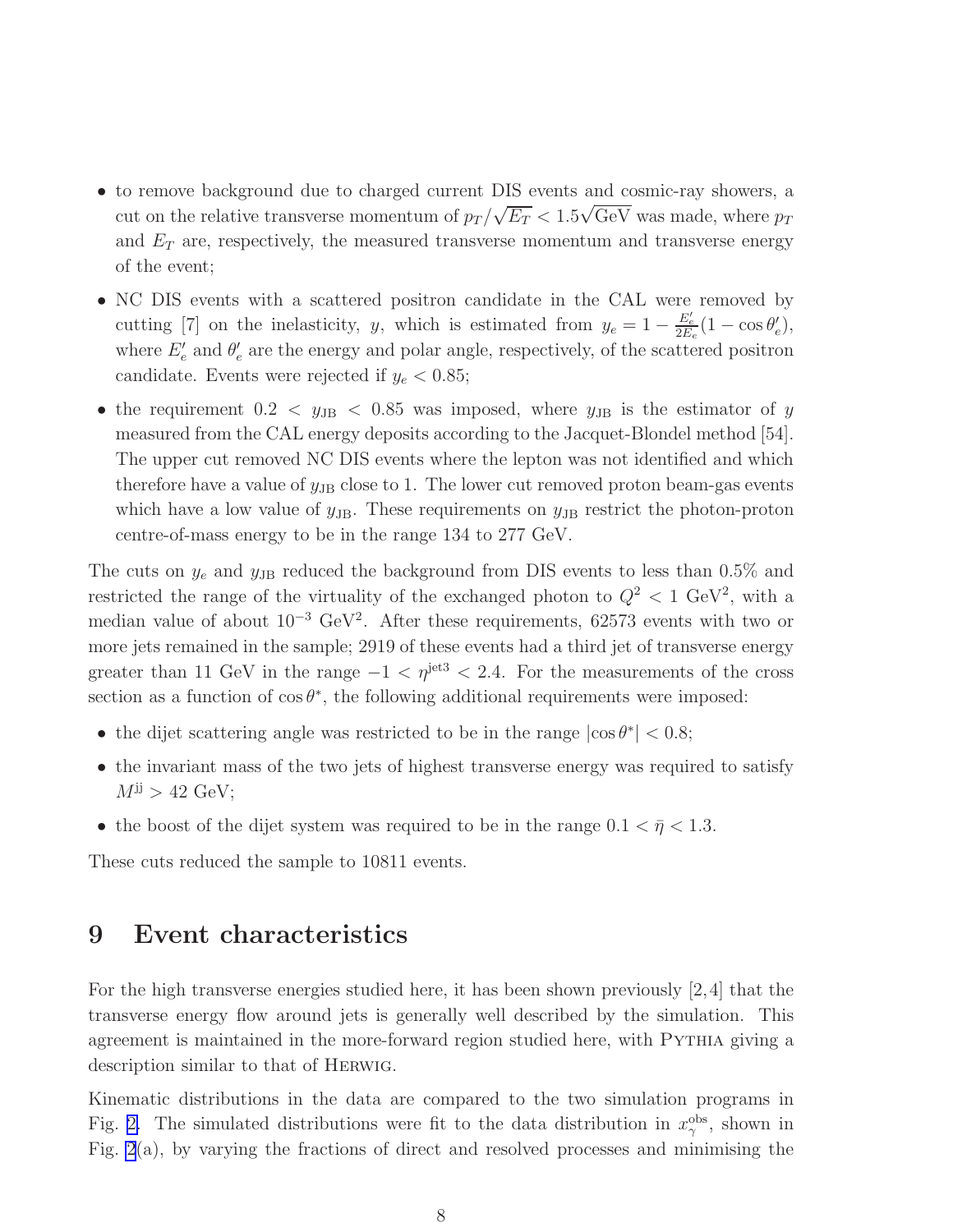<span id="page-16-0"></span> $\chi^2$ . The simulations generally describe the data well for all variables, although some discrepancies are seen. The shape of the distribution in  $y_{\text{JB}}$  is better described by the HERWIG prediction, although the description by the PYTHIA simulation is adequate. Both simulations have similar distributions for the transverse energies of the jets and describe the data well. However, neither gives a good description of the pseudorapidity of the jet of highest transverse energy, whereas the pseudorapidity distribution of the second jet is well described by Herwig. Figure [2](#page-34-0) also shows that according to the Herwig simulation, the proportion of resolved photon events decreases with increasing  $x_{\gamma}^{\mathrm{obs}}$  and  $E_T^{\mathrm{jet}}$  $T^{\text{jet}}$  and increases with increasing  $y_{\text{JB}}$  and  $\eta^{\text{jet}}$ .

Since HERWIG gives a better overall description of the data than PYTHIA, it was chosen as the primary MC generator to correct the data. The correction was performed using the bin-by-bin method, in which the correction factor, as a function of an observable  $\mathcal O$  in a given bin *i*, is  $C_i(\mathcal{O}) = N_i^{\text{had}}(\mathcal{O})/N_i^{\text{det}}(\mathcal{O})$ . The variable  $N_i^{\text{had}}(\mathcal{O})$  is the number of events passing the kinematic requirements on the hadronic final state described in Section [4](#page-11-0) and  $N_i^{\text{det}}(\mathcal{O})$  is the number of reconstructed events passing the selection requirements as detailed in Section [8.](#page-14-0) Both numbers were computed using the MC generators described in Section [5.](#page-12-0) For distributions as a function of  $x_{\gamma}^{\text{obs}}$ , the correction factors lie in the range 0.85−1.25.

### 10 Experimental and theoretical uncertainties

#### 10.1 Experimental uncertainties

The results of a detailed analysis of the possible sources of systematic uncertainty are listed below. Typical values for the systematic uncertainty are quoted for the cross sections as a function of  $x_\gamma^{\text{obs}}$ :

- varying the measured jet energies by  $\pm 1\%$  in only the simulated sample, in accordance with the uncertainty in the jet energy scale, gave an uncertainty of  $\mp 5\%$ , increasing with  $E_T^{\text{jet1}}$  $T^{\text{jet1}};$
- correcting the data with PYTHIA instead of the HERWIG generator gave an uncertainty within  $\pm 9\%$  and typically  $\pm 4\%$ ;
- changing the cuts on  $E_T^{\text{jet1}}$  $T^{\text{jet1}}$  and  $E_T^{\text{jet2}}$  $T<sup>jet2</sup>$  in both the data and simulated samples by the value of the average resolution ( $\sim$  9%) gave an uncertainty of  $\pm$ 5%;
- changing the cuts on  $y_{\text{JB}}$  in both the data and simulated samples by the value of the resolution ( $\sim 0.03$  at low  $y_{\text{JB}}$  and  $\sim 0.05$  at high  $y_{\text{JB}}$ ) gave an uncertainty of less than  $\pm 2\%$ ;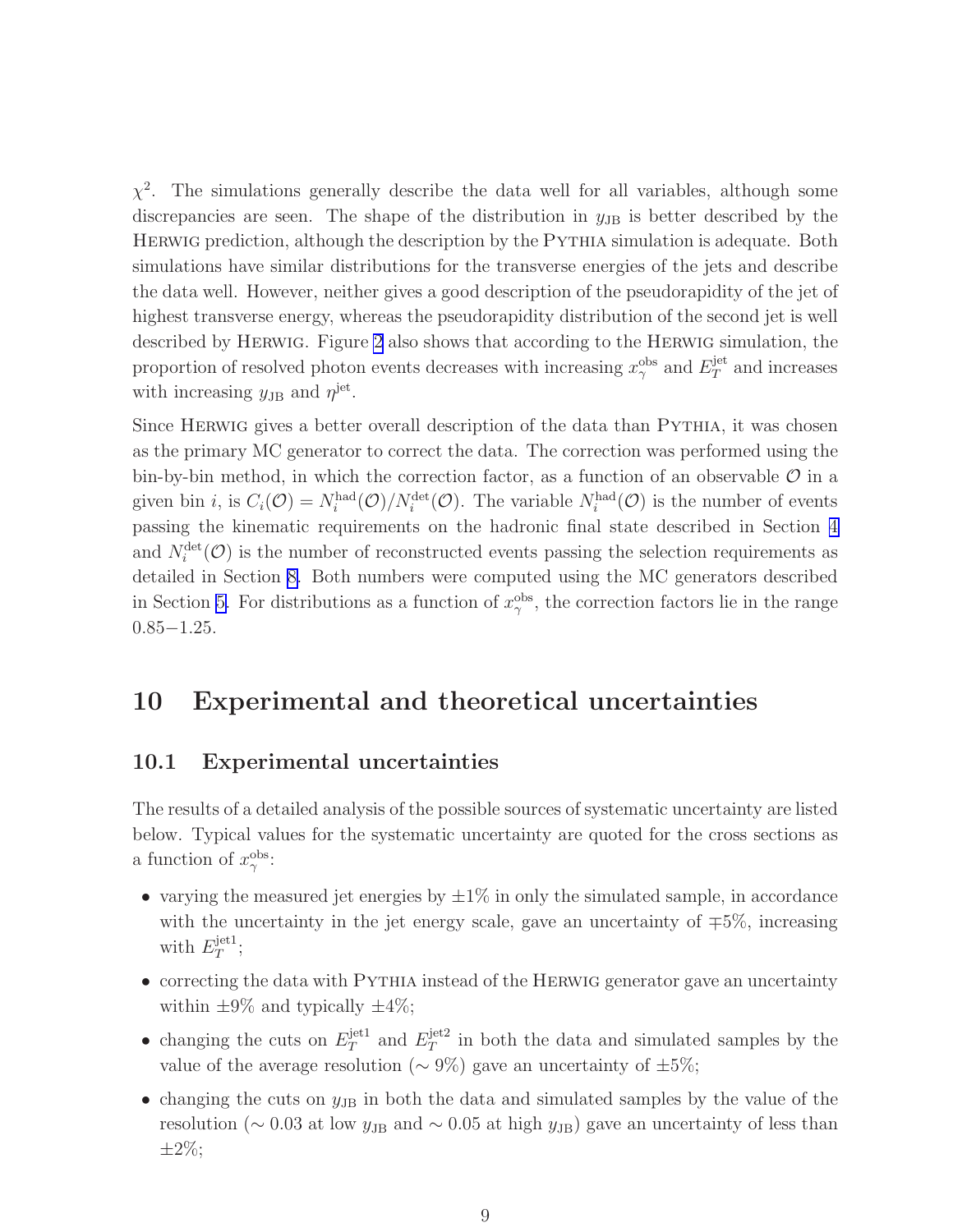- <span id="page-17-0"></span>• changing the cuts on  $\eta^{jet1,2}$  in both the data and simulated samples by the value of the resolution ( $\sim 0.04$ ) gave an uncertainty of  $\pm 0.5\%$ ;
- varying the cuts to remove DIS and beam-gas backgrounds in both data and simulated samples gave a total uncertainty of less than  $\pm 1\%$ .

In addition to the above, the cuts made to evaluate the cross section as a function of  $|\!\cos\theta^*|\!|$  also lead to sources of systematic uncertainty. The following were evaluated, with typical uncertainties quoted:

- changing the cuts on  $M^{jj}$  in both the data and simulated samples by the value of the average resolution ( $\sim 8\%$ ) gave an uncertainty of  $\pm 5\%$ ;
- changing the cuts on  $\bar{\eta}$  in both the data and simulated samples by the value of the resolution ( $\sim 0.04$ ) gave an uncertainty of  $\pm 2\%$ ;
- changing the cuts on  $x_{\gamma}^{\text{obs}}$  in both the data and simulated samples by the value of the resolution ( $\sim$  0.04) gave an uncertainty of  $\pm 4\%$ . This systematic uncertainty also contributes to the measurements of the cross-sections  $d\sigma/dE_T^{\text{jet1}}$  and  $d\sigma/d\eta^{\text{jet2}}$ .

The uncertainty in the cross sections due to the jet energy scale uncertainty is correlated between bins and is therefore displayed separately as a shaded band in the figures. All other systematic uncertainties were added in quadrature. In addition, an overall normalisation uncertainty of 1.6% from the luminosity determination is not included in either the figures or tables.

As a cross check, cross sections were obtained with an iterative matrix-unfolding technique [55], using Bayes' theorem. The resultant cross sections were found to be consistent with those using the standard bin-by-bin procedure [27].

#### 10.2 Theoretical uncertainties

The NLO QCD predictions for the dijet cross section are affected by the systematic uncertainties listed below. Typical values for the systematic uncertainty are quoted for the cross sections as a function of  $x_\gamma^{\text{obs}}$ :

- the uncertainty due to terms beyond NLO, estimated by varying  $\mu$  between  $E_T$  and  $E_T/4$ , is  $\pm (10-20)\%$ , increasing with decreasing  $x_\gamma^{\text{obs}}$ ;
- the uncertainty due to the hadronisation correction, estimated as half the spread between the  $\delta_{\text{had}}$  values obtained using the HERWIG and PYTHIA models, is  $\pm (2-3)\%$ ;
- the uncertainty due to the value of  $\alpha_s(M_Z)$ , estimated by repeating the calculations using the CTEQ4 series of PDFs determined using values of  $\alpha_s(M_Z) = 0.113, 0.116$ and 0.119, is  $\pm(5-8)\%$ .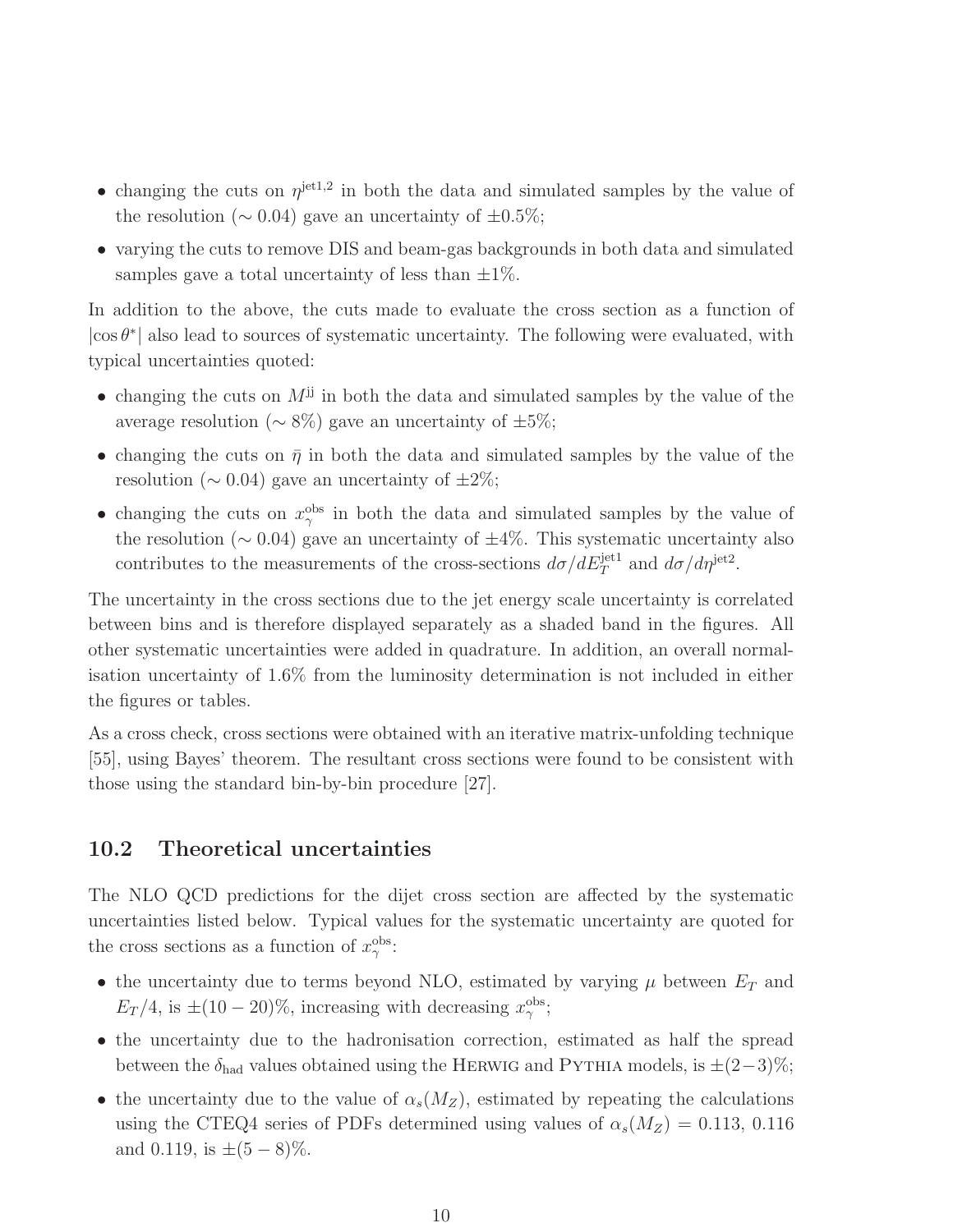The above systematic uncertainties are largely independent of the choice of photon PDF and were added in quadrature to give the total uncertainty on the predictions in each case. Differences between parameterisations of the photon and proton parton densities are discussed in the comparison to the measured data in Section 11.

## 11 Results

#### 11.1 Probing the matrix elements

The dijet cross section as a function of  $|\cos \theta^*|$ , is given in Table [1](#page-25-0) and shown in Fig. [3](#page-35-0). The data are shown separately for  $x_{\gamma}^{\text{obs}} < 0.75$  (Fig. [3](#page-35-0)(a)) and  $x_{\gamma}^{\text{obs}} > 0.75$  (Fig. 3(b)) and compared to NLO predictions. For  $x_{\gamma}^{\text{obs}} < 0.75$ , the measured cross section lies above the NLO prediction using GRV-HO for the photon PDF by an average of  $(10 - 15)\%$ . Considering the theoretical and experimental uncertainties, both of  $(5 - 10)\%$ , the NLO prediction gives a reasonable description of the data. The predictions using the AFG-HO parameterisation for the photon give a lower cross section than that of GRV-HO, and are thus around  $(20-25)\%$  lower than the data. For  $x_{\gamma}^{\text{obs}} > 0.75$ , the NLO prediction is in agreement with the measured cross section.

In Fig. [3](#page-35-0)(c), the shapes of the data and NLO distributions are compared. The predictions give a generally good description of the data; the shapes of the predictions when using the GRV-HO and AFG-HO parameterisations are similar. The data at low  $x_{\gamma}^{\text{obs}}$  rise more rapidly at high  $|\cos \theta^*|$  than those at high  $x_\gamma^{\text{obs}}$ . This is consistent with a difference in the dominant propagators, as observed in a previous publication [5]; this is seen here at higher energies and masses. The agreement in shape of these distributions, which are sensitive to the matrix elements, demonstrates that also in this high-mass region the dynamics of the short-distance process is understood.

#### 11.2 Cross sections in  $E_T^{\text{jet1}}$  $\eta_T^{\text{jet1}}$  and  $\eta^{\text{jet2}}$

Measurements of the dijet cross section as a function of  $E_T^{\text{jet1}}$  $T^{\text{jet1}}$  are given in Tables [2](#page-27-0) and [3](#page-29-0) and shown in Figs. [4](#page-36-0)[–7](#page-39-0), in different regions of the pseudorapidities of the two jets for  $x_{\gamma}^{\text{obs}} > 0.75$  and  $x_{\gamma}^{\text{obs}} < 0.75$ . The ratios of the cross sections to theory are shown in Figs. [5](#page-37-0) and [7.](#page-39-0) In Fig. [4,](#page-36-0) the measurement for  $x_{\gamma}^{\text{obs}} > 0.75$  extends to transverse energies of ~ 70 GeV, extending the region measured previously [2]. In general, the overall description of the data by the predictions is reasonable. In particular, when the jets are produced in the region  $1 < \eta^{\text{jet1}} < 2.4$  and  $0 < \eta^{\text{jet2}} < 1$ , the cross section in Fig. [4](#page-36-0) falls three orders of magnitude and is well described by the NLO calculation. When both jets are produced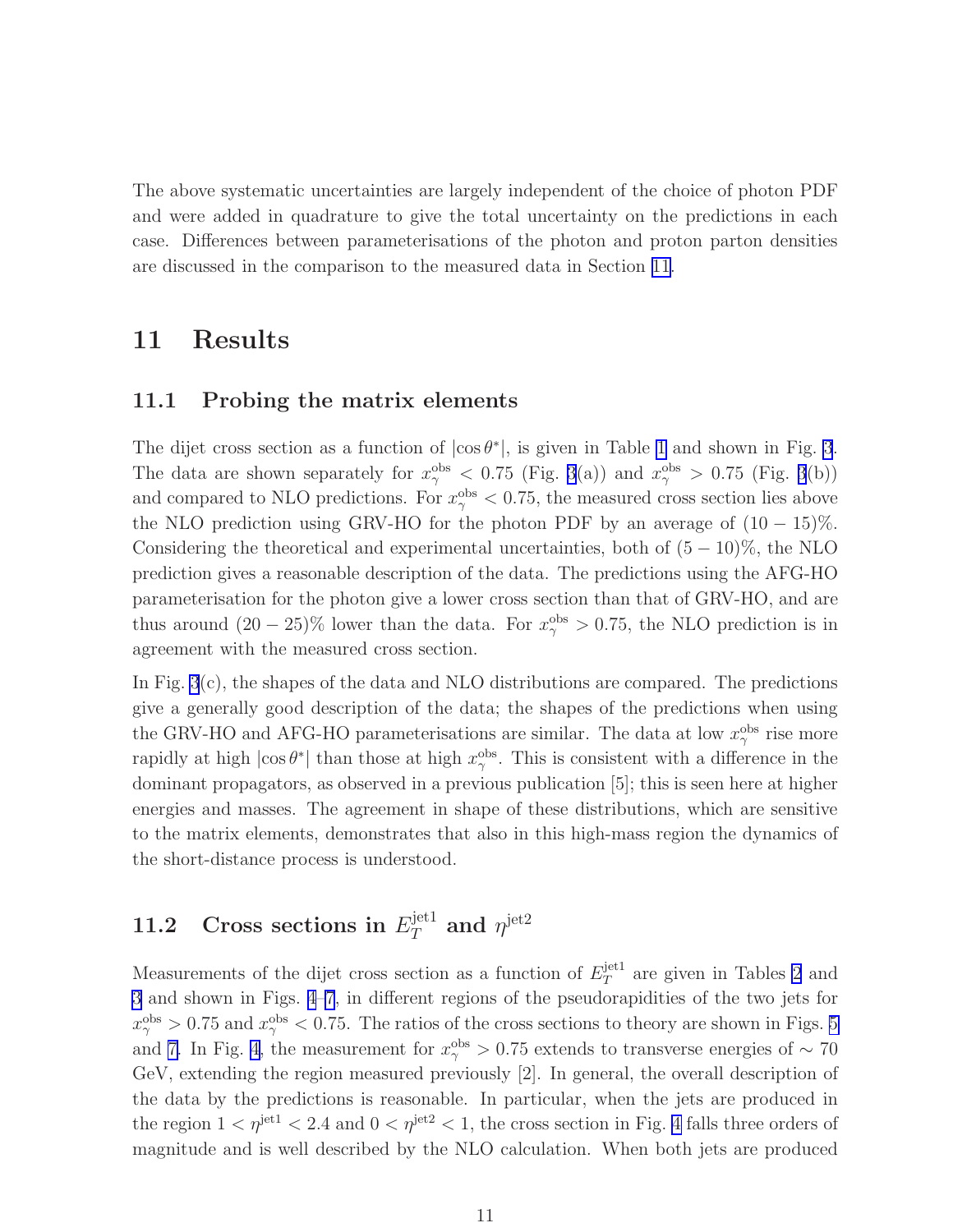in the region  $1 \langle \eta^{jet1,2} \rangle \langle 2.4 \rangle$ , the NLO prediction lies below the data at low transverse energy, although both the experimental and theoretical uncertainties are sizeable. In this region, the hadronisation corrections are significant but do not account for all the differences. This region is near the edge of phase space due to the cuts applied.

At low  $x_{\gamma}^{\text{obs}}$  (Figs. [6](#page-38-0) and [7](#page-39-0)), the data are also generally well described by the NLO predictions, although a difference in shape is seen, with the predictions lying above the data at low transverse energy and below for  $E_T^{\text{jet1}} > 20 \text{ GeV}$ . The predictions using AFG-HO are uniformly about 15% below those of GRV-HO for the entire range of transverse energies.

The pseudorapidities of the two jets are sensitive to the momentum distributions of the incoming partons. The cross section is measured as a function of the pseudorapidity of one of the jets, in different regions of pseudorapidity of the other, and is shown at high  $x_{\gamma}^{\text{obs}}$  (Fig. [8](#page-40-0)) and low  $x_{\gamma}^{\text{obs}}$  (Fig. [9](#page-41-0)). The NLO predictions give a good description of the data except for  $-1 < \eta^{\text{jet1}} < 0$  for low  $x_{\gamma}^{\text{obs}}$ , where the data are at or below the lower edge of the scale-uncertainty band. The predictions using AFG-HO lie about  $(10-15)\%$ below those of GRV-HO.

#### 11.3 Testing the current parameterisations of the photon PDF

The cross sections and ratios of data and theory as a function of  $x_{\gamma}^{\text{obs}}$  in regions of increasing transverse energy are shown in Figs. [10–](#page-42-0)[12](#page-44-0). The predictions lie significantly above the data using the GRV-HO parameterisation at the lowest values  $(14 < E_T^{\text{jet1}} < 17 \text{ GeV})$ of transverse energy for  $x_{\gamma}^{\text{obs}} > 0.5$ , but are increasingly below the data for values larger than 17 GeV. This trend with transverse energy is stronger for  $x_{\gamma}^{\text{obs}} < 0.8$ , as can be seen in Fig. [11.](#page-43-0) Given the uncertainties, the data and predictions are consistent except in the region of lowest transverse energy for  $x_{\gamma}^{\text{obs}} > 0.5$ . The dominant theoretical uncertainty, estimated from the variation of the renormalisation and factorisation scales, arises from the higher-order contributions not present in an NLO calculation. The inclusion of higherorder contributions would have to result in a significant change of shape of the distribution as a function of both the transverse energy and  $x_{\gamma}^{\text{obs}}$  if it were to describe the data. The data in Fig. [10](#page-42-0) are also compared to the NLO prediction using the AFG-HO photon parameterisation; the ratio of data to the theory is shown in Fig. [12](#page-44-0). The prediction agrees with the data in the region of lowest transverse energy, but is below the data for the higher  $E_T^{\text{jet1}}$  bins. The predictions using AFG-HO are similar in shape to those using GRV-HO but are  $(10-15)\%$  lower. Figures [11](#page-43-0) and [12](#page-44-0) also show the predictions using the MRST99 PDFs in the proton. The differences between the predictions with CTEQ5M1 and MRST99 are everywhere less than 5%.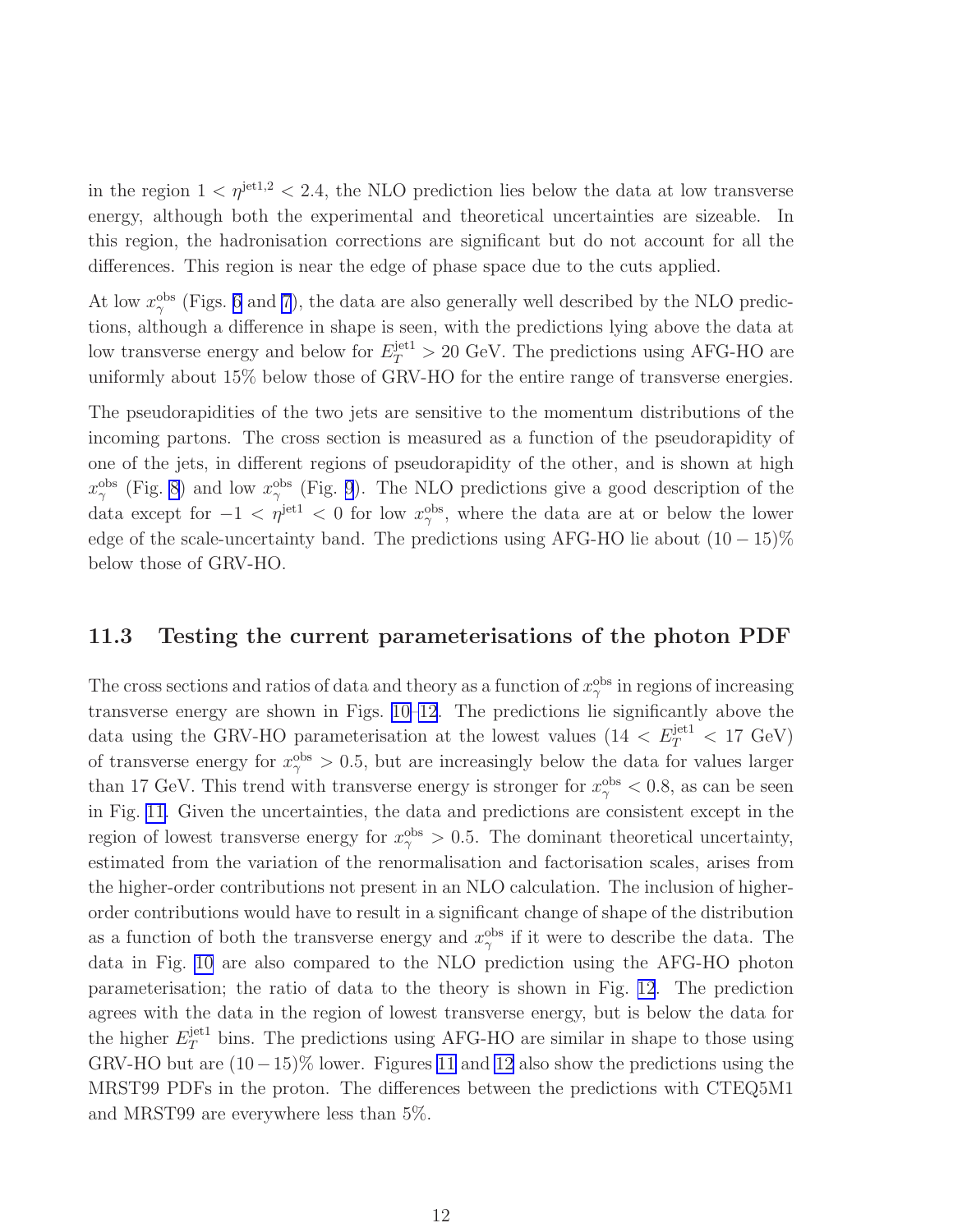#### 11.4 Discussion

To improve the understanding of the features of the cross section in different regions of transverse energy, the sensitivity of the above comparisons to the value of the cut on the second jet has been studied. Starting at a minimum of 11 GeV, the cut on the second jet was raised in both data and theory for the region  $25 < E_T^{\text{jet1}} < 35 \text{ GeV}$ ; the results are shown in Fig. [13.](#page-45-0) With increasing  $E_T^{\text{jet2,cut}}$  $T<sup>jet2, cut</sup>$ , the data fall, as expected; the trend is well reproduced by the Herwig simulation, which includes leading-logarithmic parton showers. The prediction from Herwig is normalised to the data in the first bin in Fig.  $13(a)$ . The LO prediction (not shown) for this cross section is flat, since only two partons are emitted, which must have equal transverse energies by conservation of energy. The predictions of the shape of this distribution from  $\mathcal{O}(\alpha \alpha_s^2)$  QCD are therefore the lowest non-trivial order predictions. The predictions from NLO QCD are shown; they fall less rapidly at low  $E_T^{\text{jet2,cut}}$  $T_T^{\text{jet2,cut}}$  and more rapidly at high  $E_T^{\text{jet2,cut}}$  $T^{jetz, cut}$  than the data. Frixione and Ridolfi [41] have shown that, when the requirements on the minimum transverse energy of the two jets are similar, the NLO calculation is infrared sensitive. This has been investigated further by considering the cross section for regions of high and low  $x_{\gamma}^{\text{obs}}$ . For  $x_{\gamma}^{\text{obs}} > 0.8$ , shown in Fig. [13\(](#page-45-0)b), the data and NLO QCD converge for low  $E_T^{\text{jet2,cut}}$  $T^{\text{jet}2,\text{cut}},$ both being reasonably insensitive to the cut and similar in shape. From Fig. [13](#page-45-0), it can be seen that for a cut on the first jet of  $25 < E_T^{\text{jet1}} < 35 \text{ GeV}$ , the cut on the jet of lower transverse energy has to be below 21 GeV for the NLO predictions to agree with the data. Figure [13\(](#page-45-0)c) shows the region  $x_{\gamma}^{\text{obs}} < 0.8$ ; the predictions lie below the data at low  $E_T^{\text{jet2,cut}}$  $T<sup>jet2, cut</sup>$ , but within the theoretical uncertainties. The prediction using AFG-HO is about  $(10 - 15)\%$  below that of GRV-HO, but is similar in shape and is therefore just compatible with the data.

The difference in the behaviour of the data and the calculations in Fig. [13](#page-45-0) implies that there is a significant dependence on  $E_T^{\text{jet2,cut}}$  $T<sub>T</sub><sup>jet2, cut</sup>$  in the comparisons between the measurements in the previous section and NLO QCD. By adjusting  $E_T^{\text{jet2,cut}}$  $T_T^{\text{jet2,cut}}$  separately in each  $E_T^{\text{jet1}}$ T range, it would be possible to achieve agreement between the NLO prediction and the data. However, this seems to be a somewhat arbitrary procedure.

The agreement with theory at high  $x_{\gamma}^{\text{obs}}$  and high transverse energy, where the dependence on the photon structure is small, demonstrates a consistency between these data and the gluon distribution in the proton extracted from DIS data. Further discrimination between the current PDFs is currently not possible given the large uncertainties in the theory at low transverse energies and both the experimental and theoretical uncertainties at higher transverse energies. However, the data shown here significantly constrain the parton densities in the photon. These constraints would be made more stringent with improved higher-order, or resummed, calculations.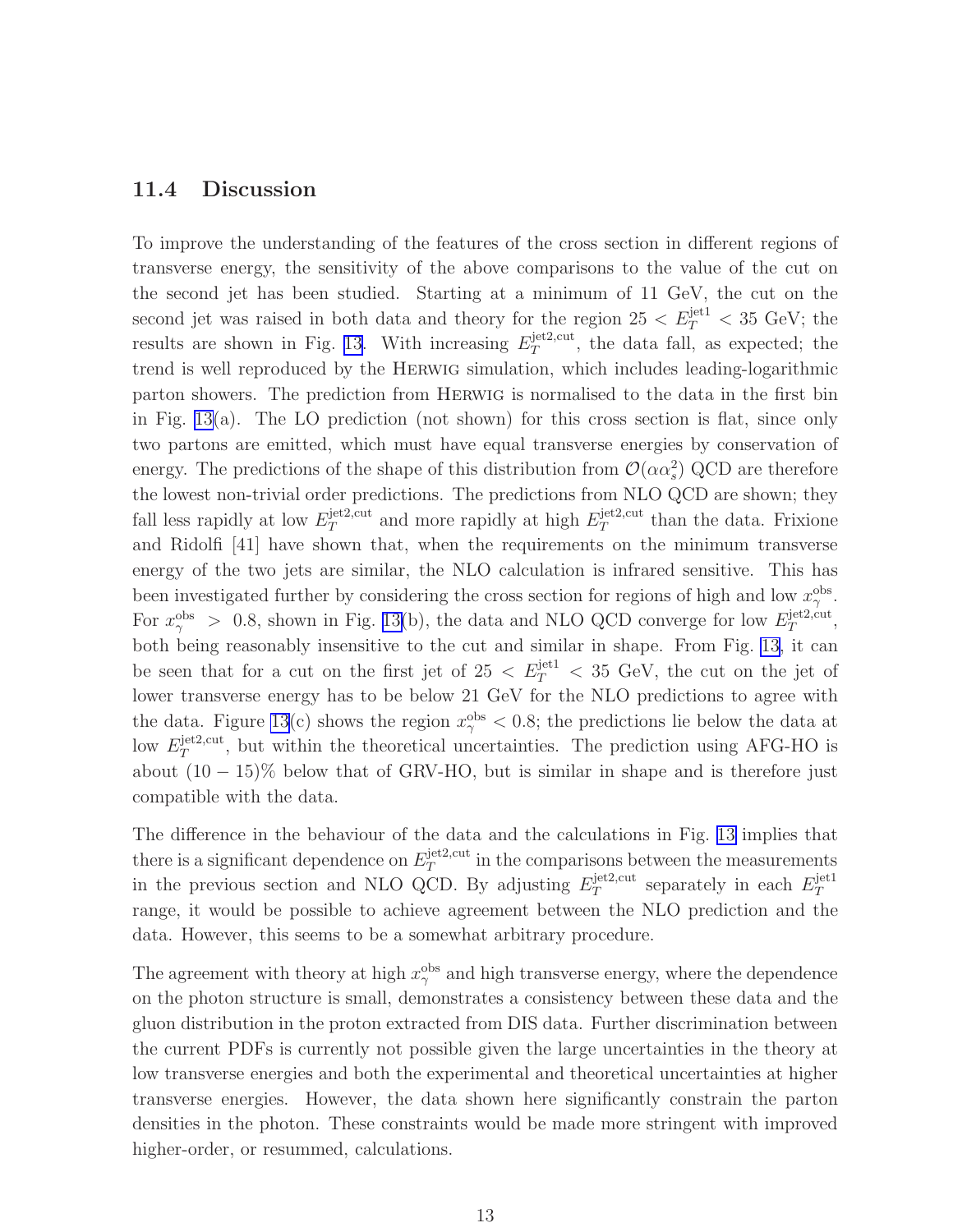#### 12 Conclusions

The dijet cross section in photoproduction has been measured in the kinematic region  $Q^2$  < 1 GeV<sup>2</sup>, 0.2 < y < 0.85,  $E_T^{\text{jet1}} > 14$  GeV,  $E_T^{\text{jet2}} > 11$  GeV and  $-1 < \eta^{\text{jet1,2}} < 2.4$ . In the high-mass region defined by  $M^{jj} > 42$  GeV and  $0.1 < \bar{\eta} < 1.3$ , the dijet angular distribution of the data is well reproduced by the NLO predictions, indicating that the dynamics of the short-distance process is understood. Over the wider region, the measurements are compared with NLO predictions using different parameterisations for the parton densities of the photon. The data fall less steeply with increasing transverse energy than do the NLO QCD predictions, and show sensitivity to the parton densities of the photon. Neither the AFG-HO nor the GRV-HO parameterisation, convoluted with the NLO matrix elements, fully describes all features of the data. There is agreement with theory at high  $x_{\gamma}^{\text{obs}}$  and high transverse energy, where the dependence on the photon structure is small, which represents a consistency check of the gluon distribution in the proton extracted from deep inelastic scattering. The data at low  $x_{\gamma}^{\text{obs}}$  significantly constrain the parton densities in the photon; future parameterisations of the photon PDFs should take them into account. These constraints would be made more stringent were improved higher-order or resummed calculations available.

#### Acknowledgements

The design, construction and installation of the ZEUS detector have been made possible by the ingenuity and dedicated efforts of many people from inside DESY and from the home institutes who are not listed as authors. Their contributions are acknowledged with great appreciation. The experiment was made possible by the inventiveness and the diligent efforts of the HERA machine group. The strong support and encouragement of the DESY directorate have been invaluable. We thank S. Frixione and G. Ridolfi for making their NLO code freely available and S. Frixione, in particular, for answering many questions on how to use the code and on jet photoproduction in general. We also thank M. H. Seymour and M. Klasen for useful discussions.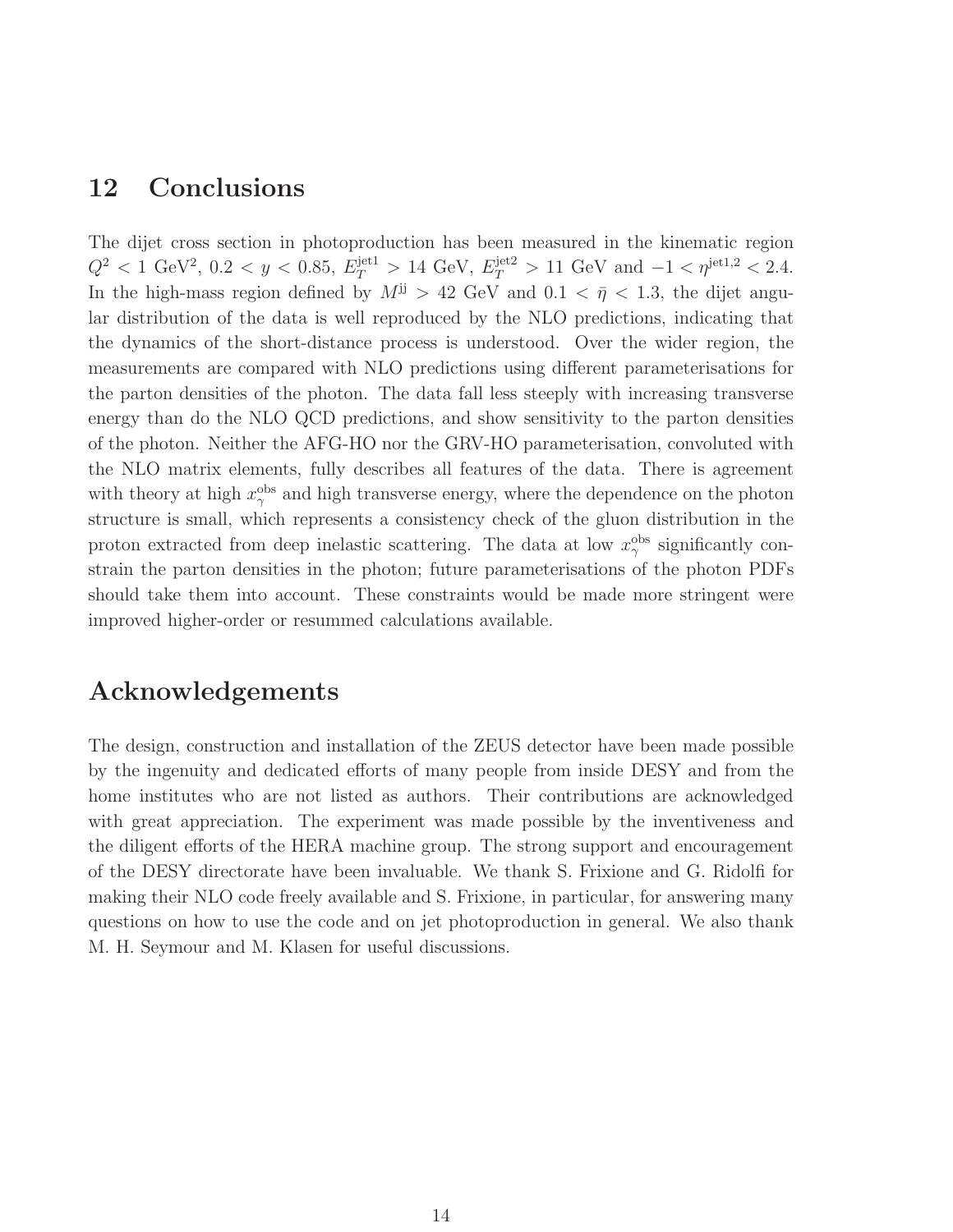#### References

- [1] H1 Collab., C. Adloff et al., Phys. Lett. B 483, 36 (2000); H1 Collab., C. Adloff et al., Eur. Phys. J. C 1, 97 (1998); H1 Collab., S. Aid et al., Z. Phys. C 70, 17 (1996); H1 Collab., I. Abt et al., Phys. Lett. B 314, 436 (1993).
- [2] ZEUS Collab., J. Breitweg et al., Eur. Phys. J. C 11, 35 (1999).
- [3] ZEUS Collab., J. Breitweg et al., Phys. Lett. B 443, 394 (1998).
- [4] ZEUS Collab., J. Breitweg et al., Eur. Phys. J. C 1, 109 (1998).
- [5] ZEUS Collab., M. Derrick et al., Phys. Lett. B 384, 401 (1996).
- [6] ZEUS Collab., M. Derrick et al., Phys. Lett. B 348, 665 (1995).
- [7] ZEUS Collab., M. Derrick et al., Phys. Lett. B 322, 287 (1994).
- [8] ZEUS Collab., J. Breitweg et al., Eur. Phys. J. C 18 (2001); ZEUS Collab., J. Breitweg et al., Eur. Phys. J.  $\mathbb C$  6, 67 (1999); ZEUS Collab., J. Breitweg et al., Eur. Phys. J. C 4, 591 (1998); ZEUS Collab., M. Derrick et al., Phys. Lett. B 342, 417 (1995).
- [9] BCDMS Collab., A.C. Benvenuti et al., Phys. Lett. B 223, 485 (1989); NMC Collab., M. Arneodo et al., Nucl. Phys. B 483, 3 (1997); H1 Collab., C. Adloff et al., Eur. Phys. J. C 21, 33 (2001); ZEUS Collab., S. Chekanov et al., Eur. Phys. J. C 21, 443 (2001).
- [10] JADE Collab., W. Bartel et al., Z. Phys. C 24, 231 (1984).
- [11] TASSO Collab., M. Althoff et al., Z. Phys. C 31, 527 (1986).
- [12] PLUTO Collab., C. Berger et al., Nucl. Phys. B 281, 365 (1987).
- [13] TPC/Two-Gamma Collab., H. Aihara et al., Z. Phys. C 34, 1 (1987).
- [14] OPAL Collab., G. Abbiendi et al., Eur. Phys. J. C 18, 15 (2000); OPAL Collab., K. Ackerstaff et al., Phys. Lett. B 411, 387 (1997); OPAL Collab., R. Akers et al., Z. Phys. C 61, 199 (1994); OPAL Collab., K. Ackerstaff et al., Z. Phys. C 74, 33 (1997); OPAL Collab., K. Ackerstaff et al., Phys. Lett. B 412, 225 (1997).
- [15] DELPHI Collab., P. Abreu et al., Z. Phys. C 69, 223 (1996).
- [16] L3 Collab., M. Acciarri et al., Phys. Lett. **B 436**, 403 (1998); L3 Collab., M. Acciarri et al., Phys. Lett. B 447, 147 (1999).
- [17] H1 Collab., C. Adloff et al., Report DESY-01-225, DESY (2001).
- [18] H. Baer, J. Ohnemus and J. F. Owens, Phys. Rev. D 40, 2844 (1989).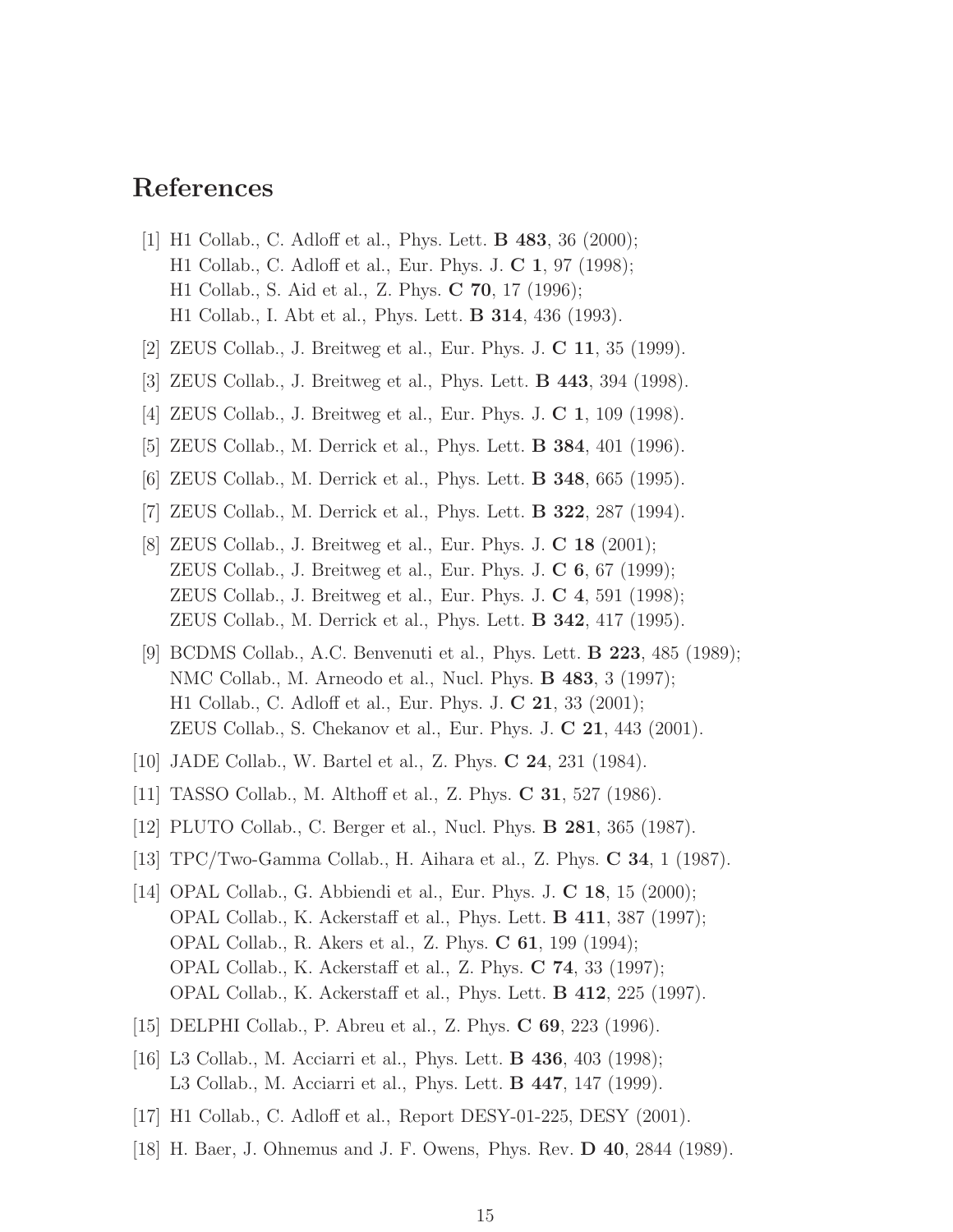- [19] ZEUS Collab., M. Derrick et al., Phys. Lett. B 297, 404 (1992).
- [20] ZEUS Collab., U. Holm (ed.), The ZEUS Detector. Status Report (unpublished), DESY (1993), available on http://www-zeus.desy.de/bluebook/bluebook.html.
- [21] M. Derrick et al., Nucl. Instr. and Meth.  $\bf{A}$  309, 77 (1991); A. Andresen et al., Nucl. Instr. and Meth. A 309, 101 (1991); A. Bernstein et al., Nucl. Instr. and Meth. A 336, 23 (1993); A. Caldwell et al., Nucl. Instr. and Meth. A 321, 356 (1992).
- [22] N. Harnew et al., Nucl. Instr. and Meth.  $\mathbf{A}$  **279**, 290 (1989); B. Foster et al., Nucl. Phys. Proc. Suppl. B 32, 181 (1993); B. Foster et al., Nucl. Instr. and Meth. A 338, 254 (1994).
- [23] J. Andruszków et al., Report DESY-92-066, DESY (1992); ZEUS Collab., M. Derrick et al., Z. Phys. C 63, 391 (1994); J. Andruszków et al., Preprint DESY-01-141, DESY (2001).
- [24] S. Catani, Yu. L. Dokshitzer and B. Webber, Nucl. Phys. B 406, 187 (1993).
- [25] S.D. Ellis and D.E. Soper, Phys. Rev. D 48, 3160 (1993).
- [26] W. T. Giele, E. W. N. Glover and D. A. Kosower, Phys. Rev. Lett. 73, 2019 (1994).
- [27] E. A. Heaphy, Jet photoproduction and photon structure. Ph.D. Thesis, University College London (2001), (unpublished), available on http://www.hep.ucl.ac.uk/theses/.
- [28] G. Marchesini et al., Comp. Phys. Comm. 67, 465 (1992).
- [29] T. Sjöstrand, Comp. Phys. Comm. 82, 74 (1994).
- [30] B. R. Webber, Nucl. Phys. B 238, 492 (1984).
- [31] B. Andersson et al., Phys. Rep. 97, 31 (1983).
- [32] R. Brun et al., geant3, Technical Report CERN-DD/EE/84-1, CERN, 1987.
- [33] N. H. Brook et al., *Proc. the Workshop on Future Physics at HERA*, G. Ingleman, A. De Roeck and R. Klanner (eds.), Vol. 1, p. 613. DESY (1996).
- [34] M. Glück, E. Reya and A. Vogt, Phys. Rev. **D** 45, 3986 (1992); M. Glück, E. Reya and A. Vogt, Phys. Rev. **D 46**, 1973 (1992).
- [35] H.L. Lai et al., Phys. Rev. **D 55**, 1280 (1997).
- [36] J. M. Butterworth and R. J. Taylor, International Conference on the Structure and Interactions of the Photon (Photon 99), Freiburg, Germany, 23-27 May 1999, Vol. 82, p. 112. Nucl. Phys. Proc. Suppl. (2000). Also in preprint hep-ph/9907394.
- [37] G. A. Schuler and T. Sjöstrand, Phys. Lett. **B 376**, 193 (1996).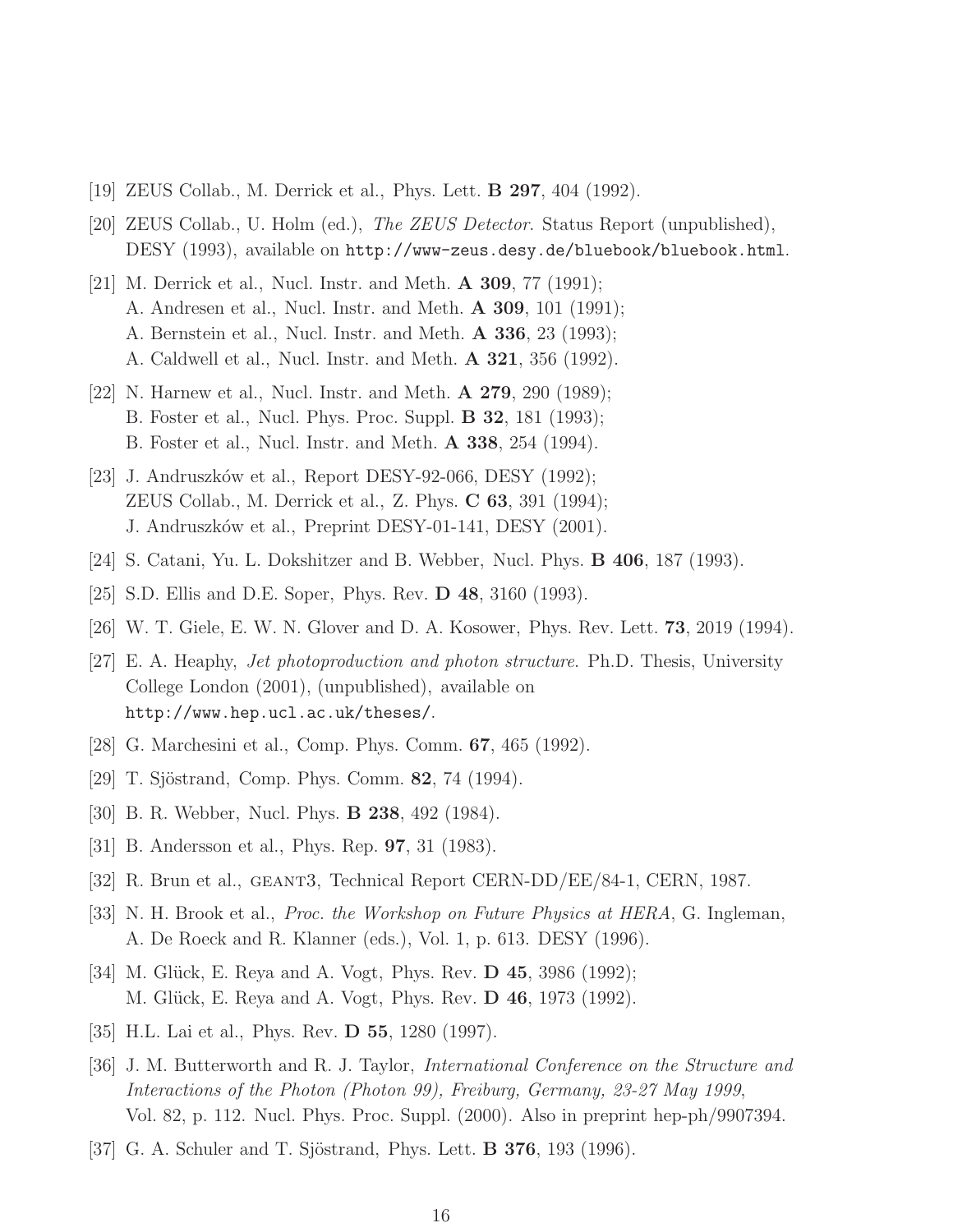- [38] M. Glück, E. Reya and A. Vogt, Z. Phys. C 67, 433 (1995).
- [39] T. Sjöstrand and M. van Zijl, Phys. Rev. **D 36**, 2019 (1987).
- [40] S. Frixione, Z. Kunszt and A. Signer, Nucl. Phys. B 467, 399 (1996); S. Frixione, Nucl. Phys. B 507, 295 (1997).
- [41] S. Frixione and G. Ridolfi, Nucl. Phys. B 507, 315 (1997).
- [42] B. W. Harris and J. F. Owens, Phys. Rev. D 56, 4007 (1997).
- [43] B. W. Harris and J. F. Owens, Phys. Rev. D 57, 5555 (1998).
- [44] M. Klasen and G. Kramer, Z. Phys. **C 76**, 67 (1997).
- [45] M. Klasen, T. Kleinwort and G. Kramer, Eur. Phys. J. direct C 1, 1 (1998).
- [46] P. Aurenche et al., Eur. Phys. J. C 17, 413 (2000).
- [47] B. W. Harris, M. Klasen and J. Vossebeld, Proc. Workshop on Monte Carlo Generators for HERA Physics, T.A. Doyle et al. (ed.), p. 171. DESY, Hamburg, Germany (1999). Also in preprint DESY-PROC-1999-02, available on http://www.desy.de/~heramc/.
- [48] R. K. Ellis, D. A. Ross and A. E. Terrano, Nucl. Phys. B 178, 421 (1981).
- [49] L. E. Gordon and J. K. Storrow, Nucl. Phys. B 489, 405 (1997).
- [50] A. Vogt, International Conference on the Structure and Interactions of the Photon (Photon 97), Egmond aan Zee, The Netherlands, May 1997, p. 3. World Sci. (1998). Also in preprint hep-ph/9709345.
- [51] P. Aurenche, J. Guillet and M. Fontannaz, Z. Phys. C 64, 621 (1994).
- [52] G. M. Briskin, Diffractive dissociation in ep deep inelastic scattering. Ph.D. Thesis, Tel Aviv University (1998), Report DESY-THESIS-1999-036.
- [53] A. H. Ochs, Dijet photoproduction at high transverse energies with ZEUS at HERA. Ph.D. Thesis, McGill University, Montreal (2001). In preparation.
- [54] F. Jacquet and A. Blondel, Proceedings of the Study for an ep Facility for Europe, U. Amaldi (ed.), p. 391. Hamburg, Germany (1979). Also in preprint DESY 79/48.
- [55] G. D'Agostini, Nucl. Instr. and Meth. A 362, 487 (1995).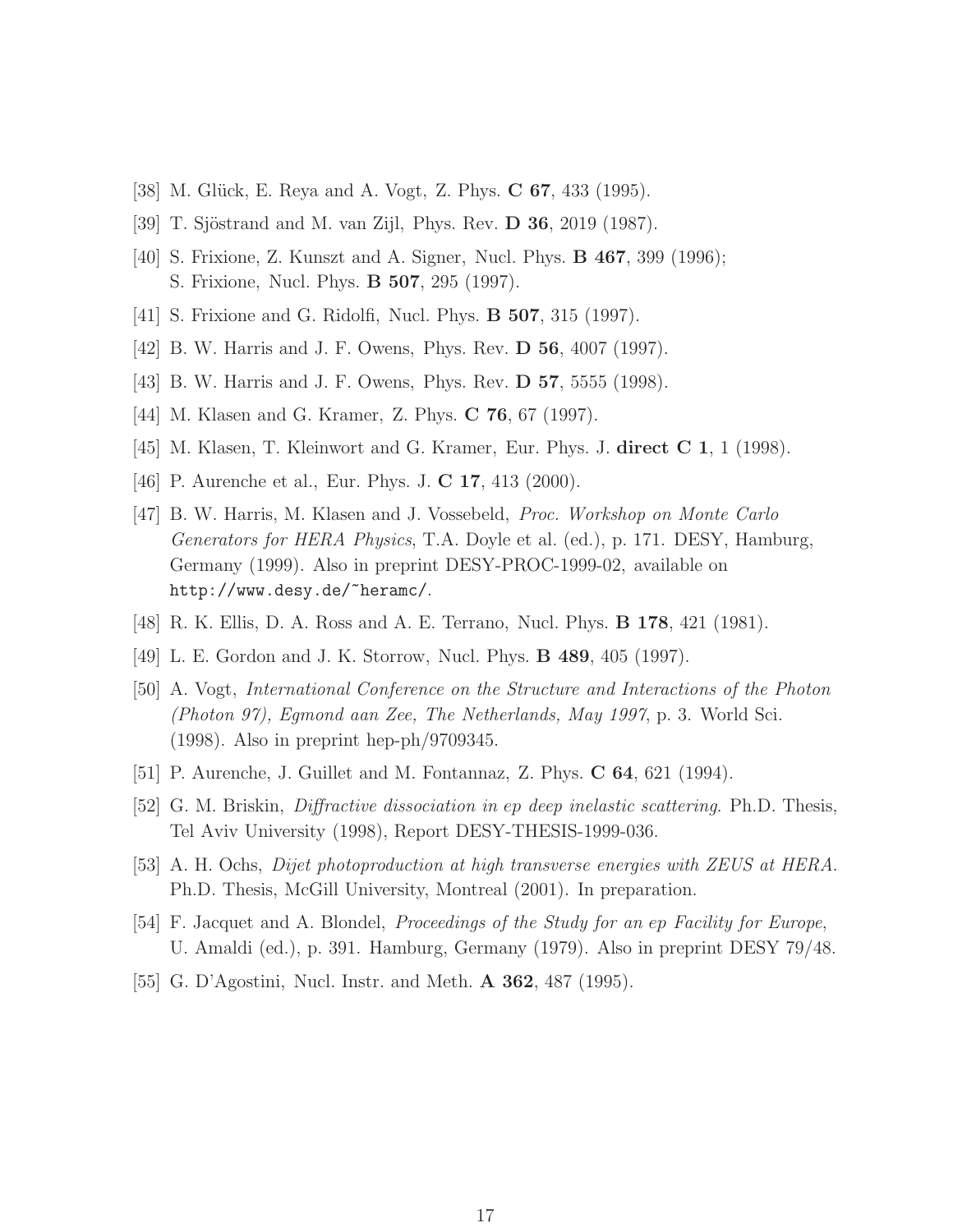<span id="page-25-0"></span>

| $\cos \theta^*$<br>bin                | $d\sigma/d \cos\theta^* $ | $\Delta_{\text{stat}}$ | $\Delta_{\rm syst}$           | $\Delta_{ES}$      | $(\mathrm{pb})$ | $C_{\text{had}}$  |  |  |
|---------------------------------------|---------------------------|------------------------|-------------------------------|--------------------|-----------------|-------------------|--|--|
| $x_{\gamma}^{\mathrm{obs}}$<br>< 0.75 |                           |                        |                               |                    |                 |                   |  |  |
| 0.0, 0.1                              | 44.5                      | $\pm 3.5$              | $+1.6$<br>$-3.8$              | $+2.7$<br>$-2.0$   |                 | $0.994 \pm 0.010$ |  |  |
| 0.1, 0.2                              | 40.1                      | $\pm 3.3$              | $+3.2$<br>$-2.4$              | $+2.3$<br>$-1.3$   |                 | $1.027 \pm 0.021$ |  |  |
| 0.2, 0.3                              | 48.1                      | $\pm 3.6$              | $+2.5\,$<br>$-3.3$            | $+2.4$<br>$-2.1$   |                 | $1.006 \pm 0.001$ |  |  |
| 0.3, 0.4                              | 54.5                      | $\pm 3.7$              | $+4.4$<br>$-0.9$              | $+2.0$<br>$-2.5$   |                 | $1.022 \pm 0.017$ |  |  |
| 0.4, 0.5                              | 83.9                      | $\pm 4.7$              | $+2.7$<br>$-5.4$              | $+4.5$<br>$-3.6$   |                 | $1.008 \pm 0.014$ |  |  |
| 0.5, 0.6                              | 115.7                     | $\pm 5.5$              | $+1.4$<br>$-4.1$              | $+4.8$<br>$-4.5$   |                 | $1.028 \pm 0.020$ |  |  |
| 0.6, 0.7                              | 205.5                     | $\pm 7.6$              | $+14.7$<br>$-4.7$             | $+8.1$<br>$-10.7$  |                 | $1.024 \pm 0.010$ |  |  |
| 0.7, 0.8                              | 406.9                     | $\pm 11.5$             | $+9.5$<br>$-32.7$             | $+16.3$<br>$-15.3$ |                 | $1.031 \pm 0.001$ |  |  |
|                                       |                           |                        | $x_{\gamma}^{\rm obs} > 0.75$ |                    |                 |                   |  |  |
| 0.0, 0.1                              | 141.8                     | $\pm 7.1$              | $+4.0$<br>$-8.1$              | $+5.5$<br>$-5.2$   |                 | $0.973 \pm 0.003$ |  |  |
| 0.1, 0.2                              | 142.1                     | $\pm 7.1$              | $+2.7$<br>$-10.0$             | $+5.7$<br>$-5.6$   |                 | $0.969 \pm 0.010$ |  |  |
| 0.2, 0.3                              | 155.3                     | $\pm 7.3$              | $+7.9$<br>$-6.8$              | $+6.5$<br>$-6.4$   |                 | $0.958 \pm 0.016$ |  |  |
| 0.3, 0.4                              | 182.7                     | $\pm 7.9$              | $+5.2$<br>$-7.7$              | $+7.3$<br>$-6.5$   |                 | $0.970 \pm 0.007$ |  |  |
| 0.4, 0.5                              | 233.8                     | $\pm 8.8$              | $+9.6$<br>$-10.7$             | $+8.8$<br>$-8.9$   |                 | $0.964 \pm 0.006$ |  |  |
| 0.5, 0.6                              | 283.9                     | $\pm 9.7$              | $+9.1$<br>$-10.8$             | $+9.4$<br>$-9.9$   |                 | $0.963 \pm 0.008$ |  |  |
| 0.6, 0.7                              | 439.7                     | $\pm 12.2$             | $+9.2$<br>$-17.2$             | $+16.3$<br>$-17.8$ |                 | $0.946 \pm 0.020$ |  |  |
| 0.7, 0.8                              | 686.6                     | $\pm 15.9$             | $+26.0$<br>$-18.3$            | $+24.8$<br>$-22.6$ |                 | $0.933 \pm 0.020$ |  |  |

**Table 1:** Measured cross sections as a function of  $|\cos \theta^*|$  for  $x_\gamma^{\text{obs}} < 0.75$  and  $x_{\gamma}^{\text{obs}} > 0.75$ . The statistical, systematic and jet energy scale,  $\Delta_{\text{ES}}$ , uncertainties are shown separately. The multiplicative hadronisation correction applied to the NLO prediction is shown in the last column. The uncertainty shown for the hadronisation correction is half the spread between the values obtained using the HERWIG and PYTHIA models.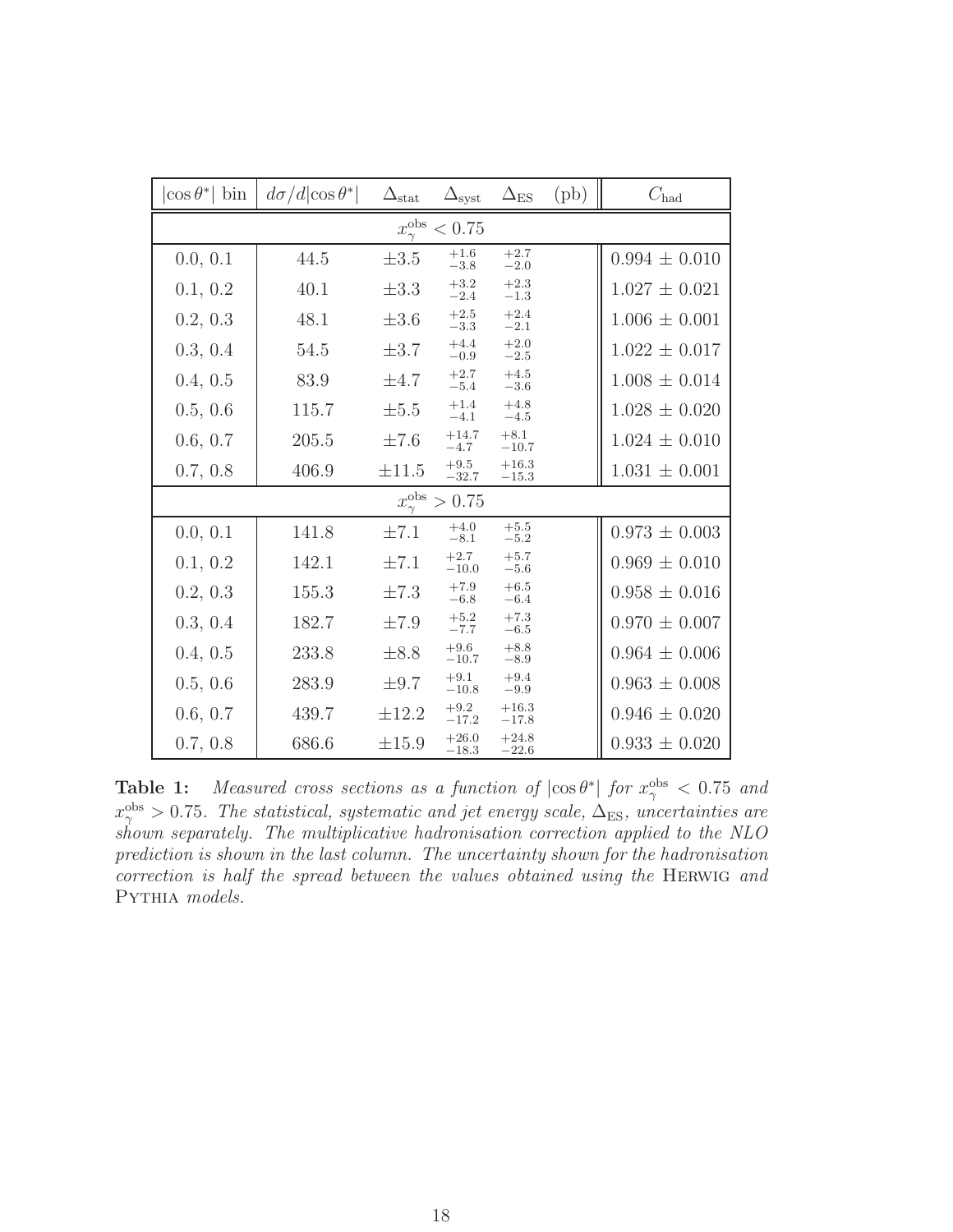| $E_T^{\text{jet1}}$ bin (GeV)                         | $d\sigma/dE_T^{\rm jet1}$ | $\Delta_{\text{stat}}$                                      | $\Delta_{\rm syst}$            | $\Delta_{\rm ES}$    | (pb/GeV) | $C_{\rm had}$     |  |  |  |
|-------------------------------------------------------|---------------------------|-------------------------------------------------------------|--------------------------------|----------------------|----------|-------------------|--|--|--|
|                                                       |                           |                                                             | $-1 < \eta^{\rm{jet1,2}} < 0$  |                      |          |                   |  |  |  |
| 14, 17                                                | 12.2                      | $\pm 0.6$                                                   | $+3.6$<br>$-1.1$               | $^{+0.6}_{-0.5}$     |          | $0.794 \pm 0.034$ |  |  |  |
| 17, 21                                                | 3.0                       | $\pm 0.3$                                                   | $\substack{+0.4 \\ -0.6}$      | $+0.1\,$<br>$-0.1$   |          | $0.757 \pm 0.046$ |  |  |  |
| $0 < \eta^{\rm{jet1}} < 1, -1 < \eta^{\rm{jet2}} < 0$ |                           |                                                             |                                |                      |          |                   |  |  |  |
| 14, 17                                                | $34.3\,$                  | $\pm 0.7$                                                   | $\substack{+2.2 \\ -1.6}$      | $+1.3$<br>$-1.0$     |          | $0.909 \pm 0.024$ |  |  |  |
| 17, 21                                                | 16.0                      | $\pm 0.4$                                                   | $\substack{+0.5 \\ -2.0}$      | $+0.7\,$<br>$-0.5$   |          | $0.907 \pm 0.016$ |  |  |  |
| 21, 25                                                | 4.0                       | $\pm 0.2$                                                   | $+0.1$<br>$-0.5$               | $+0.1$<br>$-0.2$     |          | $0.863 \pm 0.007$ |  |  |  |
| 25, 29                                                | 0.74                      | $\pm 0.08$                                                  | $+0.08$<br>$-0.17$             | $+0.02$<br>$-0.03$   |          | $0.834 \pm 0.013$ |  |  |  |
|                                                       |                           |                                                             | $0 < \eta^{\text{jet1,2}} < 1$ |                      |          |                   |  |  |  |
| 14, 17                                                | $51.4\,$                  | $\pm 1.1$                                                   | $+0.4$<br>$-5.7$               | $+1.6$<br>$-0.9$     |          | $0.954 \pm 0.030$ |  |  |  |
| 17, 21                                                | 26.1                      | $\pm 0.7$                                                   | $+0.7\,$<br>$-2.1$             | $+0.9$<br>$-1.0$     |          | $0.974 \pm 0.017$ |  |  |  |
| 21, 25                                                | 12.3                      | $\pm 0.5$                                                   | $+0.3$<br>$-1.5$               | $+0.4$<br>$-0.4$     |          | $0.973 \pm 0.015$ |  |  |  |
| 25, 29                                                | 6.3                       | $\pm 0.3$                                                   | $+0.1$<br>$-0.8$               | $^{+0.3}_{-0.2}$     |          | $0.958 \pm 0.021$ |  |  |  |
| 29, 35                                                | 1.7                       | $\pm 0.1$                                                   | $+0.03$<br>$-0.2$              | $+0.1$<br>$-0.1$     |          | $0.953 \pm 0.003$ |  |  |  |
| 35, 41                                                | 0.56                      | $\pm 0.08$                                                  | $+0.02$<br>$-0.08$             | $+0.03$<br>$-0.02$   |          | $0.920 \pm 0.006$ |  |  |  |
| 41, 48                                                | 0.122                     | $\pm 0.037$                                                 | $+0.031$<br>$-0.014$           | $+0.003$<br>$-0.010$ |          | $0.872 \pm 0.044$ |  |  |  |
|                                                       |                           | $1 < \eta^{\text{jet1}} < 2.4, -1 < \eta^{\text{jet2}} < 0$ |                                |                      |          |                   |  |  |  |
| 14, 17                                                | 28.1                      | $\pm 0.6$                                                   | $+3.4$<br>$-0.7$               | $+1.0$<br>$-1.1\,$   |          | $0.913 \pm 0.015$ |  |  |  |
| 17, 21                                                | 15.8                      | $\pm 0.4$                                                   | $\substack{+0.3 \\ -1.2}$      | $+0.6$<br>$-0.6$     |          | $0.922 \pm 0.028$ |  |  |  |
| 21, 25                                                | 5.4                       | $\pm 0.2$                                                   | $+0.2$<br>$-0.1$               | $+0.2$<br>$-0.1$     |          | $0.922 \pm 0.012$ |  |  |  |
| 25, 29                                                | 1.6                       | $\pm 0.1$                                                   | $+0.2$<br>$-0.1$               | $+0.1$<br>$-0.1$     |          | $0.923 \pm 0.012$ |  |  |  |
| 29, 35                                                | 0.41                      | $\pm 0.05$                                                  | $+0.02$<br>$-0.05$             | $+0.01$<br>$-0.02$   |          | $0.862 \pm 0.014$ |  |  |  |
| 35, 41                                                | 0.043                     | $\pm 0.014$                                                 | $+0.013$<br>$-0.013$           | $+0.004$<br>$-0.003$ |          | $0.827 \pm 0.004$ |  |  |  |

**Table 2:** Measured cross section as a function of  $E_T^{\text{jet1}}$  $T^{jet1}$  for events with  $x_{\gamma}^{\text{obs}} > 0.75$ . The measurement is divided into six regions of the pseudorapidities of the jets. For further details, see the caption to Table [1](#page-25-0).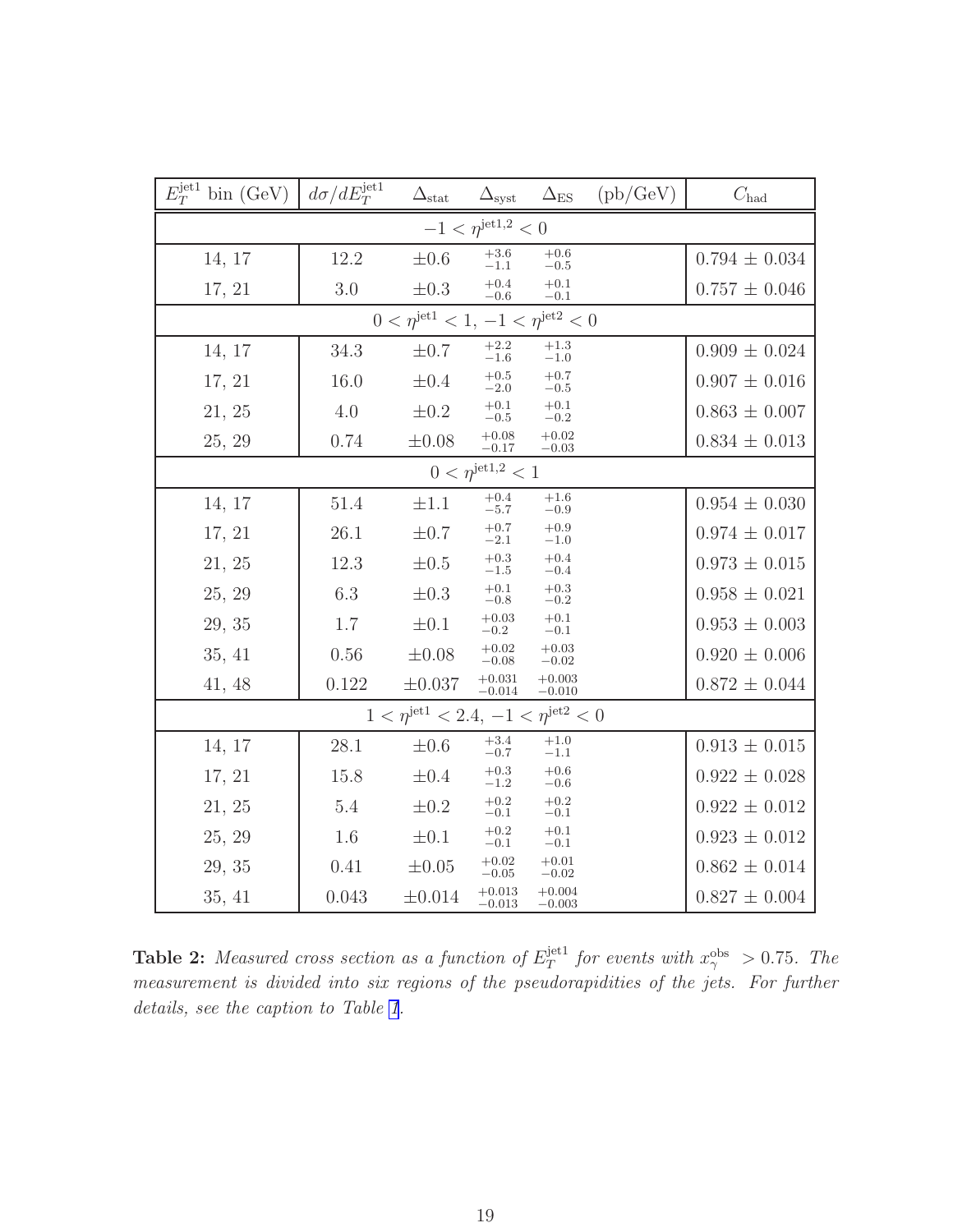<span id="page-27-0"></span>

| $E_T^{\rm jet1}$<br>bin(GeV) | $d\sigma/dE_T^{\rm jet1}$                                  | $\Delta_{\text{stat}}$ | $\Delta_{\rm syst}$            | $\Delta_{ES}$        | $(\text{pb}/\text{GeV})$ | $C_{\text{had}}$  |  |  |  |
|------------------------------|------------------------------------------------------------|------------------------|--------------------------------|----------------------|--------------------------|-------------------|--|--|--|
|                              | $1 < \eta^{\text{jet1}} < 2.4, 0 < \eta^{\text{jet2}} < 1$ |                        |                                |                      |                          |                   |  |  |  |
| 14, 17                       | 38.9                                                       | $\pm 0.7$              | $^{+0.4}_{-2.2}$               | $^{+1.1}_{-1.1}$     |                          | $0.990 \pm 0.010$ |  |  |  |
| 17, 21                       | 23.1                                                       | $\pm 0.4$              | $^{+0.2}_{-1.2}$               | $^{+0.8}_{-0.9}$     |                          | $0.978 \pm 0.011$ |  |  |  |
| 21, 25                       | 11.2                                                       | $\pm 0.3$              | $+0.1$<br>$-0.6$               | $+0.4$<br>$-0.3$     |                          | $0.967 \pm 0.017$ |  |  |  |
| 25, 29                       | 5.3                                                        | $\pm 0.2$              | $+0.03$<br>$-0.2$              | $+0.2$<br>$-0.2$     |                          | $0.969 \pm 0.015$ |  |  |  |
| 29, 35                       | 2.1                                                        | $\pm 0.1$              | $+0.01$<br>$-0.06$             | $+0.1$<br>$-0.1$     |                          | $0.962 \pm 0.022$ |  |  |  |
| 35, 41                       | 0.87                                                       | $\pm 0.07$             | $+0.06$<br>$-0.05$             | $+0.06$<br>$-0.03$   |                          | $0.971 \pm 0.016$ |  |  |  |
| 41, 48                       | 0.34                                                       | $\pm 0.04$             | $+0.01$<br>$-0.02$             | $+0.02$<br>$-0.02$   |                          | $0.982 \pm 0.009$ |  |  |  |
| 48, 55                       | 0.13                                                       | $\pm 0.03$             | $+0.01$<br>$-0.03$             | $+0.01$<br>$-0.01$   |                          | $0.954 \pm 0.023$ |  |  |  |
| 55, 65                       | 0.035                                                      | $\pm 0.011$            | $+0.000$<br>$-0.014$           | $+0.002$<br>$-0.002$ |                          | $0.974 \pm 0.032$ |  |  |  |
|                              |                                                            |                        | $1 < \eta^{\rm{jet1,2}} < 2.4$ |                      |                          |                   |  |  |  |
| 14, 17                       | 1.5                                                        | $\pm 0.2$              | $+0.4$<br>$-0.4$               | $+0.0$<br>$-0.1$     |                          | $1.302 \pm 0.225$ |  |  |  |
| 17, 21                       | 4.0                                                        | $\pm 0.2$              | $+0.8\,$<br>$-0.5$             | $+0.2$<br>$-0.2$     |                          | $1.190 \pm 0.032$ |  |  |  |
| 21, 25                       | 5.0                                                        | $\pm 0.3$              | $+0.3$<br>$-0.1$               | $+0.2$<br>$-0.2$     |                          | $1.083 \pm 0.032$ |  |  |  |
| 25, 29                       | 3.3                                                        | $\pm 0.2$              | $+0.3$<br>$-0.2$               | $+0.1$<br>$-0.1$     |                          | $1.017 \pm 0.030$ |  |  |  |
| 29, 35                       | 1.9                                                        | $\pm 0.1$              | $+0.1$<br>$-0.1$               | $+0.0$<br>$-0.1$     |                          | $1.010 \pm 0.012$ |  |  |  |
| 35, 41                       | 0.93                                                       | $\pm 0.10$             | $+0.04$<br>$-0.03$             | $+0.08$<br>$-0.02$   |                          | $0.992 \pm 0.009$ |  |  |  |
| 41, 48                       | 0.41                                                       | $\pm 0.06$             | $+0.06$<br>$-0.02$             | $+0.02$<br>$-0.03$   |                          | $0.982 \pm 0.018$ |  |  |  |
| 48, 55                       | 0.23                                                       | $\pm 0.05$             | $+0.03$<br>$-0.04$             | $+0.01$<br>$-0.01$   |                          | $1.000 \pm 0.018$ |  |  |  |
| 55, 65                       | 0.033                                                      | $\pm 0.015$            | $+0.029$<br>$-0.008$           | $+0.002$<br>$-0.002$ |                          | $0.999 \pm 0.004$ |  |  |  |
| 65, 75                       | 0.041                                                      | $\pm 0.017$            | $+0.004$<br>$-0.010$           | $+0.002$<br>$-0.002$ |                          | $0.987 \pm 0.014$ |  |  |  |

Table 2:  $(cont.)$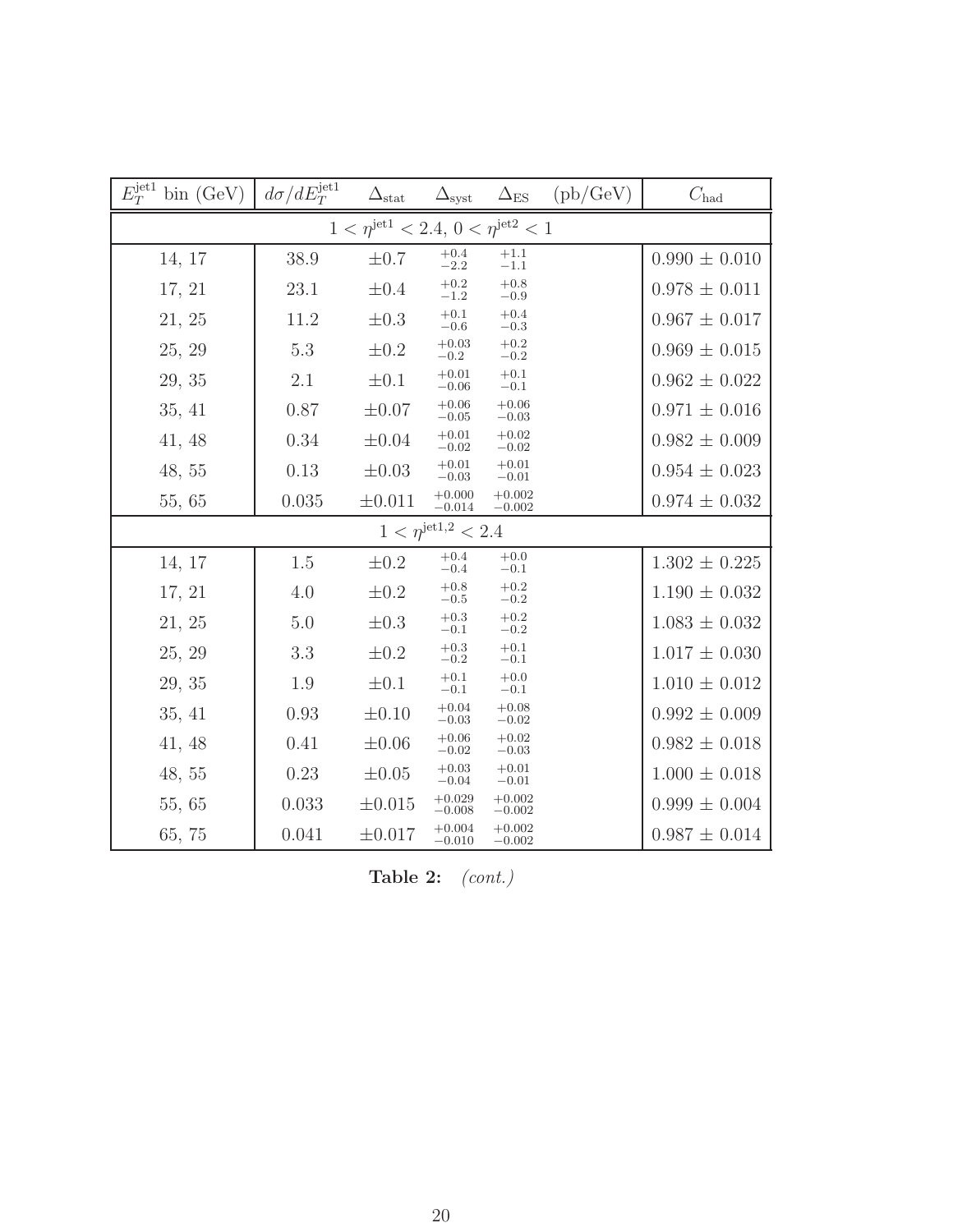| $E_T^{\text{jet1}}$ bin (GeV)                               | $d\sigma/dE_T^{\rm jet1}$ | $\Delta_{\text{stat}}$                                     |                               |                      | $\Delta_{\rm syst}$ $\Delta_{\rm ES}$ (pb/GeV) | $C_{\rm had}$       |  |  |  |
|-------------------------------------------------------------|---------------------------|------------------------------------------------------------|-------------------------------|----------------------|------------------------------------------------|---------------------|--|--|--|
|                                                             |                           |                                                            | $-1 < \eta^{\rm{jet1,2}} < 0$ |                      |                                                |                     |  |  |  |
| 14, 17                                                      | 0.30                      | $\pm 0.08$                                                 | $+0.07$<br>$-0.04$            | $+0.01$<br>$-0.01$   |                                                | $1.116 \pm 0.130$   |  |  |  |
| $0 < \eta^{\text{jet1}} < 1, -1 < \eta^{\text{jet2}} < 0$   |                           |                                                            |                               |                      |                                                |                     |  |  |  |
| 14, 17                                                      | 6.2                       | $\pm 0.3$                                                  | $+0.9$<br>$-0.3$              | $+0.2$<br>$-0.1$     |                                                | $1.006 \pm 0.003$   |  |  |  |
| 17, 21                                                      | 2.1                       | $\pm 0.1$                                                  | $+0.1$<br>$-0.4$              | $+0.1$<br>$-0.1$     |                                                | $1.014 \pm 0.012$   |  |  |  |
| 21, 25                                                      | 0.23                      | $\pm 0.04$                                                 | $+0.05$<br>$-0.06$            | $+0.01$<br>$-0.01$   |                                                | $1.013 \pm 0.027$   |  |  |  |
| 25, 29                                                      | 0.032                     | $\pm 0.015$                                                | $+0.019$<br>$-0.004$          | $+0.003$<br>$-0.003$ |                                                | $0.888 \pm 0.001$   |  |  |  |
| $0 < \eta^{\text{jet1,2}} < 1$                              |                           |                                                            |                               |                      |                                                |                     |  |  |  |
| 14, 17                                                      | 29.4                      | $\pm 0.8$                                                  | $+0.4$<br>$-1.9$              | $+1.1$<br>$-1.1$     |                                                | $1.006 \pm 0.013$   |  |  |  |
| 17, 21                                                      | 12.7                      | $\pm 0.4$                                                  | $+0.4$<br>$-1.4$              | $+0.5$<br>$-0.5$     |                                                | $1.006 \pm 0.005$   |  |  |  |
| 21, 25                                                      | 4.6                       | $\pm 0.3$                                                  | $+0.2$<br>$\!-0.5$            | $^{+0.3}_{-0.2}$     |                                                | $1.004 \pm 0.014$   |  |  |  |
| 25, 29                                                      | 1.2                       | $\pm 0.1$                                                  | $+0.2$<br>$-0.1$              | $+0.10$<br>$-0.04$   |                                                | $0.972 \pm 0.020$   |  |  |  |
| 29, 35                                                      | 0.21                      | $\pm 0.04$                                                 | $^{+0.07}_{-0.02}$            | $+0.02$<br>$-0.01$   |                                                | $1.043 \pm 0.038$   |  |  |  |
| $1 < \eta^{\text{jet1}} < 2.4, -1 < \eta^{\text{jet2}} < 0$ |                           |                                                            |                               |                      |                                                |                     |  |  |  |
| 14, 17                                                      | $15.4\,$                  | $\pm 0.4$                                                  | $+2.3$<br>$\!-0.5$            | $+0.8$<br>$-0.5$     |                                                | $1.040 \pm 0.019$   |  |  |  |
| 17, 21                                                      | 6.0                       | $\pm 0.2$                                                  | $+0.5$<br>$-0.1\,$            | $+0.3$<br>$-0.3$     |                                                | $1.039 \pm 0.017$   |  |  |  |
| 21, 25                                                      | 1.4                       | $\pm 0.1$                                                  | $+0.2$<br>$-0.1$              | $+0.05$<br>$-0.04$   |                                                | $1.007 \pm 0.019$   |  |  |  |
| 25, 29                                                      | 0.38                      | $\pm 0.05$                                                 | $+0.03$<br>$-0.18$            | $+0.03$<br>$-0.03$   |                                                | $1.031 \pm 0.017$   |  |  |  |
| 29, 35                                                      | 0.057                     | $\pm 0.015$                                                | $+0.013$<br>$-0.022$          | $+0.001$<br>$-0.001$ |                                                | $0.913 \pm 0.013$   |  |  |  |
|                                                             |                           | $1 < \eta^{\text{jet1}} < 2.4, 0 < \eta^{\text{jet2}} < 1$ |                               |                      |                                                |                     |  |  |  |
| 14, 17                                                      | 56.7                      | $\pm 0.8$                                                  | $+1.6$<br>$-1.0\,$            | $+2.1$<br>$-2.1$     |                                                | $1.007 \pm 0.024$   |  |  |  |
| 17, 21                                                      | 26.6                      | $\pm 0.4$                                                  | $+0.5$<br>$-0.5$              | $+1.3$<br>$-1.0$     |                                                | $1.021 \pm 0.018$   |  |  |  |
| 21, 25                                                      | 11.2                      | $\pm 0.3$                                                  | $+0.1$<br>$-0.7$              | $+0.6$<br>$-0.5$     |                                                | $1.013 \pm 0.014$   |  |  |  |
| 25, 29                                                      | 3.7                       | $\pm 0.2$                                                  | $+0.1$<br>$-0.2$              | $+0.1$<br>$-0.2$     |                                                | $0.999\,\pm\,0.015$ |  |  |  |
| 29, 35                                                      | 1.3                       | $\pm 0.1$                                                  | $+0.05$<br>$-0.05$            | $+0.1$<br>$-0.1$     |                                                | $1.003 \pm 0.004$   |  |  |  |
| 35, 41                                                      | 0.35                      | $\pm 0.04$                                                 | $+0.04$<br>$-0.04$            | $+0.03$<br>$-0.02$   |                                                | $1.026 \pm 0.009$   |  |  |  |
| 41, 48                                                      | 0.064                     | $\pm 0.016$                                                | $+0.007$<br>$-0.009$          | $+0.003$<br>$-0.005$ |                                                | $1.001 \pm 0.004$   |  |  |  |
| 48, 55                                                      | 0.019                     | ±0.009                                                     | $+0.014$<br>$-0.005$          | $+0.001$<br>$-0.001$ |                                                | $1.000 \pm 0.014$   |  |  |  |

**Table 3:** Measured cross section as a function of  $E_T^{\text{jet1}}$  $T_T^{\text{jet1}}$  for events with  $x_\gamma^{\text{obs}} < 0.75$ . The measurement is divided into six regions of the pseudorapidities of the jets. For further details, see the caption to Table [1](#page-25-0).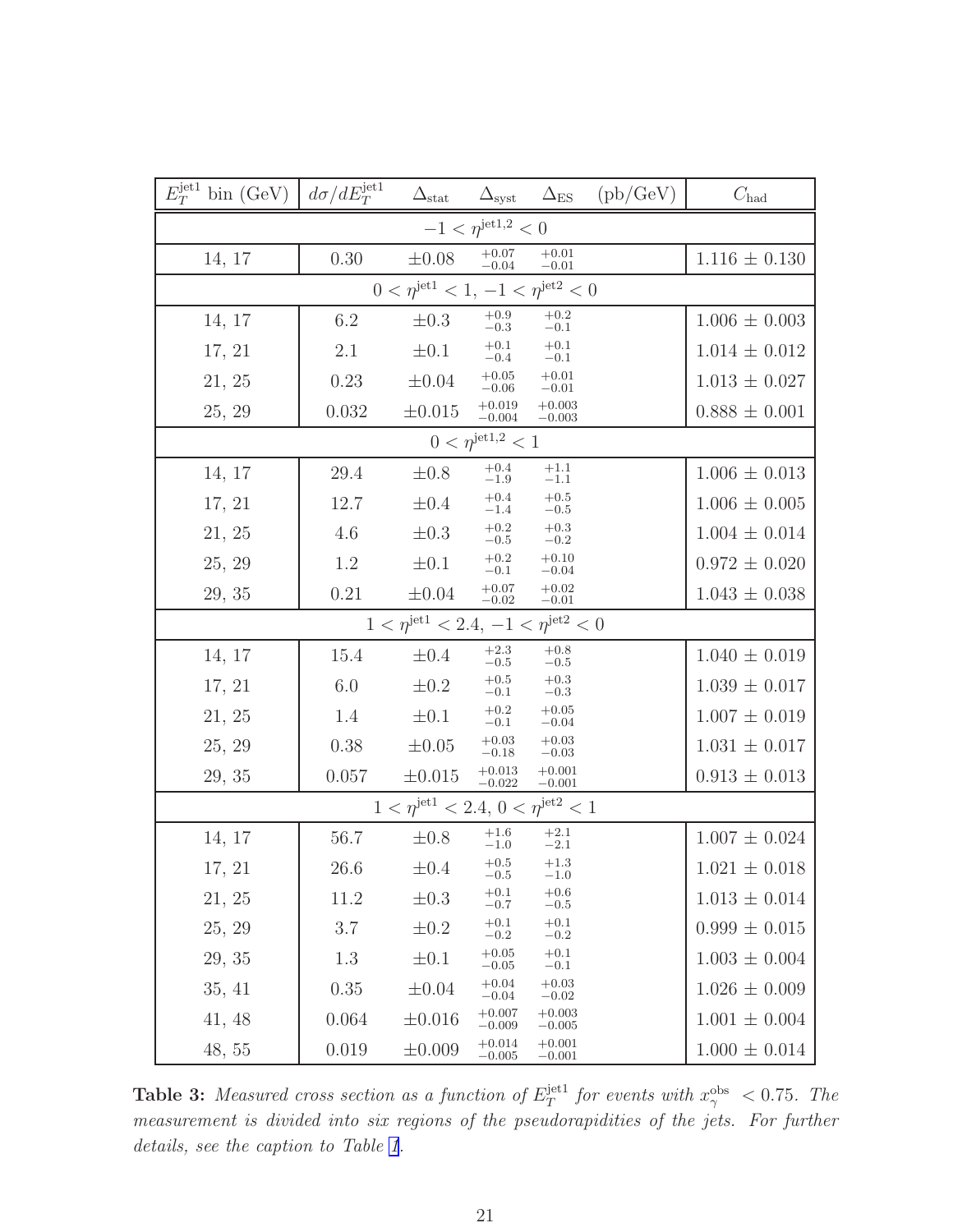<span id="page-29-0"></span>

| $E_T^{\rm jet1}$<br>bin(GeV)   | $d\sigma/dE_T^{\rm jet1}$ | $\Delta_{\text{stat}}$ | $\Delta_{\rm syst}$  | $\Delta_{\rm ES}$    | $(\text{pb}/\text{GeV})$ | $C_{\text{had}}$  |  |  |  |
|--------------------------------|---------------------------|------------------------|----------------------|----------------------|--------------------------|-------------------|--|--|--|
| $1 < \eta^{\rm{jet1,2}} < 2.4$ |                           |                        |                      |                      |                          |                   |  |  |  |
| 14, 17                         | 78.4                      | $\pm 1.4$              | $+6.6$<br>$-5.4$     | $+2.3$<br>$-2.8$     |                          | $1.000 \pm 0.024$ |  |  |  |
| 17, 21                         | 38.2                      | $\pm 0.7$              | $+2.5$<br>$-0.9$     | $+1.7$<br>$-1.6$     |                          | $1.019 \pm 0.025$ |  |  |  |
| 21, 25                         | 16.9                      | $\pm 0.5$              | $+0.9$<br>$-0.3$     | $+0.8$<br>$-0.7$     |                          | $1.016 \pm 0.025$ |  |  |  |
| 25, 29                         | 6.3                       | $\pm 0.3$              | $+0.4$<br>$-0.1$     | $+0.3$<br>$-0.3$     |                          | $1.012 \pm 0.025$ |  |  |  |
| 29, 35                         | 2.5                       | $\pm 0.1$              | $+0.1$<br>$-0.0$     | $+0.1$<br>$-0.1$     |                          | $1.020 \pm 0.032$ |  |  |  |
| 35, 41                         | 0.92                      | $\pm 0.08$             | $+0.05$<br>$-0.01$   | $+0.09$<br>$-0.06$   |                          | $1.018 \pm 0.031$ |  |  |  |
| 41, 48                         | 0.31                      | $\pm 0.05$             | $+0.03$<br>$-0.04$   | $+0.02$<br>$-0.02$   |                          | $1.000 \pm 0.026$ |  |  |  |
| 48,55                          | 0.12                      | $\pm 0.03$             | $+0.01$<br>$-0.01$   | $+0.01$<br>$-0.01$   |                          | $0.995 \pm 0.019$ |  |  |  |
| 55, 65                         | 0.045                     | $\pm 0.016$            | $+0.014$<br>$-0.016$ | $+0.004$<br>$-0.003$ |                          | $0.998 \pm 0.003$ |  |  |  |

Table 3:  $(cont.)$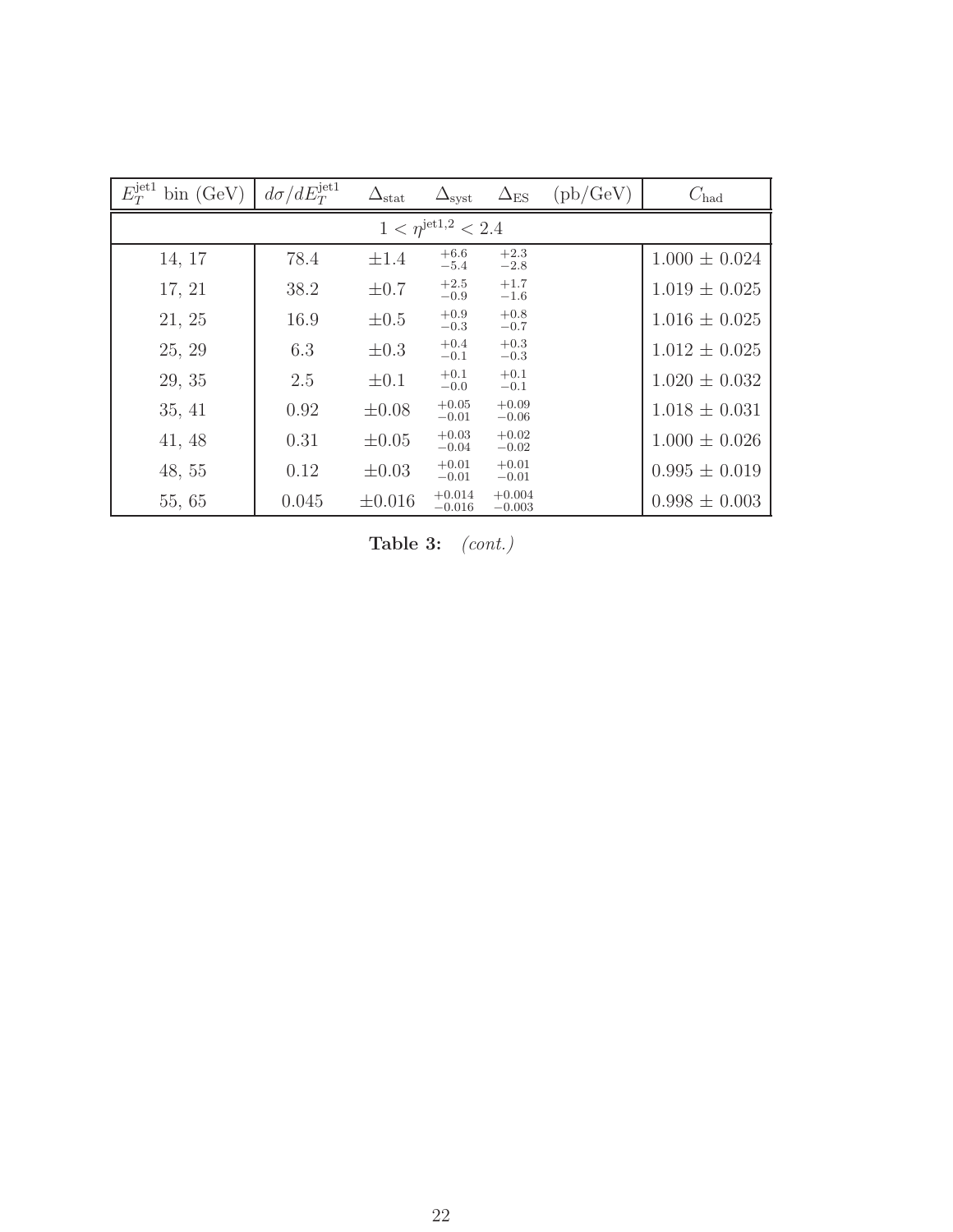| $n^{jet2}$ bin             | $d\sigma/d\eta^{\rm jet2}$ | $\Delta_{\text{stat}}$ | $\Delta_{\rm syst}$          | $\Delta_{ES}$       | (pb) | $C_{\rm had}$     |  |
|----------------------------|----------------------------|------------------------|------------------------------|---------------------|------|-------------------|--|
|                            |                            |                        | $-1 < \eta^{\rm{jet1}} < 0$  |                     |      |                   |  |
| $-1.0, -0.5$               | 8.9                        | $\pm 1.0$              | $^{+9.5}_{-1.4}$             | $+0.5$<br>$-0.8$    |      | $0.538 \pm 0.021$ |  |
| $-0.5, 0.0$                | 88.2                       | $\pm 2.8$              | $+15.6$<br>$-9.2$            | $+4.2$<br>$-3.2$    |      | $0.805 \pm 0.031$ |  |
| 0.0, 0.5                   | 175.0                      | $\pm 3.8$              | $+11.1$<br>$-15.7$           | $+5.8$<br>$-5.7$    |      | $0.881 \pm 0.016$ |  |
| 0.5, 1.0                   | 195.8                      | $\pm 4.0$              | $+6.7$<br>$-12.4$            | $+8.5$<br>$-6.3$    |      | $0.906 \pm 0.012$ |  |
| 1.0, 1.5                   | 160.3                      | $\pm 3.4$              | $+9.8$<br>$-5.0$             | $+6.5$<br>$-5.9$    |      | $0.921 \pm 0.012$ |  |
| 1.5, 2.0                   | 130.0                      | $\pm 3.3$              | $+6.9$<br>$-2.6$             | $+4.2$<br>$-4.7$    |      | $0.913 \pm 0.021$ |  |
| 2.0, 2.4                   | 89.3                       | $\pm 3.5$              | $+5.1$<br>$-5.6$             | $+3.6$<br>$-3.1$    |      | $0.899 \pm 0.021$ |  |
| $0 < \eta^{\rm{jet1}} < 1$ |                            |                        |                              |                     |      |                   |  |
| $-1.0, -0.5$               | 99.3                       | $\pm 3.1$              | $+11.1$<br>$-1.9$            | $+4.7$<br>$^{-2.8}$ |      | $0.805 \pm 0.012$ |  |
| $-0.5, 0.0$                | 272.0                      | $\pm 4.6$              | $+10.7$<br>$-26.6$           | $+9.8$<br>$-9.1$    |      | $0.922 \pm 0.010$ |  |
| 0.0, 0.5                   | 347.0                      | $\pm 5.1$              | $+3.6$<br>$-37.8$            | $+12.1$<br>$-10.7$  |      | $0.952 \pm 0.015$ |  |
| 0.5, 1.0                   | 347.1                      | $\pm 5.0$              | $+2.2$<br>$-32.5$            | $+11.7$<br>$-9.2$   |      | $0.960 \pm 0.013$ |  |
| 1.0, 1.5                   | 287.9                      | $\pm 4.2$              | $+2.7$<br>$-19.5$            | $+9.3$<br>$-9.7$    |      | $0.971 \pm 0.004$ |  |
| 1.5, 2.0                   | 208.1                      | $\pm 3.7$              | $+1.6$<br>$-5.4$             | $+7.5$<br>$-7.2$    |      | $0.978 \pm 0.012$ |  |
| 2.0, 2.4                   | 125.1                      | $\pm 3.7$              | $+1.9$<br>$-7.9$             | $+3.9$<br>$-4.3$    |      | $0.967 \pm 0.020$ |  |
|                            |                            |                        | $1 < \eta^{\rm{jet1}} < 2.4$ |                     |      |                   |  |
| $-1.0, -0.5$               | 115.4                      | $\pm 3.2$              | $+20.5$<br>$-6.8$            | $+5.2$<br>$-4.8$    |      | $0.866 \pm 0.022$ |  |
| $-0.5, 0.0$                | 241.7                      | $\pm 4.2$              | $+6.6$<br>$-3.5$             | $+8.5$<br>$-8.3$    |      | $0.933 \pm 0.011$ |  |
| 0.0, 0.5                   | 315.7                      | $\pm 4.6$              | $+3.8$<br>$-13.3$            | $+11.4$<br>$-11.2$  |      | $0.953 \pm 0.018$ |  |
| 0.5, 1.0                   | 277.5                      | $\pm 4.2$              | $+1.2$<br>$-18.6$            | $+8.5$<br>$-9.1$    |      | $0.992 \pm 0.002$ |  |
| 1.0, 1.5                   | 104.0                      | $\pm 2.4$              | $+4.1$<br>$-3.5$             | $+3.8$<br>$-4.0$    |      | $1.021 \pm 0.007$ |  |
| 1.5, 2.0                   | 37.2                       | $\pm 1.5$              | $+0.8$<br>$-1.4$             | $+1.5$<br>$-1.3$    |      | $1.018 \pm 0.008$ |  |
| 2.0, 2.4                   | 13.2                       | $\pm 1.1$              | $+0.9$<br>$-2.3$             | $+0.5$<br>$-0.4$    |      | $1.031 \pm 0.017$ |  |

**Table 4:** Measured cross section as a function of  $\eta^{\text{jet2}}$  for events with  $x_{\gamma}^{\text{obs}} > 0.75$ . The measurement is divided into three regions of the pseudorapidity of the other jet. For further details, see the caption to Table [1](#page-25-0).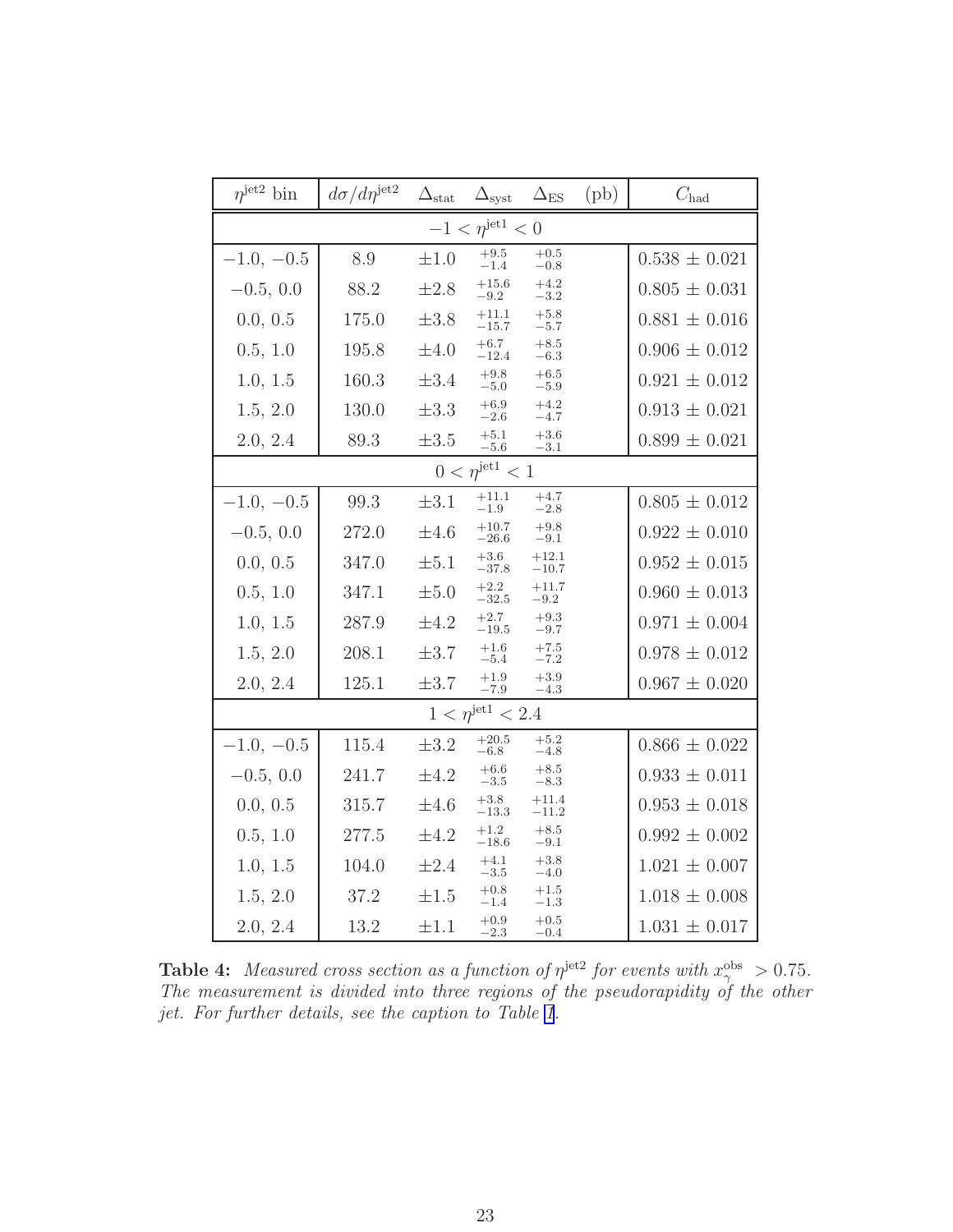| $n^{jet2}$ bin             | $d\sigma/d\eta^{\rm jet2}$ | $\Delta_{\text{stat}}$ | $\Delta_{\rm syst}$          | $\Delta_{ES}$       | $(\text{pb})$ | $C_{\text{had}}$  |  |  |
|----------------------------|----------------------------|------------------------|------------------------------|---------------------|---------------|-------------------|--|--|
|                            |                            |                        | $-1 < \eta^{\rm{jet1}} < 0$  |                     |               |                   |  |  |
| $-0.5, 0.0$                | 2.2                        | $\pm 0.4$              | $+1.4$<br>$-0.8$             | $^{+0.1}_{-0.1}$    |               | $1.088 \pm 0.113$ |  |  |
| 0.0, 0.5                   | 15.8                       | $\pm 1.0$              | $+2.9$<br>$-0.5$             | $+0.6$<br>$-0.6$    |               | $1.003 \pm 0.019$ |  |  |
| 0.5, 1.0                   | 40.0                       | $\pm 1.7$              | $+2.7\,$<br>$-2.2$           | $+1.3$<br>$-1.0$    |               | $1.008 \pm 0.008$ |  |  |
| 1.0, 1.5                   | 52.4                       | $\pm 1.8$              | $+6.2$<br>$-0.4$             | $+2.6$<br>$-1.8$    |               | $1.033 \pm 0.027$ |  |  |
| 1.5, 2.0                   | 60.4                       | $\pm 2.0$              | $+7.5$<br>$-4.6$             | $+3.0$<br>$-2.7$    |               | $1.028 \pm 0.002$ |  |  |
| 2.0, 2.4                   | 54.1                       | $\pm 2.4$              | $+6.9$<br>$-3.5$             | $+2.7$<br>$^{-1.4}$ |               | $1.038 \pm 0.024$ |  |  |
| $0 < \eta^{\rm{jet1}} < 1$ |                            |                        |                              |                     |               |                   |  |  |
| $-1.0, -0.5$               | 4.1                        | $\pm 0.5$              | $+1.5$<br>$-0.6$             | $+0.3$<br>$-0.1$    |               | $1.046 \pm 0.020$ |  |  |
| $-0.5, 0.0$                | 51.7                       | $\pm 1.9$              | $+4.7$<br>$-2.2$             | $+1.6$<br>$-1.6$    |               | $1.004 \pm 0.002$ |  |  |
| 0.0, 0.5                   | 131.7                      | $\pm 3.1$              | $+3.3$<br>$-11.7$            | $+6.6$<br>$-5.2$    |               | $1.002 \pm 0.005$ |  |  |
| 0.5, 1.0                   | 195.4                      | $\pm 3.8$              | $+4.4$<br>$-14.4$            | $+7.4$<br>$-7.7$    |               | $1.002 \pm 0.002$ |  |  |
| 1.0, 1.5                   | 230.1                      | $\pm 3.7$              | $+4.8$<br>$-11.3$            | $+9.7$<br>$-9.4$    |               | $0.998 \pm 0.023$ |  |  |
| 1.5, 2.0                   | 262.4                      | $\pm 4.1$              | $+5.7$<br>$-4.1$             | $+11.5$<br>$-10.2$  |               | $1.012 \pm 0.014$ |  |  |
| 2.0, 2.4                   | 243.7                      | $\pm 5.0$              | $+6.7$<br>$-7.1$             | $+10.1$<br>$-9.1$   |               | $1.020 \pm 0.011$ |  |  |
|                            |                            |                        | $1 < \eta^{\rm{jet1}} < 2.4$ |                     |               |                   |  |  |
| $-1.0, -0.5$               | 20.5                       | $\pm 1.2$              | $+5.1$<br>$-0.3$             | $+0.9$<br>$-0.8$    |               | $1.056 \pm 0.020$ |  |  |
| $-0.5, 0.0$                | 135.0                      | $\pm 3.0$              | $+13.5$<br>$-5.1$            | $+6.9$<br>$-5.0$    |               | $1.028 \pm 0.022$ |  |  |
| 0.0, 0.5                   | 288.8                      | $\pm 4.4$              | $+5.6$<br>$-6.5$             | $+12.1$<br>$-11.6$  |               | $1.016 \pm 0.013$ |  |  |
| 0.5, 1.0                   | 403.6                      | $\pm 5.2$              | $+9.6$<br>$-9.7$             | $+17.5$<br>$-15.5$  |               | $1.006 \pm 0.018$ |  |  |
| 1.0, 1.5                   | 403.0                      | $\pm 4.8$              | $+24.2$<br>$-15.6$           | $+16.3$<br>$-16.0$  |               | $1.008 \pm 0.029$ |  |  |
| 1.5, 2.0                   | 355.2                      | $\pm 4.5$              | $+27.6$<br>$-20.8$           | $+13.6$<br>$-14.4$  |               | $1.013 \pm 0.026$ |  |  |
| 2.0, 2.4                   | 305.0                      | $\pm 5.3$              | $+27.4$<br>$-11.1$           | $+11.0$<br>$-10.8$  |               | $1.015 \pm 0.021$ |  |  |

**Table 5:** Measured cross section as a function of  $\eta^{\text{jet2}}$  for events with  $x_{\gamma}^{\text{obs}} < 0.75$ . The measurement is divided into three regions of the pseudorapidity of the other jet. For further details, see the caption to Table [1.](#page-25-0)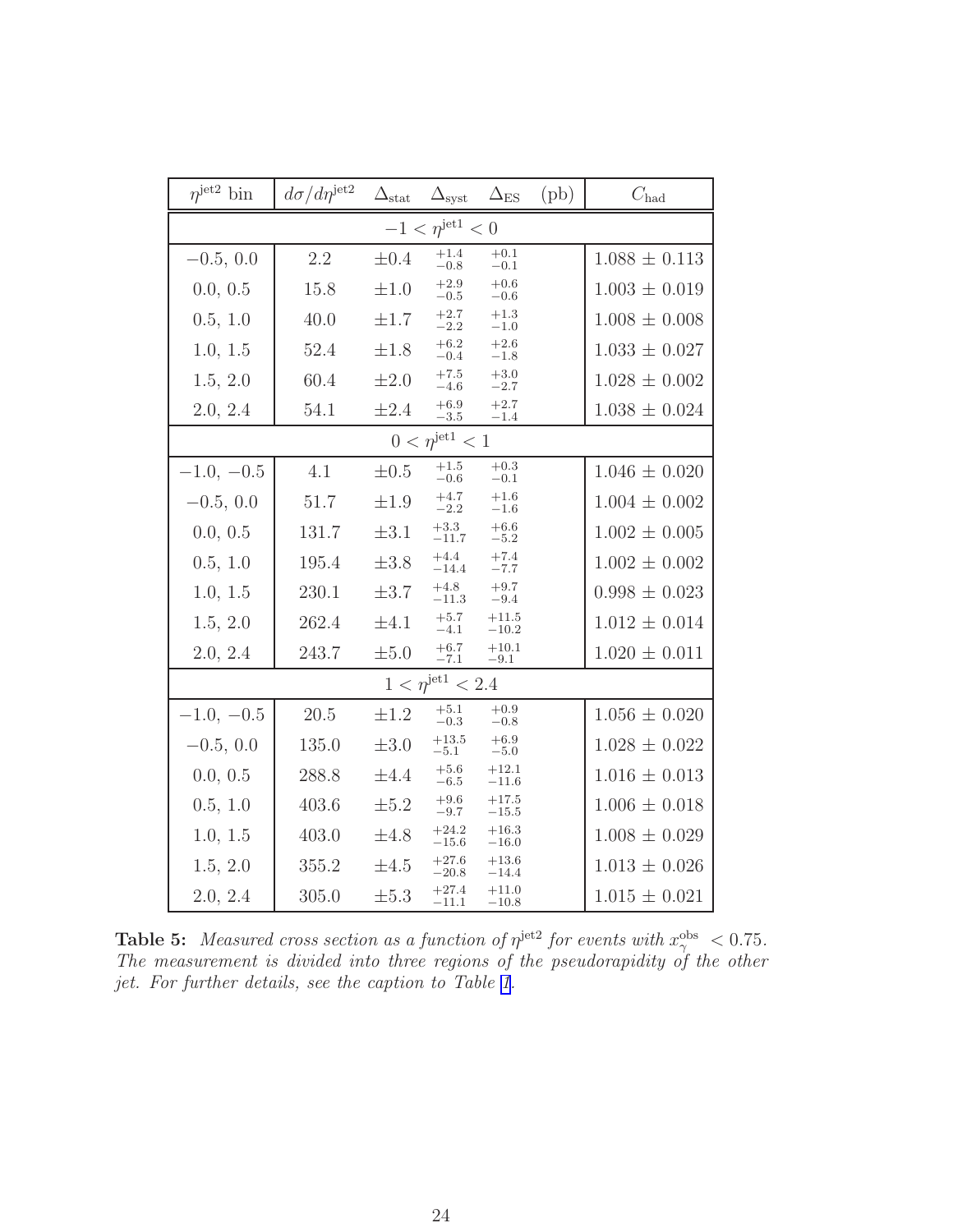<span id="page-32-0"></span>

| $x_{\gamma}^{\text{obs}}$ bin                  | $d\sigma/dx_{\gamma}^{\rm obs}$ | $\Delta_{\text{stat}}$   | $\Delta_{\rm syst}$        | $\Delta_{\rm ES}$     | (pb) | $C_{\rm had}$     |  |  |
|------------------------------------------------|---------------------------------|--------------------------|----------------------------|-----------------------|------|-------------------|--|--|
|                                                |                                 | $14 < E_T^{\text{jet1}}$ |                            | $< 17 \text{ GeV}$    |      |                   |  |  |
| 0.1, 0.2                                       | 421.4                           | $\pm 14.1$               | $+49.9$<br>$^{-33.5}$      | $+19.5$<br>$^{-16.6}$ |      | $0.970 \pm 0.002$ |  |  |
| 0.2, 0.3                                       | 631.6                           | $\pm 16.2$               | $+48.2$<br>$-56.9$         | $+19.3$<br>$-25.7$    |      | $0.994 \pm 0.027$ |  |  |
| 0.3, 0.4                                       | 607.2                           | $\pm 15.0$               | $+38.2$<br>$-14.3$         | $+20.2$<br>$-23.0$    |      | $0.992 \pm 0.022$ |  |  |
| 0.4, 0.5                                       | 599.9                           | $\pm 14.4$               | $+36.7$<br>$-4.2$          | $+26.6$<br>$-19.9$    |      | $1.002 \pm 0.023$ |  |  |
| 0.5, 0.6                                       | 621.2                           | $\pm 14.6$               | $+49.8$<br>$-6.5\,$        | $+21.6$<br>$-17.9$    |      | $1.016 \pm 0.026$ |  |  |
| 0.6, 0.7                                       | 695.8                           | $\pm 15.4$               | $+33.2$<br>$^{-12.0}$      | $+24.6$<br>$-24.5$    |      | $1.035 \pm 0.014$ |  |  |
| 0.7, 0.8                                       | 842.1                           | $\pm 16.5$               | $+97.5$<br>$-6.6$          | $+33.4$<br>$-25.9$    |      | $1.113 \pm 0.002$ |  |  |
| 0.8, 1.0                                       | 1784.0                          | $\pm 18.8$               | $+128.6$<br>$-78.1$        | $+57.5$<br>$-52.7$    |      | $0.906 \pm 0.016$ |  |  |
| $17 < E_T^{\text{jet1}}$<br>$< 25 \text{ GeV}$ |                                 |                          |                            |                       |      |                   |  |  |
| 0.1, 0.2                                       | 251.2                           | $\pm 9.6$                | $+11.2$<br>$-15.0$         | $+15.1$<br>$-13.3$    |      | $1.006 \pm 0.019$ |  |  |
| 0.2, 0.3                                       | 419.2                           | $\pm 11.3$               | $+28.5$<br>$-20.3$         | $+20.3$<br>$-19.9$    |      | $1.005 \pm 0.013$ |  |  |
| 0.3, 0.4                                       | 523.1                           | $\pm 12.5$               | $+39.1$<br>$-21.3$         | $+27.3$<br>$-21.2$    |      | $1.008 \pm 0.019$ |  |  |
| 0.4, 0.5                                       | 539.7                           | $\pm 12.5$               | $+10.3$<br>$-14.3\,$       | $+22.6$<br>$-23.2$    |      | $1.008 \pm 0.012$ |  |  |
| 0.5, 0.6                                       | 597.3                           | $\pm 13.2$               | $+15.3$<br>$-18.1$         | $+28.0$<br>$-24.7$    |      | $1.025 \pm 0.018$ |  |  |
| 0.6, 0.7                                       | 641.3                           | $\pm 13.6$               | $+21.3$<br>$-12.6$         | $+29.4$<br>$-23.1$    |      | $1.022 \pm 0.019$ |  |  |
| 0.7, 0.8                                       | 812.2                           | $\pm 15.2$               | $+21.2$<br>$-21.0$         | $+34.0$<br>$-32.3$    |      | $1.079 \pm 0.002$ |  |  |
| 0.8, 1.0                                       | 1791.5                          | $\pm 17.9$               | $+30.6$<br>$^{\rm -154.1}$ | $+65.9$<br>$-62.4$    |      | $0.933 \pm 0.018$ |  |  |
|                                                |                                 | $25 < E_T^{\rm{jet1}}$   |                            | $< 35 \text{ GeV}$    |      |                   |  |  |
| 0.1, 0.4                                       | 40.0                            | $\pm 1.8$                | $+8.4$<br>$-0.7$           | $+2.0$<br>$-2.2$      |      | $1.002 \pm 0.025$ |  |  |
| 0.4, 0.6                                       | 89.8                            | $\pm 3.3$                | $+5.4$<br>$-2.1$           | $+3.9$<br>$-3.5$      |      | $1.011 \pm 0.011$ |  |  |
| 0.6, 0.8                                       | 130.0                           | $\pm 4.0$                | $+2.3$<br>3.3              | $+5.1$<br>$-5.7$      |      | $1.019 \pm 0.021$ |  |  |
| 0.8, 1.0                                       | 332.2                           | $\pm 7.3$                | $+30.7$<br>$-32.0$         | $+11.6$<br>$-12.7$    |      | $0.948 \pm 0.016$ |  |  |
|                                                |                                 | $35 < E_T^{\text{jet1}}$ |                            | $< 90 \text{ GeV}$    |      |                   |  |  |
| 0.1, 0.4                                       | 3.9                             | $\pm 0.6$                | $+0.4$<br>$-2.0$           | $+0.3$<br>$-0.2$      |      | $0.991 \pm 0.018$ |  |  |
| 0.4, 0.6                                       | 12.7                            | $\pm 1.2$                | $+1.1$<br>$-0.3$           | $+1.1$<br>$-0.8$      |      | $1.017 \pm 0.020$ |  |  |
| 0.6, 0.8                                       | 24.5                            | $\pm 1.7$                | $+1.3$<br>$-2.5$           | $+2.2$<br>$-1.3$      |      | $1.017 \pm 0.015$ |  |  |
| 0.8, 1.0                                       | 77.6                            | $\pm 3.6$                | $+1.6$<br>$-6.1$           | $+4.5$<br>$-3.3$      |      | $0.961 \pm 0.011$ |  |  |

**Table 6:** Measured cross section as a function of  $x_{\gamma}^{\text{obs}}$  in four regions of  $E_T^{\text{jet1}}$  $_T^{\rm jet1}$  . For further details, see the caption to Table [1](#page-25-0).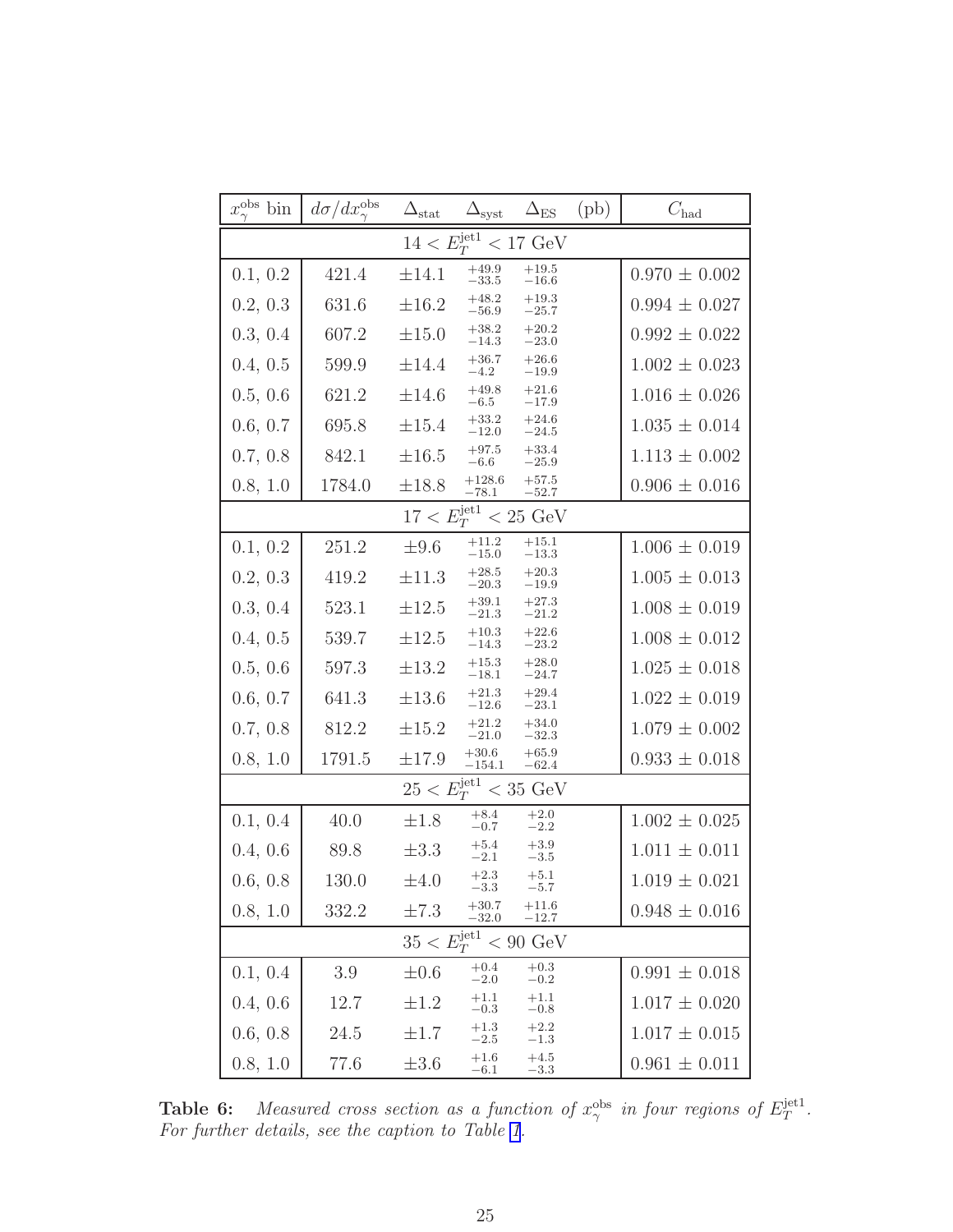<span id="page-33-0"></span>

Figure 1: Examples of (a) direct and (b) resolved dijet photoproduction diagrams in LO QCD.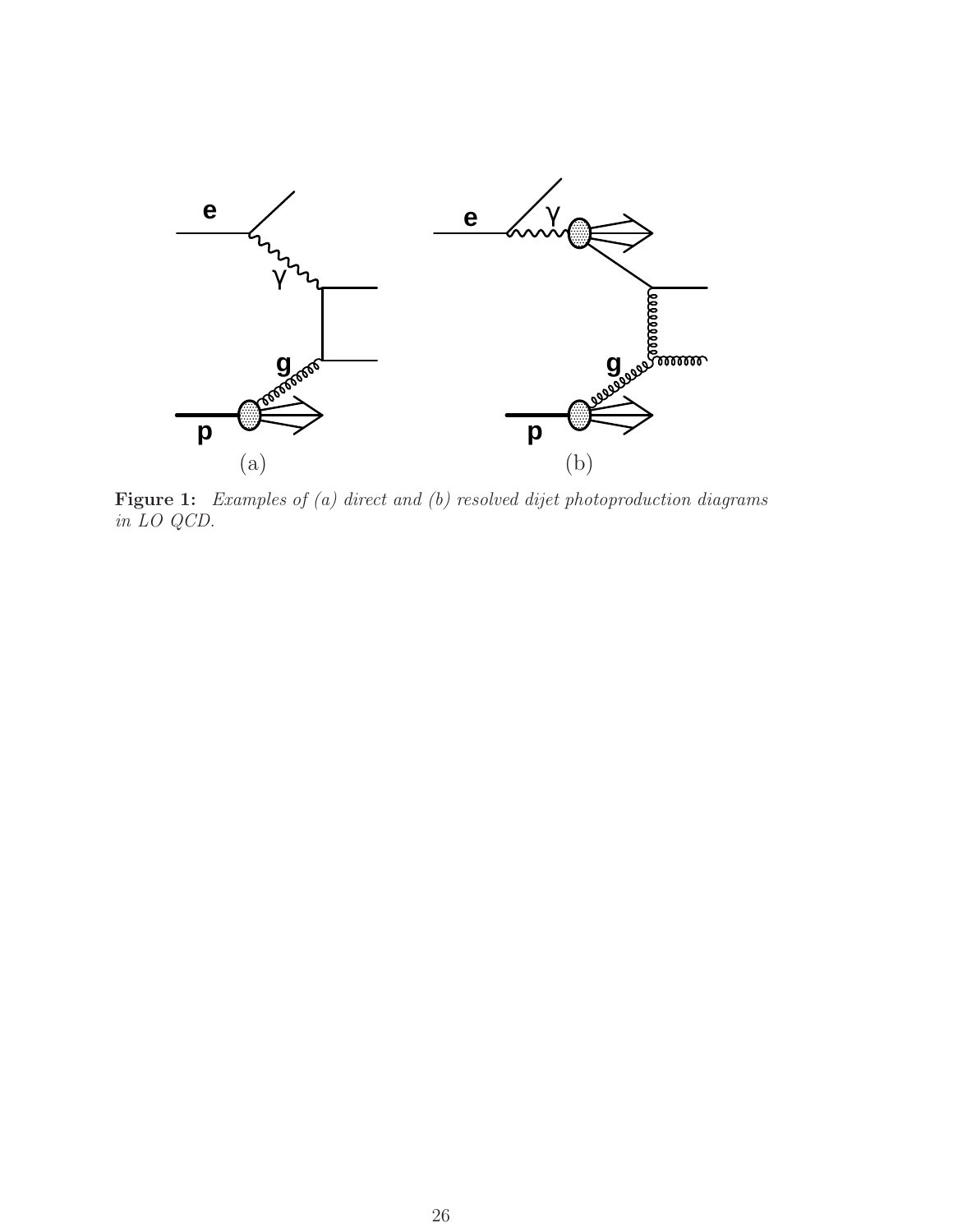<span id="page-34-0"></span>

**Figure 2:** Comparison of data and MC simulation for (a)  $x_{\gamma}^{\text{obs}}$ , (b)  $y_{\text{JB}}$ , (c)  $E_T^{\text{jet1}}$  $_T^{\rm{jet1}}$  , (d)  $E_T^{\text{jet2}}$  $T^{jet2}$ , (e)  $\eta^{jet1}$  and (f)  $\eta^{jet2}$ . The data are shown as points compared to HERWIG (solid line) and  $PYTHIA$  (dashed line). Also shown is the LO component of direct photon processes in Herwig (hatched area). The simulated sample is normalised to the data and the fraction of direct and resolved photon processes combined according to a  $\chi^2$ -fit to the  $x_\gamma^{\text{obs}}$  distribution in (a).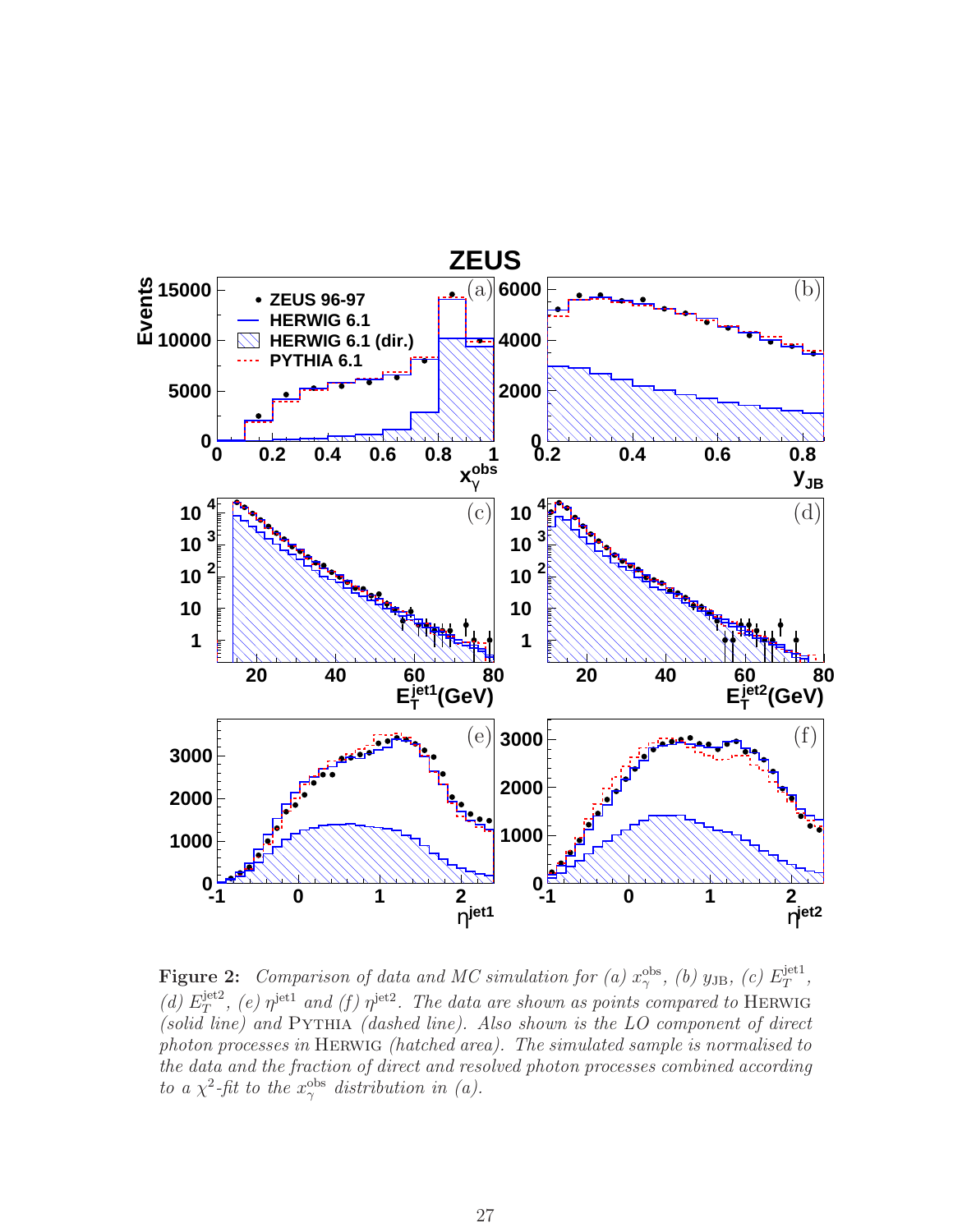<span id="page-35-0"></span>

**Figure 3:** Measured cross sections as a function of  $|\cos \theta^*|$  for (a)  $x_\gamma^{\text{obs}} < 0.75$ and (b)  $x_{\gamma}^{\text{obs}} > 0.75$ , compared to NLO predictions. The data are shown with statistical errors (inner bars) and statistical and systematic uncertainties added in quadrature (outer bars). The uncertainty due to that of the jet energy scale is shown as the shaded band. The NLO prediction corrected for hadronisation effects is shown calculated using the GRV-HO and CTEQ5M1 PDFs for the photon and proton, respectively, and the scale set to  $E_T/2$  (solid line). The hatched band represents the quadratic sum of the theoretical uncertainties as discussed in Section [10.2.](#page-17-0) The prediction using the AFG-HO photon PDF is also shown (dashed line). In  $(c)$ the cross sections are area-normalised and the data shown for  $x_{\gamma}^{\text{obs}} < 0.75$  (solid points) and  $x_{\gamma}^{\text{obs}} > 0.75$  (open circles).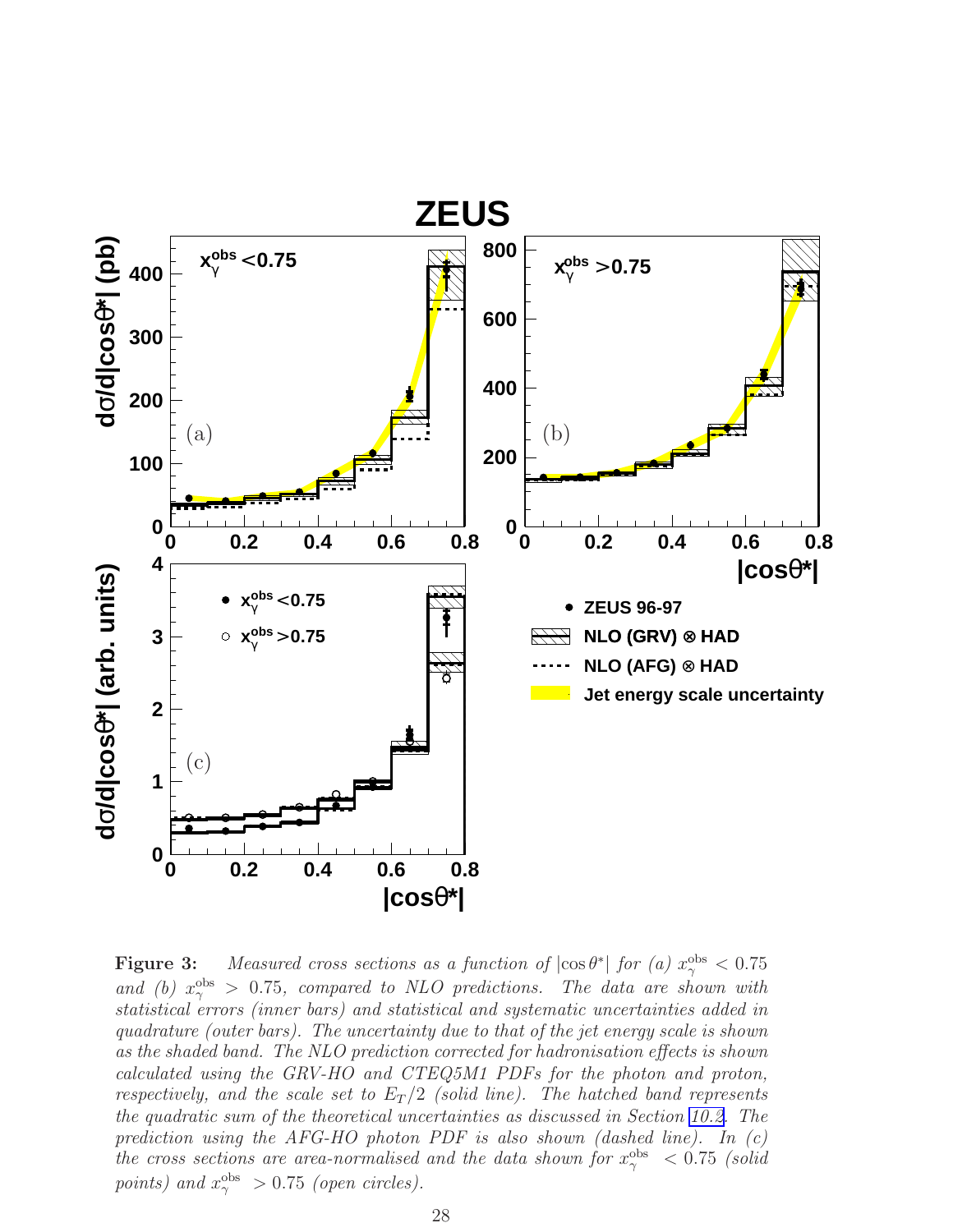<span id="page-36-0"></span>

**Figure 4:** Measured cross section as a function of  $E_T^{\text{jet1}}$  $j_{T}^{\text{jet1}}$  for events with  $x_{\gamma}^{\text{obs}} > 0.75$ . The measurement is divided into six regions of the pseudorapidities of the jets. The cross sections are multiplied by the scale factor indicated in brackets so that all regions can be displayed in the same figure. For further details, see the caption to Fig. [3](#page-35-0).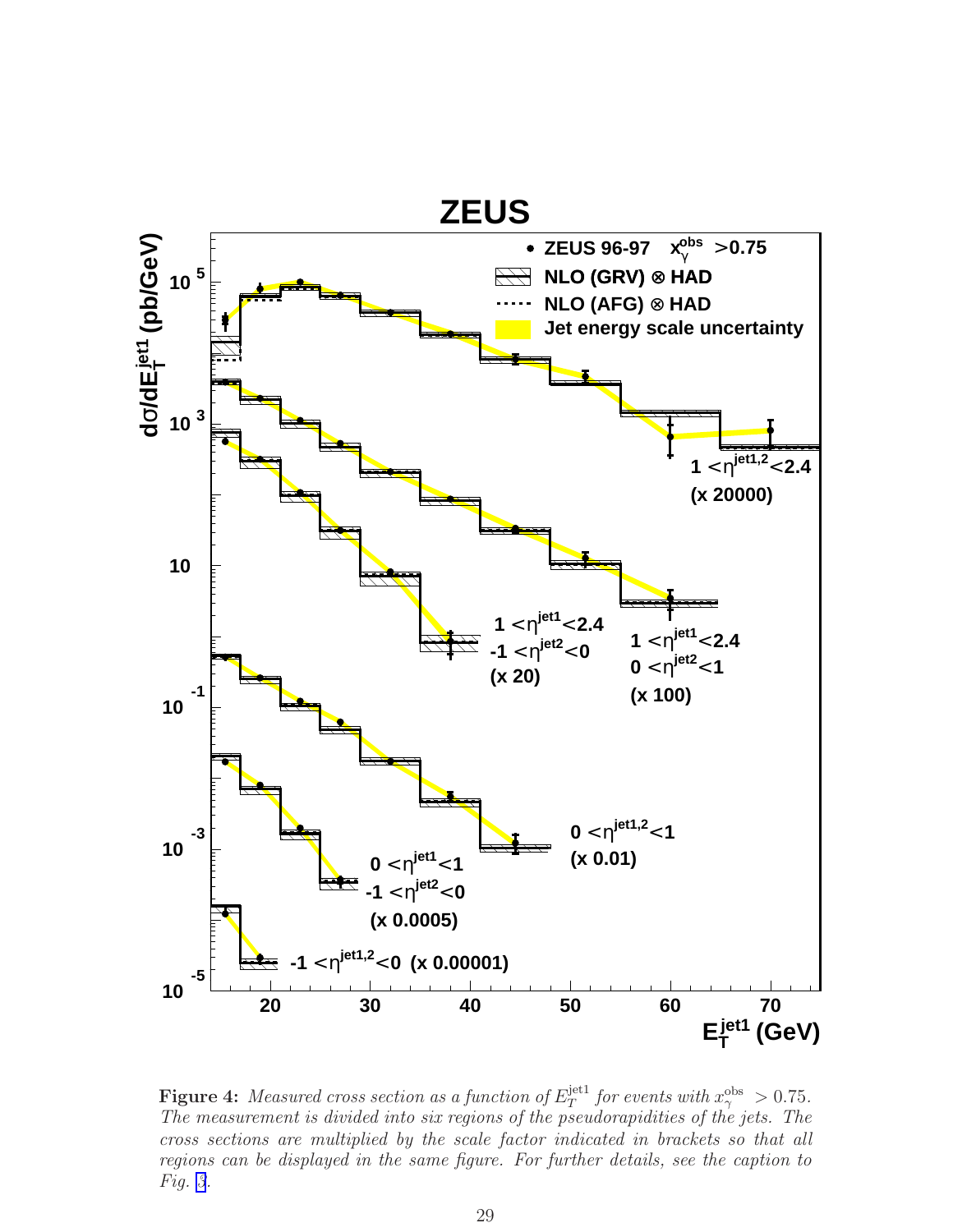<span id="page-37-0"></span>

Figure 5: Ratio of cross sections to the central theoretical prediction as a function of  $E_T^{\text{jet1}}$  $T^{jet1}_{T}$  for events with  $x_{\gamma}^{\text{obs}} > 0.75$ . The measurement is divided into six regions of the pseudorapidities of the jets. For further details, see the caption to Fig. [3](#page-35-0).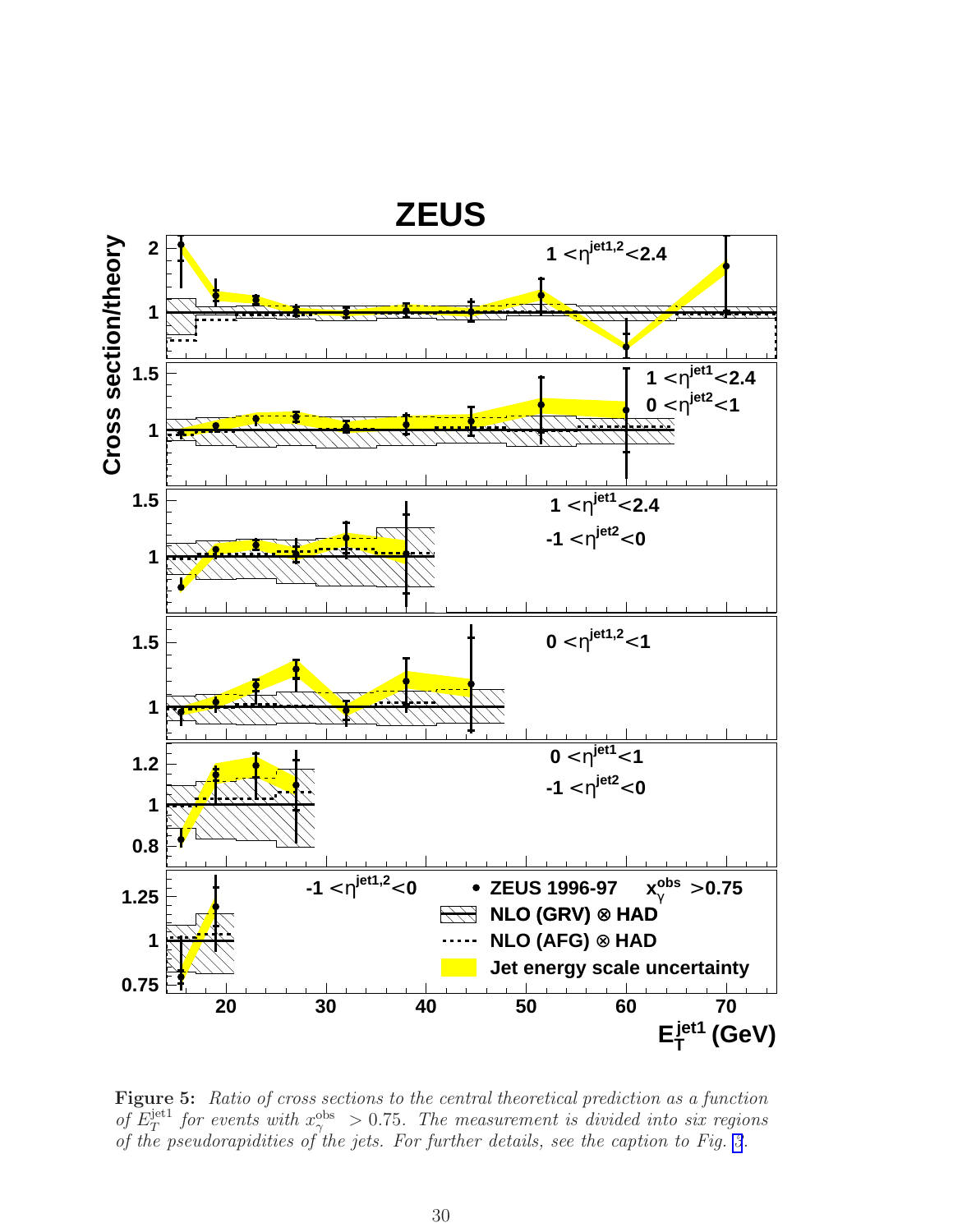<span id="page-38-0"></span>

**Figure 6:** Measured cross section as a function of  $E_T^{\text{jet1}}$  $T_T^{\text{jet1}}$  for events with  $x_\gamma^{\text{obs}} < 0.75$ . The measurement is divided into six regions of the pseudorapidities of the jets. The cross sections are multiplied by the scale factor indicated in brackets so that all regions can be displayed in the same figures. For further details, see the caption to Fig. [3](#page-35-0).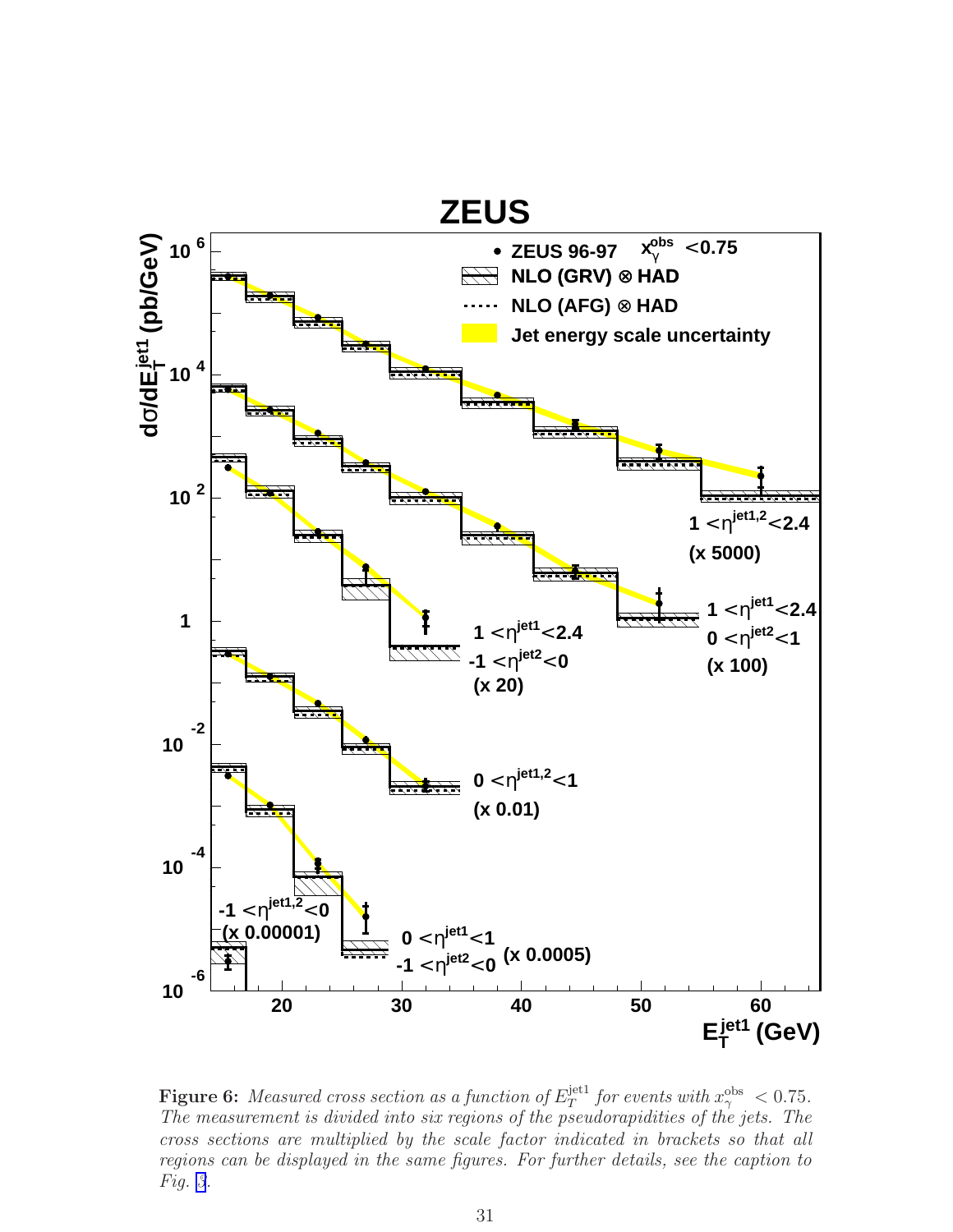<span id="page-39-0"></span>

Figure 7: Ratio of cross sections to the central theoretical prediction as a function of  $E_T^{\text{jet1}}$  $T^{jet1}_{T}$  for events with  $x_{\gamma}^{\text{obs}} < 0.75$ . The measurement is divided into six regions of the pseudorapidities of the jets. For further details, see the caption to Fig. [3](#page-35-0).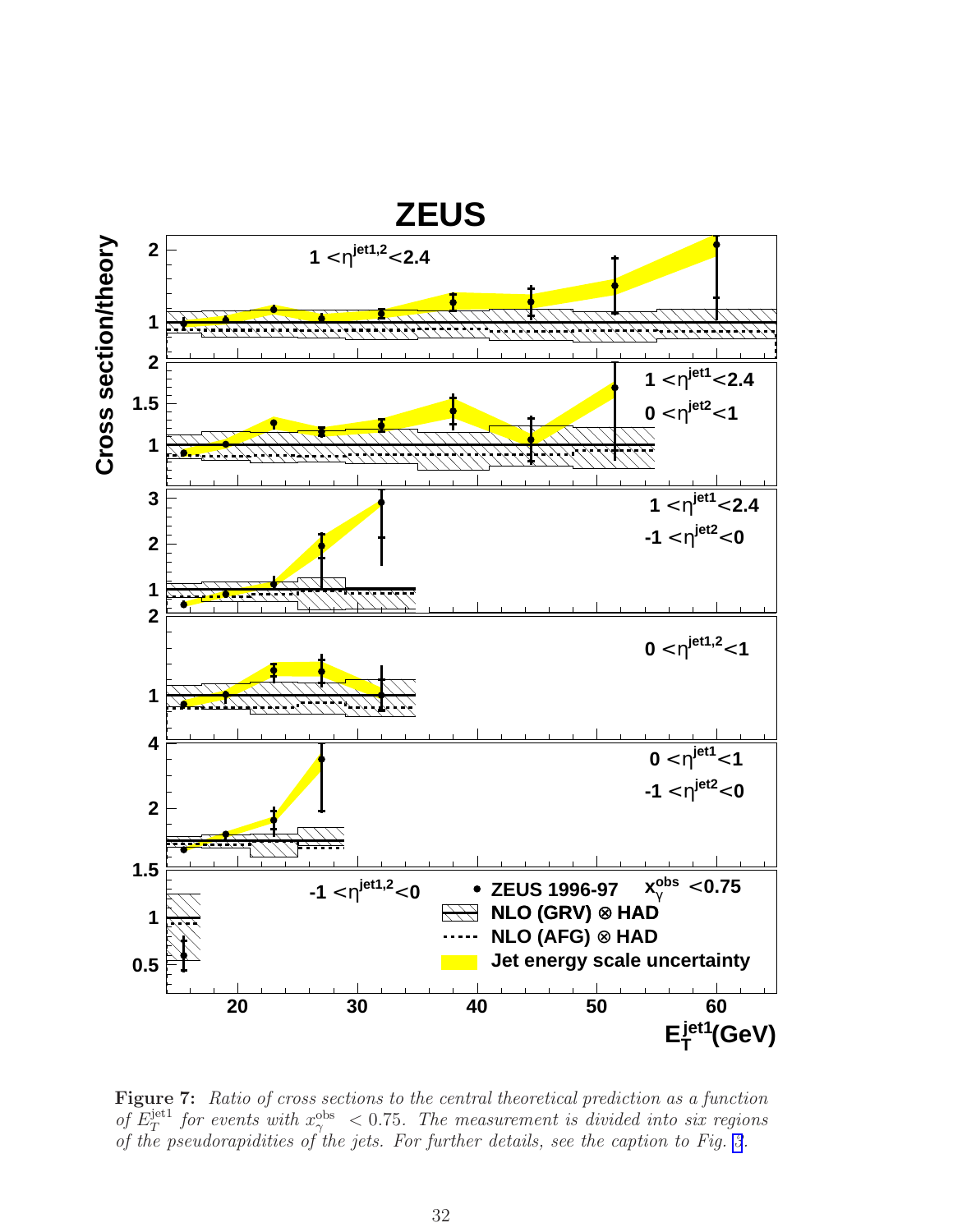<span id="page-40-0"></span>

**Figure 8:** Measured cross section as a function of  $\eta^{\text{jet2}}$  for events with  $x_{\gamma}^{\text{obs}} > 0.75$ . The measurement is divided into three regions of the pseudorapidity of the other jet. For further details, see the caption to Fig. [3](#page-35-0).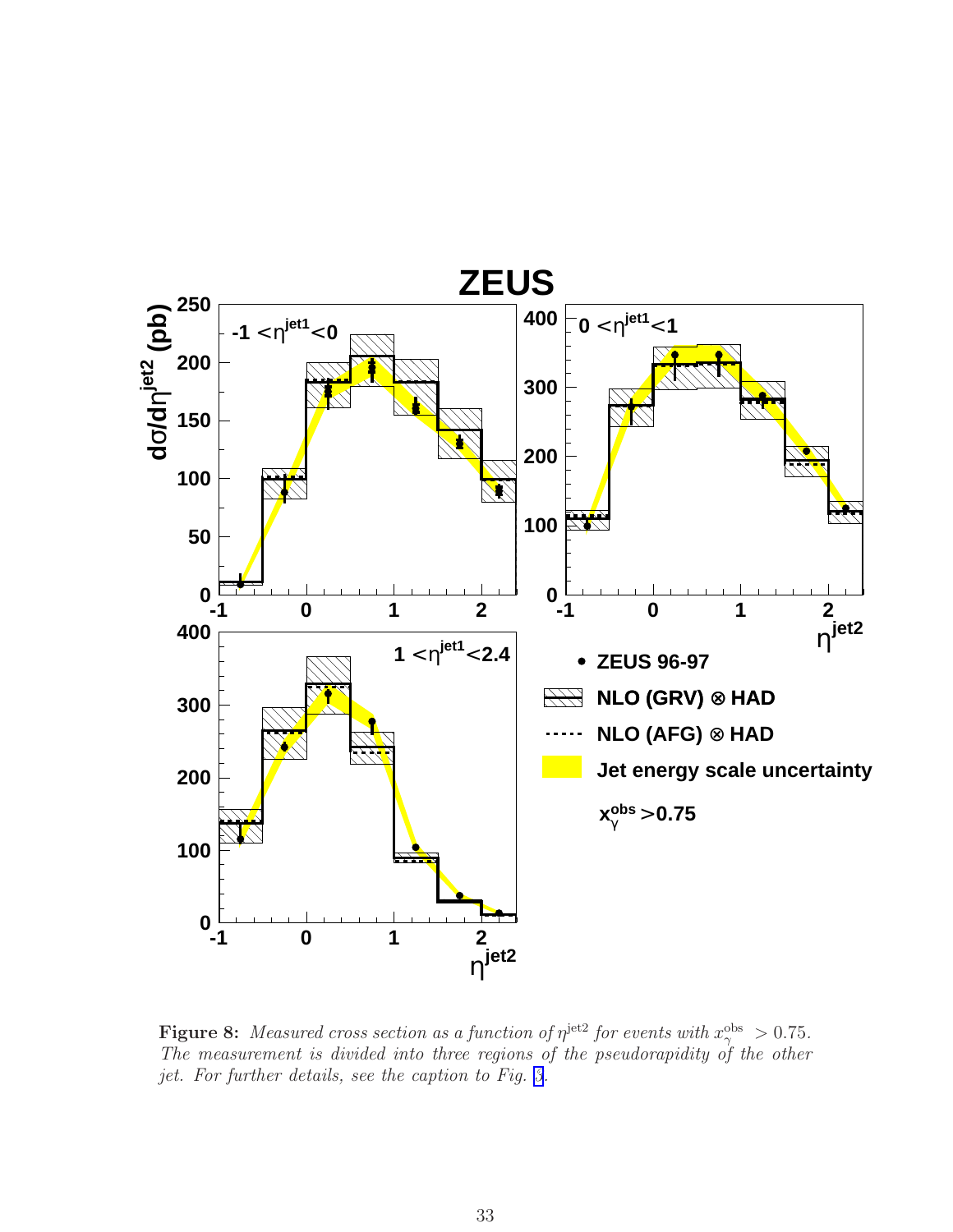<span id="page-41-0"></span>

**Figure 9:** Measured cross section as a function of  $\eta^{\text{jet2}}$  for events with  $x_{\gamma}^{\text{obs}} < 0.75$ . The measurement is divided into three regions of the pseudorapidity of the other jet. For further details, see the caption to Fig. [3.](#page-35-0)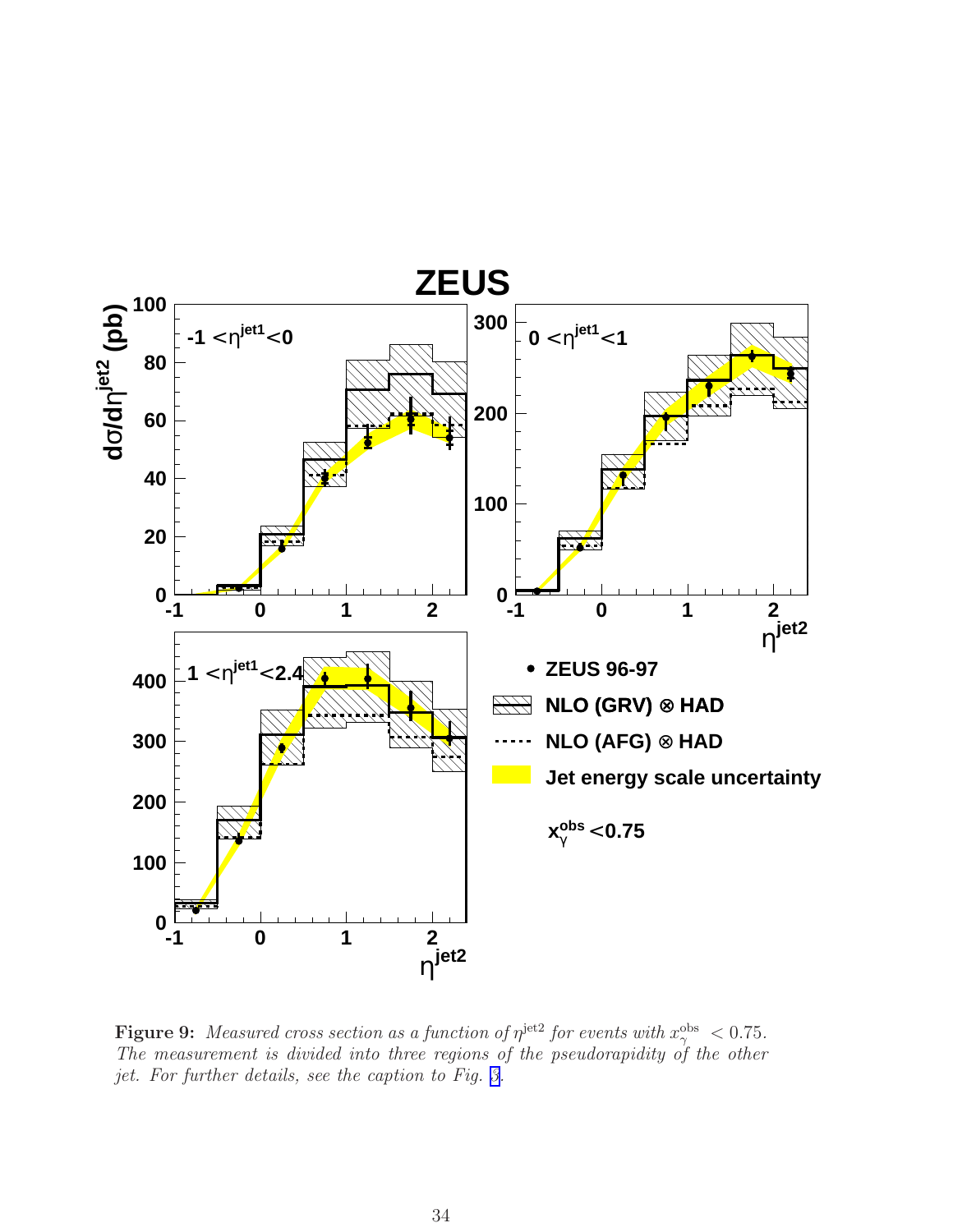<span id="page-42-0"></span>

**Figure 10:** Measured cross section as a function of  $x_\gamma^{\text{obs}}$  in four regions of  $E_T^{\text{jet1}}$ T compared to NLO predictions. For further details, see the caption to Fig. [3](#page-35-0).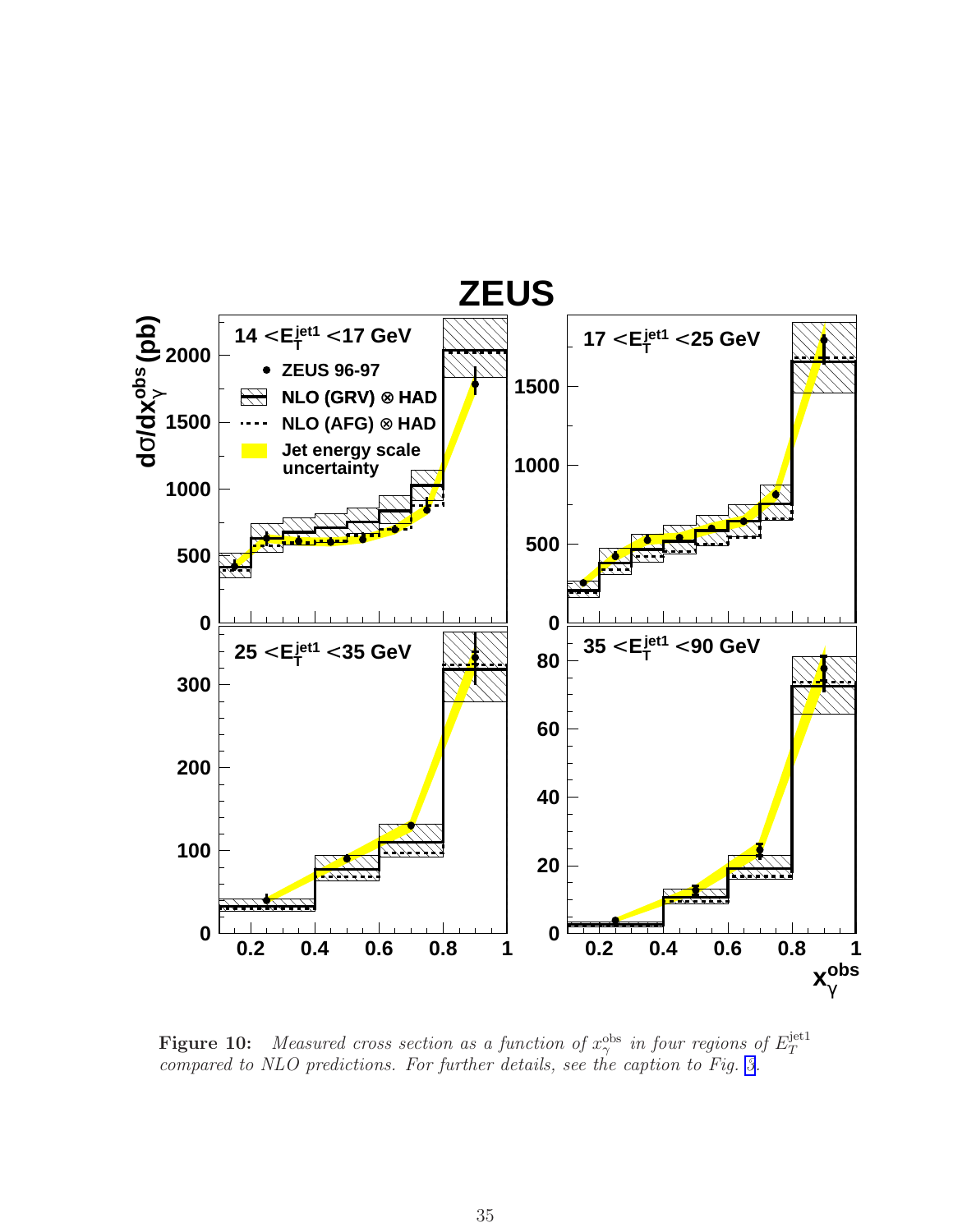<span id="page-43-0"></span>

**Figure 11:** Ratio of cross sections to the NLO prediction using GRV-HO and CTEQ5M1 as the photon and proton PDFs, respectively, and the scale set to  $E_T/2$ as a function of  $x_\gamma^{\text{obs}}$  in four regions of  $E_T^{\text{jet1}}$  $T^{\text{jet1}}$ . The data are shown with statistical errors (inner bars) and statistical and systematic uncertainties added in quadrature (outer bars). The uncertainty due to that of the jet energy scale is shown as the shaded band. The theoretical uncertainty is shown as the hatched band. Predictions using MRST99 (dashed line) for the proton are also shown.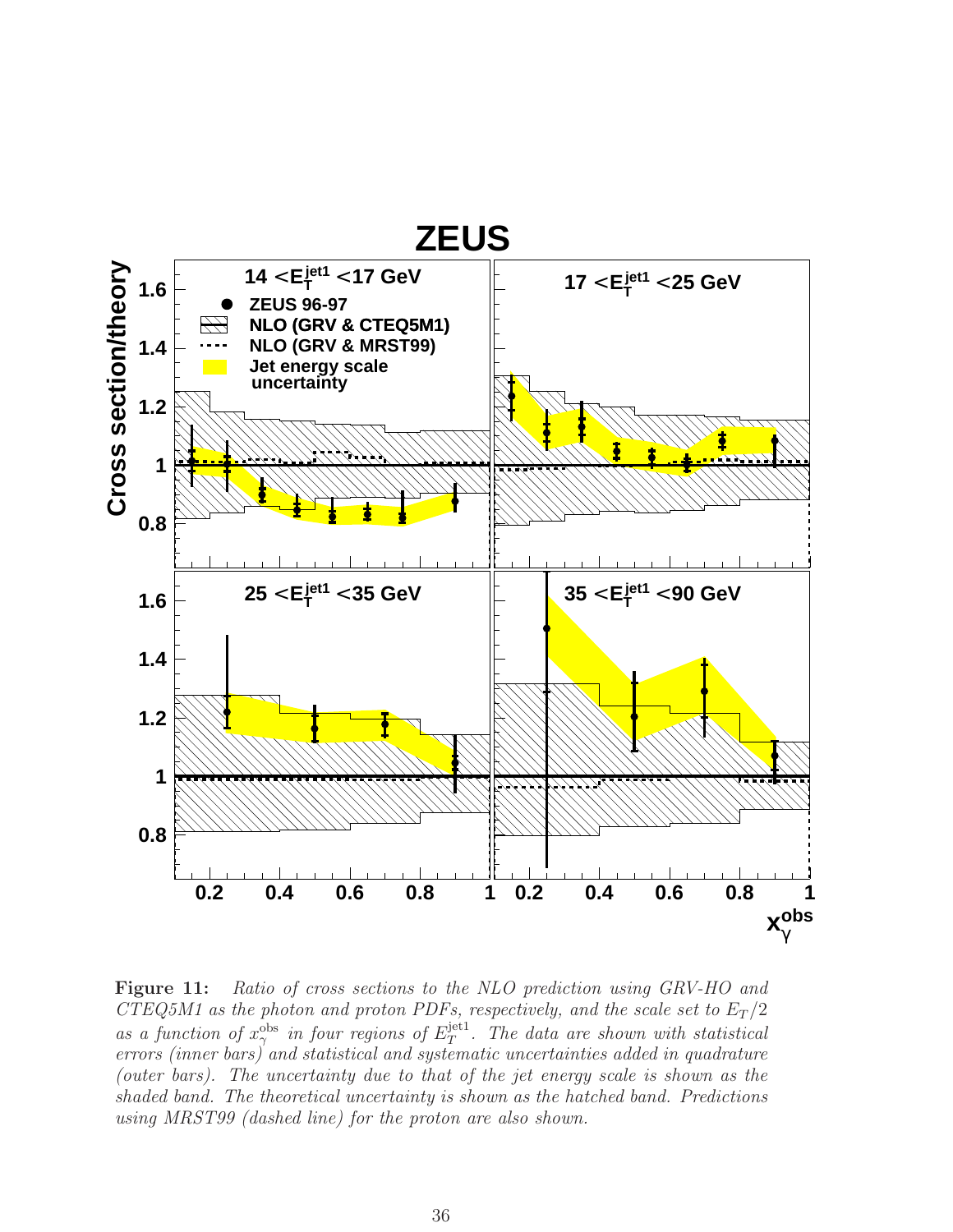<span id="page-44-0"></span>

Figure 12: Ratio of cross sections to the NLO prediction using AFG-HO and CTEQ5M1 as the photon and proton PDFs, respectively, and the scale set to  $E_T/2$ as a function of  $x_\gamma^{\text{obs}}$  in regions of  $E_T^{\text{jet1}}$  $T^{\text{jet1}}$ . For further details, see the caption to Fig. [11](#page-43-0).